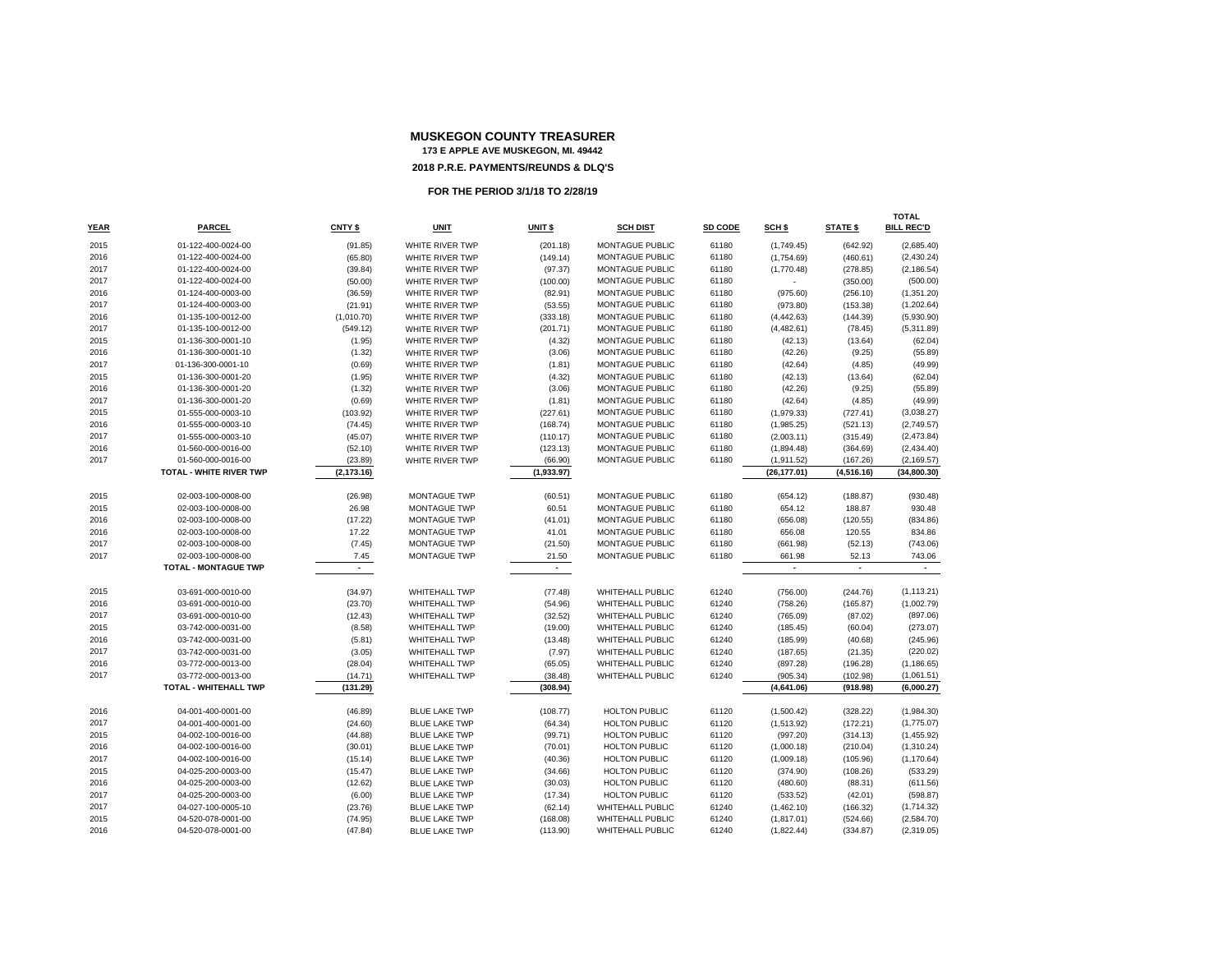| <b>YEAR</b>  | <b>PARCEL</b>                            |                     |                                              |                      |                                             |                |                          |                      | <b>TOTAL</b><br><b>BILL REC'D</b> |
|--------------|------------------------------------------|---------------------|----------------------------------------------|----------------------|---------------------------------------------|----------------|--------------------------|----------------------|-----------------------------------|
|              |                                          | CNTY \$             | <b>UNIT</b>                                  | UNIT \$              | <b>SCH DIST</b>                             | SD CODE        | SCH \$                   | <b>STATE \$</b>      |                                   |
| 2017         | 04-520-078-0001-00                       | (20.69)             | <b>BLUE LAKE TWP</b>                         | (59.75)              | WHITEHALL PUBLIC                            | 61240          | (1,838.84)               | (144.81)             | (2,064.09)                        |
| 2015         | 04-775-000-0017-00                       | (49.17)             | <b>BLUE LAKE TWP</b>                         | (108.97)             | <b>HOLTON PUBLIC</b>                        | 61120          | (1,063.13)               | (344.19)             | (1,565.46)                        |
| 2016         | 04-775-000-0017-00                       | (33.32)             | <b>BLUE LAKE TWP</b>                         | (77.31)              | <b>HOLTON PUBLIC</b>                        | 61120          | (1,066.32)               | (233.26)             | (1,410.21)                        |
| 2017         | 04-775-000-0017-00                       | (17.48)             | <b>BLUE LAKE TWP</b>                         | (45.72)              | <b>HOLTON PUBLIC</b>                        | 61120          | (1,075.91)               | (122.39)             | (1,261.50)                        |
|              | TOTAL - BLUE LAKE TWP                    | (462.82)            |                                              | (1, 101.09)          |                                             |                | (17, 555.67)             | (3, 239.64)          | (22, 359.22)                      |
| 2016         | 05-010-100-0011-00                       | (25.74)             | <b>HOLTON TWP</b>                            | (59.70)              | <b>HOLTON PUBLIC</b>                        | 61120          | (823.57)                 | (180.16)             | (1,089.17)                        |
| 2017         | 05-010-100-0011-00                       | (13.45)             | <b>HOLTON TWP</b>                            | (35.16)              | <b>HOLTON PUBLIC</b>                        | 61120          | (827.47)                 | (94.12)              | (970.20)                          |
| 2015         | 05-023-400-0015-00                       | (5.23)              | <b>HOLTON TWP</b>                            | (11.77)              | <b>HOLTON PUBLIC</b>                        | 61120          | (130.82)                 | (36.63)              | (184.45)                          |
| 2016         | 05-023-400-0015-00                       | (3.28)              | <b>HOLTON TWP</b>                            | (7.87)               | <b>HOLTON PUBLIC</b>                        | 61120          | (131.22)                 | (22.97)              | (165.34)                          |
| 2017         | 05-023-400-0015-00                       | (1.32)              | <b>HOLTON TWP</b>                            | (3.97)               | <b>HOLTON PUBLIC</b>                        | 61120          | (132.40)                 | (9.27)               | (146.96)                          |
| 2017         | 05-026-300-0001-00                       | (6.33)              | <b>HOLTON TWP</b>                            | (16.53)              | <b>HOLTON PUBLIC</b>                        | 61120          | (389.21)                 | (44.28)              | (456.35)                          |
| 2015         | 05-350-000-0015-00                       | (19.44)             | <b>HOLTON TWP</b>                            | (43.74)              | <b>HOLTON PUBLIC</b>                        | 61120          | (486.00)                 | (136.08)             | (685.26)                          |
| 2016         | 05-350-000-0015-00                       | (12.19)             | <b>HOLTON TWP</b>                            | (29.24)              | <b>HOLTON PUBLIC</b>                        | 61120          | (487.45)                 | (85.30)              | (614.18)                          |
| 2017         | 05-350-000-0015-00                       | (4.92)              | <b>HOLTON TWP</b>                            | (14.75)              | <b>HOLTON PUBLIC</b>                        | 61120          | (491.85)                 | (34.43)              | (545.95)                          |
| 2015         | 05-380-012-0005-00                       | (33.83)             | <b>HOLTON TWP</b>                            | (74.98)              | <b>HOLTON PUBLIC</b>                        | 61120          | (731.52)                 | (236.83)             | (1,077.16)                        |
| 2016         | 05-380-012-0005-00                       | (22.93)             | <b>HOLTON TWP</b>                            | (53.18)              | <b>HOLTON PUBLIC</b>                        | 61120          | (733.69)                 | (160.49)             | (970.29)                          |
| 2017         | 05-380-012-0005-00                       | (12.03)             | <b>HOLTON TWP</b>                            | (31.46)              | <b>HOLTON PUBLIC</b>                        | 61120          | (740.28)                 | (84.20)              | (867.97)                          |
| 2015         | 05-470-013-0001-00                       | (44.24)             | <b>HOLTON TWP</b>                            | (98.03)              | <b>HOLTON PUBLIC</b>                        | 61120          | (956.44)                 | (309.65)             | (1,408.36)                        |
| 2016         | 05-470-013-0001-00                       | (29.98)             | <b>HOLTON TWP</b>                            | (69.54)              | <b>HOLTON PUBLIC</b>                        | 61120          | (959.31)                 | (209.85)             | (1,268.68)                        |
| 2017         | 05-470-013-0001-00                       | (15.73)             | <b>HOLTON TWP</b>                            | (41.13)              | <b>HOLTON PUBLIC</b>                        | 61120          | (967.93)                 | (110.10)             | (1, 134.89)                       |
|              | <b>TOTAL - HOLTON TWP</b>                | (250.64)            |                                              | (591.05)             |                                             |                | (8,989.16)               | (1,754.36)           | (11, 585.21)                      |
|              |                                          |                     |                                              |                      |                                             |                |                          |                      |                                   |
| 2015         | 06-013-200-0008-00                       | (45.66)             | <b>FRUITLAND TWP</b>                         | (101.18)             | WHITEHALL PUBLIC                            | 61240          | (987.17)                 | (319.60)             | (1,453.61)                        |
| 2016         | 06-013-200-0008-00                       | (30.94)             | <b>FRUITLAND TWP</b>                         | (71.79)              | WHITEHALL PUBLIC                            | 61240          | (990.12)                 | (216.59)             | (1,309.44)                        |
| 2017         | 06-013-200-0008-00                       | (16.23)             | <b>FRUITLAND TWP</b>                         | (42.46)              | <b>WHITEHALL PUBLIC</b>                     | 61240          | (999.03)                 | (113.64)             | (1, 171.36)                       |
| 2017<br>2015 | 06-024-200-0003-00<br>06-024-200-0003-30 | (50.00)             | <b>FRUITLAND TWP</b><br><b>FRUITLAND TWP</b> | (100.00)             | WHITEHALL PUBLIC<br><b>WHITEHALL PUBLIC</b> | 61240<br>61240 |                          | (350.00)             | (500.00)                          |
|              |                                          | (241.89)            |                                              | (540.70)             |                                             | 61240          | (5,691.61)               | (1,693.25)           | (8, 167.45)                       |
| 2016<br>2017 | 06-024-200-0003-30<br>06-024-200-0003-30 | (156.99)<br>(72.00) | <b>FRUITLAND TWP</b><br><b>FRUITLAND TWP</b> | (371.06)<br>(201.60) | <b>WHITEHALL PUBLIC</b><br>WHITEHALL PUBLIC | 61240          | (5,708.68)<br>(5,760.05) | (1,098.92)           | (7, 335.65)<br>(6,537.66)         |
| 2015         | 06-114-400-0002-10                       | (21.78)             | <b>FRUITLAND TWP</b>                         | (48.99)              | REETHS PUFFER PUBLIC                        | 61220          | (544.39)                 | (504.01)<br>(152.43) | (767.59)                          |
| 2016         | 06-114-400-0002-10                       | (13.65)             | <b>FRUITLAND TWP</b>                         | (32.76)              | REETHS PUFFER PUBLIC                        | 61220          | (546.01)                 | (95.55)              | (687.97)                          |
| 2017         | 06-114-400-0002-10                       | (5.51)              | <b>FRUITLAND TWP</b>                         | (16.52)              | REETHS PUFFER PUBLIC                        | 61220          | (550.92)                 | (38.56)              | (611.51)                          |
| 2015         | 06-115-300-0001-10                       | (14.86)             | <b>FRUITLAND TWP</b>                         | (33.09)              | REETHS PUFFER PUBLIC                        | 61220          | (339.55)                 | (103.99)             | (491.49)                          |
| 2016         | 06-115-300-0001-10                       | (9.79)              | <b>FRUITLAND TWP</b>                         | (22.98)              | REETHS PUFFER PUBLIC                        | 61220          | (340.56)                 | (68.54)              | (441.87)                          |
| 2017         | 06-115-300-0001-10                       | (4.73)              | <b>FRUITLAND TWP</b>                         | (12.87)              | REETHS PUFFER PUBLIC                        | 61220          | (343.62)                 | (33.08)              | (394.30)                          |
| 2015         | 06-131-400-0020-00                       | (63.43)             | <b>FRUITLAND TWP</b>                         | (140.58)             | WHITEHALL PUBLIC                            | 61240          | (1,371.52)               | (444.03)             | (2,019.56)                        |
| 2016         | 06-131-400-0020-00                       | (42.99)             | <b>FRUITLAND TWP</b>                         | (99.72)              | WHITEHALL PUBLIC                            | 61240          | (1,375.63)               | (300.92)             | (1,819.26)                        |
| 2017         | 06-131-400-0020-00                       | (22.56)             | <b>FRUITLAND TWP</b>                         | (58.97)              | WHITEHALL PUBLIC                            | 61240          | (1,387.99)               | (157.89)             | (1,627.41)                        |
| 2015         | 06-240-000-0002-00                       | (82.52)             | <b>FRUITLAND TWP</b>                         | (185.64)             | <b>WHITEHALL PUBLIC</b>                     | 61240          | (2,062.87)               | (577.61)             | (2,908.64)                        |
| 2016         | 06-240-000-0002-00                       | (51.73)             | <b>FRUITLAND TWP</b>                         | (124.14)             | WHITEHALL PUBLIC                            | 61240          | (2,069.04)               | (362.08)             | (2,606.99)                        |
| 2017         | 06-240-000-0002-00                       | (20.88)             | <b>FRUITLAND TWP</b>                         | (62.62)              | WHITEHALL PUBLIC                            | 61240          | (2,087.65)               | (146.14)             | (2,317.29)                        |
| 2015         | 06-545-000-0007-00                       | (27.91)             | <b>FRUITLAND TWP</b>                         | (61.86)              | REETHS PUFFER PUBLIC                        | 61220          | (603.50)                 | (195.38)             | (888.65)                          |
| 2016         | 06-545-000-0007-00                       | (18.68)             | <b>FRUITLAND TWP</b>                         | (43.31)              | REETHS PUFFER PUBLIC                        | 61220          | (597.60)                 | (130.73)             | (790.32)                          |
| 2017         | 06-545-000-0007-00                       | (9.57)              | <b>FRUITLAND TWP</b>                         | (25.00)              | REETHS PUFFER PUBLIC                        | 61220          | (588.60)                 | (66.96)              | (690.13)                          |
| 2015         | 06-570-000-0008-00                       | (54.57)             | <b>FRUITLAND TWP</b>                         | (120.92)             | <b>WHITEHALL PUBLIC</b>                     | 61240          | (1, 179.86)              | (381.98)             | (1,737.33)                        |
| 2016         | 06-570-000-0008-00                       | (36.98)             | <b>FRUITLAND TWP</b>                         | (85.79)              | <b>WHITEHALL PUBLIC</b>                     | 61240          | (1, 183.39)              | (258.87)             | (1,565.03)                        |
| 2017         | 06-570-000-0008-00                       | (19.40)             | <b>FRUITLAND TWP</b>                         | (50.75)              | WHITEHALL PUBLIC                            | 61240          | (1, 194.03)              | (135.82)             | (1,400.00)                        |
|              | TOTAL - FRUITLAND TWP                    | (1, 135.25)         |                                              | (2,655.30)           |                                             |                | (38, 503.39)             | (7,946.57)           | (50, 240.51)                      |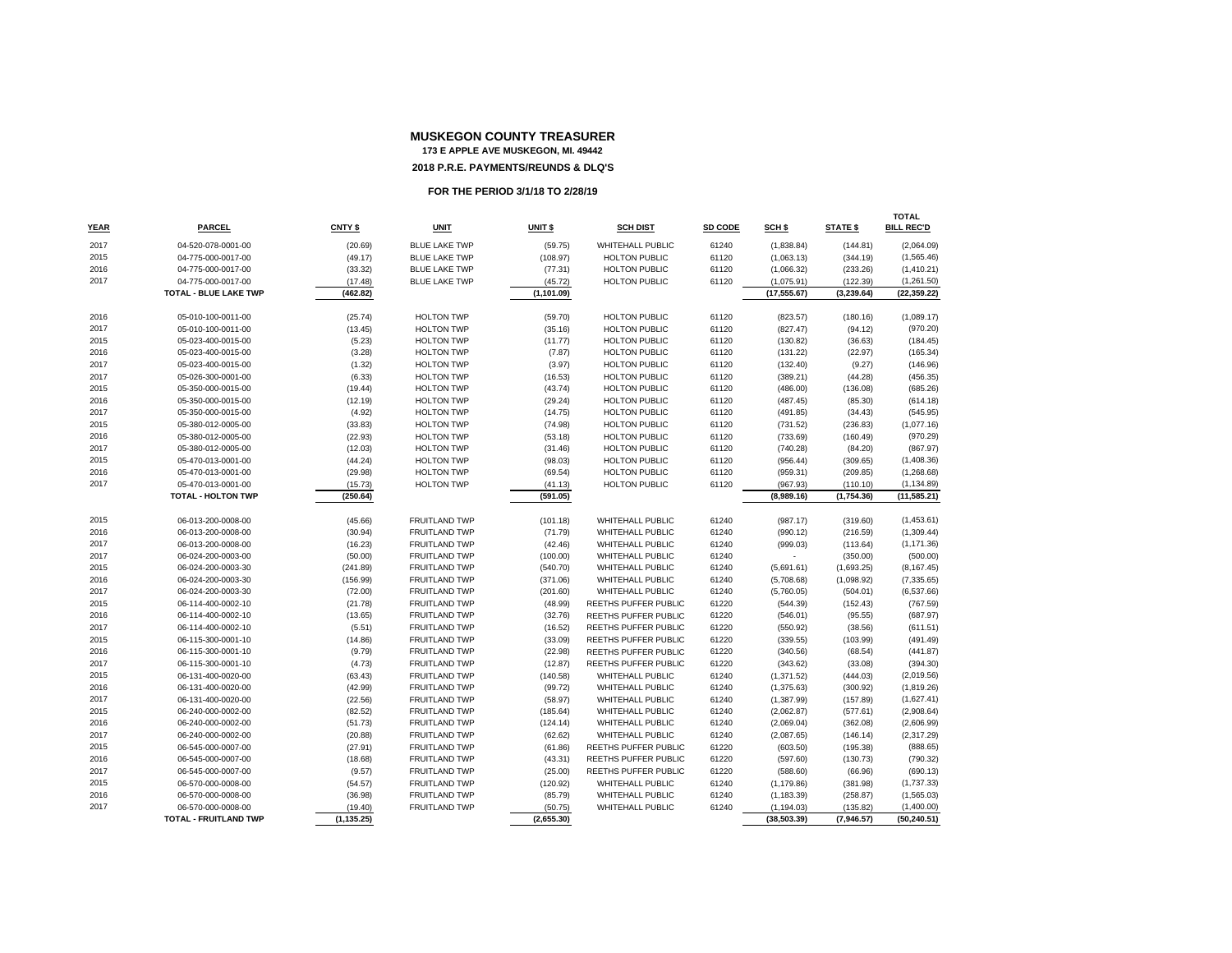|             |                           |          |                        |                    |                             |         |                   |                 | TOTAL             |
|-------------|---------------------------|----------|------------------------|--------------------|-----------------------------|---------|-------------------|-----------------|-------------------|
| <b>YEAR</b> | <b>PARCEL</b>             | CNTY \$  | <b>UNIT</b>            | UNIT <sub>\$</sub> | <b>SCH DIST</b>             | SD CODE | SCH <sub>\$</sub> | <b>STATE \$</b> | <b>BILL REC'D</b> |
| 2017        | 07-019-100-0014-00        | (6.17)   | <b>DALTON TWP</b>      | (16.14)            | <b>REETHS PUFFER PUBLIC</b> | 61220   | (379.81)          | (43.20)         | (445.32)          |
| 2016        | 07-022-300-0005-10        | (18.69)  | <b>DALTON TWP</b>      | (43.37)            | <b>REETHS PUFFER PUBLIC</b> | 61220   | (598.19)          | (130.85)        | (791.10)          |
| 2017        | 07-022-300-0005-10        | (9.81)   | <b>DALTON TWP</b>      | (25.64)            | REETHS PUFFER PUBLIC        | 61220   | (603.57)          | (68.66)         | (707.68)          |
| 2016        | 07-027-400-0003-00        | (59.91)  | <b>DALTON TWP</b>      | (142.65)           | REETHS PUFFER PUBLIC        | 61220   | (2, 282.40)       | (419.39)        | (2,904.35)        |
| 2017        | 07-027-400-0003-00        | (25.91)  | <b>DALTON TWP</b>      | (74.83)            | REETHS PUFFER PUBLIC        | 61220   | (2,302.93)        | (181.36)        | (2,585.03)        |
| 2015        | 07-036-100-0013-00        | (19.24)  | <b>DALTON TWP</b>      | (43.13)            | <b>REETHS PUFFER PUBLIC</b> | 61220   | (466.36)          | (134.66)        | (663.39)          |
| 2016        | 07-036-100-0013-00        | (12.28)  | <b>DALTON TWP</b>      | (29.22)            | REETHS PUFFER PUBLIC        | 61220   | (467.74)          | (85.95)         | (595.19)          |
| 2017        | 07-036-100-0013-00        | (5.31)   | <b>DALTON TWP</b>      | (15.33)            | REETHS PUFFER PUBLIC        | 61220   | (471.94)          | (37.16)         | (529.74)          |
| 2015        | 07-036-100-0014-00        | (54.71)  | <b>DALTON TWP</b>      | (17.52)            | <b>REETHS PUFFER PUBLIC</b> | 61220   | (189.48)          | (7.82)          | (269.53)          |
| 2016        | 07-036-100-0014-00        | (34.92)  | <b>DALTON TWP</b>      | (11.88)            | REETHS PUFFER PUBLIC        | 61220   | (190.04)          | (4.99)          | (241.83)          |
| 2017        | 07-036-100-0014-00        | (15.10)  | <b>DALTON TWP</b>      | (6.22)             | <b>REETHS PUFFER PUBLIC</b> | 61220   | (191.75)          | (2.16)          | (215.23)          |
| 2015        | 07-502-044-0013-00        | (31.05)  | <b>DALTON TWP</b>      | (70.66)            | WHITEHALL PUBLIC            | 61240   | (856.54)          | (217.35)        | (1, 175.60)       |
| 2016        | 07-502-044-0013-00        | (18.26)  | <b>DALTON TWP</b>      | (45.10)            | <b>WHITEHALL PUBLIC</b>     | 61240   | (859.10)          | (127.79)        | (1,050.25)        |
| 2017        | 07-502-044-0013-00        | (5.42)   | <b>DALTON TWP</b>      | (19.49)            | <b>WHITEHALL PUBLIC</b>     | 61240   | (866.82)          | (37.93)         | (929.66)          |
| 2016        | 07-507-074-0001-00        | (6.19)   | <b>DALTON TWP</b>      | (14.36)            | WHITEHALL PUBLIC            | 61240   | (198.07)          | (43.32)         | (261.94)          |
| 2017        | 07-507-074-0001-00        | (3.25)   | <b>DALTON TWP</b>      | (8.48)             | <b>WHITEHALL PUBLIC</b>     | 61240   | (199.85)          | (22.73)         | (234.31)          |
| 2015        | 07-643-000-0047-00        | (19.36)  | <b>DALTON TWP</b>      | (43.02)            | <b>REETHS PUFFER PUBLIC</b> | 61220   | (430.20)          | (135.51)        | (628.09)          |
| 2016        | 07-643-000-0047-00        | (12.94)  | <b>DALTON TWP</b>      | (30.20)            | REETHS PUFFER PUBLIC        | 61220   | (431.47)          | (90.61)         | (565.22)          |
| 2017        | 07-643-000-0047-00        | (6.53)   | <b>DALTON TWP</b>      | (17.41)            | <b>REETHS PUFFER PUBLIC</b> | 61220   | (435.34)          | (45.72)         | (505.00)          |
| 2015        | 07-702-001-0018-00        | (10.18)  | <b>DALTON TWP</b>      | (22.83)            | <b>WHITEHALL PUBLIC</b>     | 61240   | (246.88)          | (71.29)         | (351.18)          |
| 2016        | 07-702-001-0018-00        | (6.50)   | <b>DALTON TWP</b>      | (15.47)            | <b>WHITEHALL PUBLIC</b>     | 61240   | (247.62)          | (45.50)         | (315.09)          |
| 2017        | 07-702-001-0018-00        | (2.81)   | <b>DALTON TWP</b>      | (8.11)             | WHITEHALL PUBLIC            | 61240   | (249.84)          | (19.68)         | (280.44)          |
| 2016        | 07-740-000-0002-00        | (19.36)  | <b>DALTON TWP</b>      | (46.08)            | REETHS PUFFER PUBLIC        | 61220   | (737.37)          | (135.49)        | (938.30)          |
| 2017        | 07-740-000-0002-00        | (8.37)   | <b>DALTON TWP</b>      | (24.17)            | REETHS PUFFER PUBLIC        | 61220   | (743.99)          | (58.59)         | (835.12)          |
| 2017        | 42-503-038-0001-00        | (8.74)   | <b>DALTON TWP</b>      | (22.84)            | WHITEHALL PUBLIC            | 61240   | (537.58)          | (61.15)         | (630.31)          |
| 2015        | 42-503-062-0013-00        | (14.56)  | <b>DALTON TWP</b>      | (32.66)            | <b>WHITEHALL PUBLIC</b>     | 61240   | (353.01)          | (101.93)        | (502.16)          |
| 2016        | 42-503-062-0013-00        | (9.29)   | <b>DALTON TWP</b>      | (22.13)            | WHITEHALL PUBLIC            | 61240   | (354.06)          | (65.06)         | (450.54)          |
| 2017        | 42-503-062-0013-00        | (4.02)   | <b>DALTON TWP</b>      | (11.61)            | WHITEHALL PUBLIC            | 61240   | (357.24)          | (28.13)         | (401.00)          |
| 2015        | 42-503-080-0002-00        | (19.85)  | <b>DALTON TWP</b>      | (44.51)            | <b>WHITEHALL PUBLIC</b>     | 61240   | (481.23)          | (138.96)        | (684.55)          |
| 2016        | 42-503-080-0002-00        | (12.67)  | <b>DALTON TWP</b>      | (30.16)            | <b>WHITEHALL PUBLIC</b>     | 61240   | (482.67)          | (88.69)         | (614.19)          |
| 2017        | 42-503-080-0002-00        | (5.48)   | <b>DALTON TWP</b>      | (15.83)            | <b>WHITEHALL PUBLIC</b>     | 61240   | (487.00)          | (38.35)         | (546.66)          |
| 2015        | 42-505-030-0010-00        | (34.55)  | <b>DALTON TWP</b>      | (76.54)            | <b>WHITEHALL PUBLIC</b>     | 61240   | (746.92)          | (241.82)        | (1,099.83)        |
| 2016        | 42-505-030-0010-00        | (23.41)  | <b>DALTON TWP</b>      | (54.31)            | <b>WHITEHALL PUBLIC</b>     | 61240   | (749.16)          | (163.88)        | (990.76)          |
| 2017        | 42-505-030-0010-00        | (12.28)  | <b>DALTON TWP</b>      | (32.12)            | WHITEHALL PUBLIC            | 61240   | (755.89)          | (85.98)         | (886.27)          |
|             | <b>TOTAL - DALTON TWP</b> | (557.12) |                        | (1, 134.02)        |                             |         | (19,952.06)       | (3, 181.66)     | (24, 824.86)      |
|             |                           |          |                        |                    |                             |         |                   |                 |                   |
| 2015        | 08-002-100-0008-00        | (6.74)   | <b>CEDAR CREEK TWP</b> | (13.49)            | <b>HOLTON PUBLIC</b>        | 61120   | (163.49)          | (47.21)         | (230.93)          |
| 2016        | 08-002-100-0008-00        | (4.30)   | <b>CEDAR CREEK TWP</b> | (8.61)             | <b>HOLTON PUBLIC</b>        | 61120   | (163.98)          | (30.13)         | (207.02)          |
| 2017        | 08-002-100-0008-00        | (1.86)   | <b>CEDAR CREEK TWP</b> | (5.37)             | <b>HOLTON PUBLIC</b>        | 61120   | (165.43)          | (13.03)         | (185.69)          |
| 2015        | 08-002-300-0002-00        | (25.37)  | <b>CEDAR CREEK TWP</b> | (50.74)            | <b>HOLTON PUBLIC</b>        | 61120   | (615.00)          | (177.58)        | (868.69)          |
| 2016        | 08-002-300-0002-00        | (16.19)  | <b>CEDAR CREEK TWP</b> | (32.39)            | <b>HOLTON PUBLIC</b>        | 61120   | (616.84)          | (113.34)        | (778.76)          |
| 2017        | 08-002-300-0002-00        | (7.00)   | <b>CEDAR CREEK TWP</b> | (20.23)            | <b>HOLTON PUBLIC</b>        | 61120   | (622.38)          | (49.01)         | (698.62)          |
| 2016        | 08-011-200-0009-00        | (44.69)  | <b>CEDAR CREEK TWP</b> | (89.36)            | <b>HOLTON PUBLIC</b>        | 61120   | (1,702.27)        | (312.80)        | (2, 149.12)       |
| 2017        | 08-011-200-0009-00        | (19.32)  | <b>CEDAR CREEK TWP</b> | (55.82)            | <b>HOLTON PUBLIC</b>        | 61120   | (1,717.59)        | (135.26)        | (1,927.99)        |
| 2016        | 08-018-100-0016-00        | (16.68)  | <b>CEDAR CREEK TWP</b> | (33.37)            | REETHS PUFFER PUBLIC        | 61220   | (635.58)          | (116.79)        | (802.42)          |
| 2017        | 08-018-100-0016-00        | (7.21)   | <b>CEDAR CREEK TWP</b> | (20.84)            | <b>REETHS PUFFER PUBLIC</b> | 61220   | (641.28)          | (50.50)         | (719.83)          |
| 2017        | 08-031-100-0005-00        | (17.77)  | <b>CEDAR CREEK TWP</b> | (46.48)            | <b>HOLTON PUBLIC</b>        | 61120   | (1,093.66)        | (124.40)        | (1,282.31)        |
| 2015        | 08-870-000-0012-00        | (26.14)  | <b>CEDAR CREEK TWP</b> | (52.27)            | <b>HOLTON PUBLIC</b>        | 61120   | (633.60)          | (182.95)        | (894.96)          |
| 2016        | 08-870-000-0012-00        | (17.58)  | <b>CEDAR CREEK TWP</b> | (35.16)            | <b>HOLTON PUBLIC</b>        | 61120   | (669.69)          | (123.05)        | (845.48)          |
| 2017        | 08-870-000-0012-00        | (7.33)   | <b>CEDAR CREEK TWP</b> | (21.17)            | <b>HOLTON PUBLIC</b>        | 61120   | (651.60)          | (51.32)         | (731.42)          |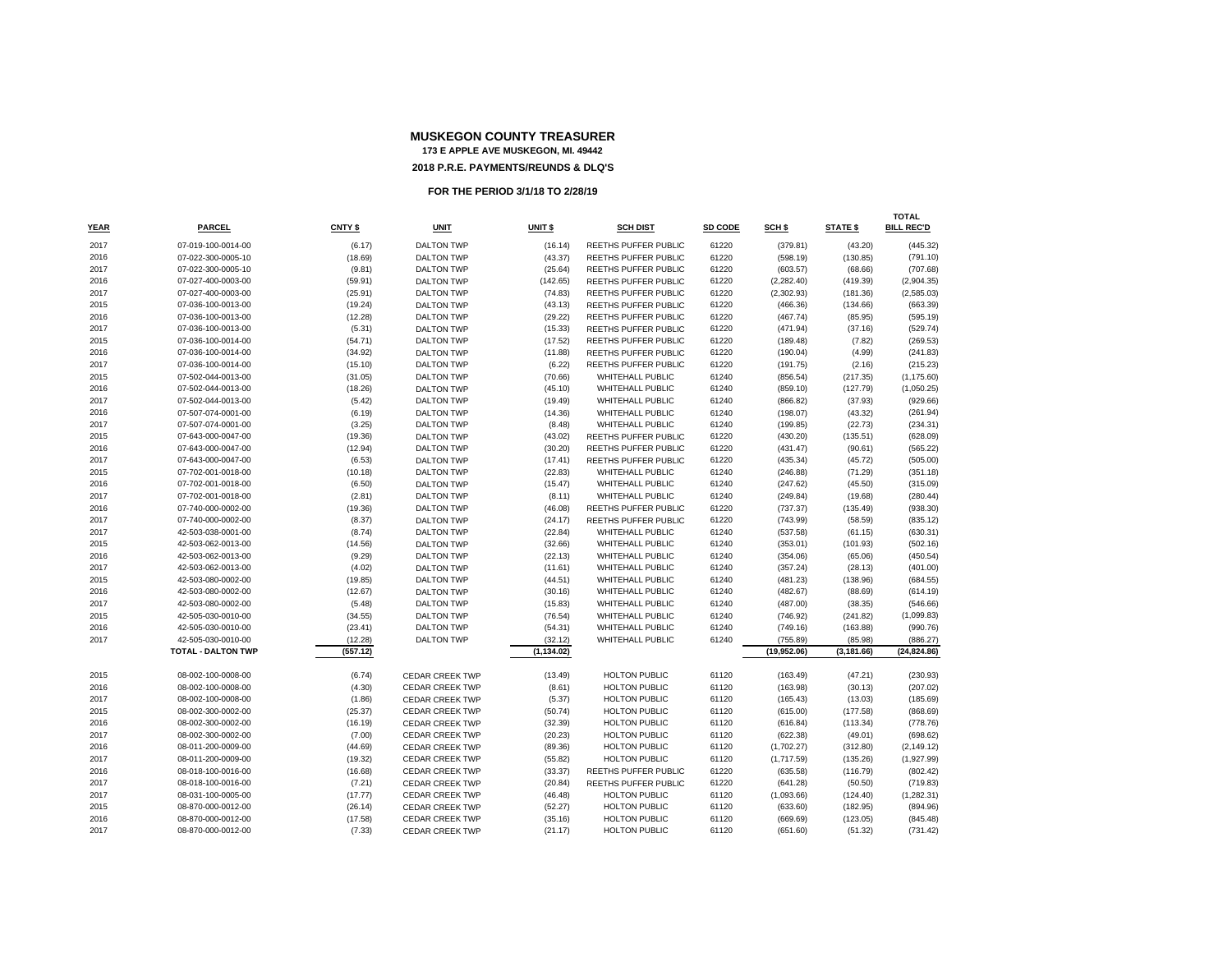|             |                                |            |                         |                    |                             |         |                   |                 | TOTAL             |
|-------------|--------------------------------|------------|-------------------------|--------------------|-----------------------------|---------|-------------------|-----------------|-------------------|
| <b>YEAR</b> | PARCEL                         | CNTY \$    | <b>UNIT</b>             | UNIT <sub>\$</sub> | <b>SCH DIST</b>             | SD CODE | SCH <sub>\$</sub> | <b>STATE \$</b> | <b>BILL REC'D</b> |
|             | <b>TOTAL - CEDAR CREEK TWP</b> | (218.18)   |                         | (485.30)           |                             |         | (10,092.39)       | (1,527.37)      | (12, 323.24)      |
|             |                                |            |                         |                    |                             |         |                   |                 |                   |
| 2015        | 09-004-300-0026-00             | (36.13)    | <b>LAKETON TWP</b>      | (80.07)            | <b>REETHS PUFFER PUBLIC</b> | 61220   | (781.20)          | (252.92)        | (1, 150.32)       |
| 2016        | 09-004-300-0026-00             | (24.53)    | <b>LAKETON TWP</b>      | (56.88)            | REETHS PUFFER PUBLIC        | 61220   | (784.80)          | (171.68)        | (1,037.89)        |
| 2017        | 09-004-300-0026-00             | (12.87)    | <b>LAKETON TWP</b>      | (33.64)            | <b>REETHS PUFFER PUBLIC</b> | 61220   | (791.85)          | (90.07)         | (928.43)          |
| 2015        | 09-006-100-0029-00             | (230.36)   | <b>LAKETON TWP</b>      | (516.57)           | REETHS PUFFER PUBLIC        | 61220   | (5,584.53)        | (1,612.53)      | (7,943.99)        |
| 2016        | 09-006-100-0029-00             | (147.03)   | <b>LAKETON TWP</b>      | (350.08)           | REETHS PUFFER PUBLIC        | 61220   | (5,601.27)        | (1,029.23)      | (7, 127.61)       |
| 2017        | 09-006-100-0029-00             | (68.46)    | <b>LAKETON TWP</b>      | (197.78)           | REETHS PUFFER PUBLIC        | 61220   | (6,085.47)        | (479.23)        | (6,830.94)        |
| 2015        | 09-008-300-0025-00             | (178.95)   | <b>LAKETON TWP</b>      | (396.58)           | REETHS PUFFER PUBLIC        | 61220   | (3,869.13)        | (1,252.63)      | (5,697.29)        |
| 2016        | 09-008-300-0025-00             | (198.00)   | <b>LAKETON TWP</b>      | (459.36)           | <b>REETHS PUFFER PUBLIC</b> | 61220   | (6,336.00)        | (1,386.00)      | (8,379.36)        |
| 2017        | 09-008-300-0025-00             | (103.89)   | <b>LAKETON TWP</b>      | (271.70)           | REETHS PUFFER PUBLIC        | 61220   | (6, 393.02)       | (727.21)        | (7, 495.82)       |
| 2015        | 09-210-000-0007-00             | (310.97)   | <b>LAKETON TWP</b>      | (695.12)           | REETHS PUFFER PUBLIC        | 61220   | (7,317.01)        | (2, 176.81)     | (10, 499.91)      |
| 2016        | 09-210-000-0007-00             | (201.82)   | <b>LAKETON TWP</b>      | (477.02)           | REETHS PUFFER PUBLIC        | 61220   | (7, 338.96)       | (1, 412.75)     | (9,430.55)        |
| 2017        | 09-210-000-0007-00             | (92.56)    | <b>LAKETON TWP</b>      | (259.18)           | <b>REETHS PUFFER PUBLIC</b> | 61220   | (7,405.00)        | (647.94)        | (8,404.68)        |
| 2017        | 09-210-000-0007-00             | (50.00)    | <b>LAKETON TWP</b>      | (100.00)           | REETHS PUFFER PUBLIC        | 61220   |                   | (350.00)        | (500.00)          |
| 2015        | 09-330-000-0021-00             | (80.09)    | <b>LAKETON TWP</b>      | (177.50)           | REETHS PUFFER PUBLIC        | 61220   | (1,731.70)        | (560.64)        | (2,549.93)        |
| 2016        | 09-330-000-0021-00             | (54.28)    | <b>LAKETON TWP</b>      | (125.91)           | REETHS PUFFER PUBLIC        | 61220   | (1,736.89)        | (379.94)        | (2, 297.02)       |
| 2017        | 09-330-000-0021-00             | (28.48)    | <b>LAKETON TWP</b>      | (74.48)            | REETHS PUFFER PUBLIC        | 61220   | (1,752.51)        | (199.35)        | (2,054.82)        |
| 2015        | 09-390-000-0011-00             | (37.52)    | <b>LAKETON TWP</b>      | (84.11)            | REETHS PUFFER PUBLIC        | 61220   | (909.45)          | (262.61)        | (1, 293.69)       |
| 2016        | 09-390-000-0011-00             | (23.94)    | <b>LAKETON TWP</b>      | (57.01)            | REETHS PUFFER PUBLIC        | 61220   | (912.16)          | (167.61)        | (1, 160.72)       |
| 2017        | 09-390-000-0011-00             | (10.35)    | <b>LAKETON TOWNSHIP</b> | (29.91)            | <b>REETHS PUFFER PUBLIC</b> | 61220   | (920.37)          | (72.48)         | (1,033.11)        |
|             | <b>TOTAL - LAKETON TWP</b>     | (1,890.23) |                         | (4, 442.90)        |                             |         | (66, 251.32)      | (13, 231.63)    | (85, 816.08)      |
|             |                                |            |                         |                    |                             |         |                   |                 |                   |
| 2016        | 10-024-200-0016-00             | (14.21)    | <b>MUSKEGON TWP</b>     | (32.96)            | ORCHARD VIEW PUBLIC         | 61190   | (454.69)          | (99.46)         | (601.32)          |
| 2017        | 10-024-200-0016-00             | (7.46)     | <b>MUSKEGON TWP</b>     | (19.48)            | ORCHARD VIEW PUBLIC         | 61190   | (458.78)          | (52.19)         | (537.91)          |
| 2015        | 10-024-400-0005-00             | (30.09)    | <b>MUSKEGON TWP</b>     | (68.49)            | ORCHARD VIEW PUBLIC         | 61190   | (830.19)          | (210.66)        | (1, 139.43)       |
| 2016        | 10-024-400-0005-00             | (17.69)    | MUSKEGON TWP            | (43.71)            | ORCHARD VIEW PUBLIC         | 61190   | (832.68)          | (123.86)        | (1,017.94)        |
| 2017        | 10-024-400-0005-00             | (5.09)     | <b>MUSKEGON TWP</b>     | (18.33)            | ORCHARD VIEW PUBLIC         | 61190   | (814.96)          | (35.66)         | (874.04)          |
| 2015        | 10-026-200-0041-00             | (25.61)    | <b>MUSKEGON TWP</b>     | (56.74)            | ORCHARD VIEW PUBLIC         | 61190   | (553.68)          | (179.25)        | (815.28)          |
| 2016        | 10-026-200-0041-00             | (17.35)    | MUSKEGON TWP            | (40.26)            | ORCHARD VIEW PUBLIC         | 61190   | (555.33)          | (121.48)        | (734.42)          |
| 2017        | 10-026-200-0041-00             | (9.11)     | <b>MUSKEGON TWP</b>     | (23.81)            | ORCHARD VIEW PUBLIC         | 61190   | (560.32)          | (63.74)         | (656.98)          |
| 2015        | 10-034-200-0008-00             | (17.87)    | <b>MUSKEGON TWP</b>     | (39.61)            | ORCHARD VIEW PUBLIC         | 61190   | (386.46)          | (125.11)        | (569.05)          |
| 2016        | 10-034-200-0008-00             | (12.11)    | <b>MUSKEGON TWP</b>     | (28.10)            | ORCHARD VIEW PUBLIC         | 61190   | (387.61)          | (84.79)         | (512.61)          |
| 2017        | 10-034-200-0008-00             | (6.36)     | <b>MUSKEGON TWP</b>     | (16.61)            | ORCHARD VIEW PUBLIC         | 61190   | (391.08)          | (44.49)         | (458.54)          |
| 2016        | 10-034-200-0057-00             | (0.47)     | <b>MUSKEGON TWP</b>     | (1.09)             | ORCHARD VIEW PUBLIC         | 61190   | (15.63)           | (3.29)          | (20.48)           |
| 2016        | 10-034-200-0057-00             | (8.13)     | <b>MUSKEGON TWP</b>     | (18.86)            | ORCHARD VIEW PUBLIC         | 61190   | (260.14)          | (56.90)         | (344.03)          |
| 2017        | 10-034-200-0057-00             | (0.24)     | <b>MUSKEGON TWP</b>     | (0.63)             | ORCHARD VIEW PUBLIC         | 61190   | (15.78)           | (1.65)          | (18.30)           |
| 2017        | 10-034-200-0057-00             | (4.27)     | <b>MUSKEGON TWP</b>     | (11.14)            | ORCHARD VIEW PUBLIC         | 61190   | (262.46)          | (29.86)         | (307.73)          |
| 2015        | 10-035-100-0007-00             | (16.50)    | <b>MUSKEGON TWP</b>     | (37.12)            | ORCHARD VIEW PUBLIC         | 61190   | (412.47)          | (115.49)        | (581.58)          |
| 2016        | 10-035-100-0007-00             | (10.34)    | MUSKEGON TWP            | (24.82)            | ORCHARD VIEW PUBLIC         | 61190   | (413.69)          | (72.39)         | (521.24)          |
| 2017        | 10-035-100-0007-00             | (4.17)     | <b>MUSKEGON TWP</b>     | (12.52)            | ORCHARD VIEW PUBLIC         | 61190   | (417.40)          | (29.22)         | (463.31)          |
| 2015        | 10-190-000-0010-10             | (24.06)    | <b>MUSKEGON TWP</b>     | (53.32)            | ORCHARD VIEW PUBLIC         | 61220   | (520.25)          | (168.43)        | (766.06)          |
| 2016        | 10-190-000-0010-10             | (16.31)    | <b>MUSKEGON TWP</b>     | (37.82)            | ORCHARD VIEW PUBLIC         | 61220   | (521.80)          | (114.14)        | (690.07)          |
| 2017        | 10-190-000-0010-10             | (8.56)     | <b>MUSKEGON TWP</b>     | (22.36)            | ORCHARD VIEW PUBLIC         | 61220   | (526.48)          | (59.89)         | (617.29)          |
| 2015        | 10-240-000-0016-00             | (40.65)    | MUSKEGON TWP            | (91.47)            | ORCHARD VIEW PUBLIC         | 61190   | (1,016.35)        | (284.58)        | (1,433.05)        |
| 2016        | 10-240-000-0016-00             | (25.49)    | <b>MUSKEGON TWP</b>     | (61.15)            | ORCHARD VIEW PUBLIC         | 61190   | (1,019.39)        | (178.40)        | (1,284.43)        |
| 2017        | 10-240-000-0016-00             | (10.29)    | <b>MUSKEGON TWP</b>     | (30.85)            | ORCHARD VIEW PUBLIC         | 61190   | (1,028.55)        | (72.00)         | (1, 141.69)       |
| 2015        | 10-250-000-0023-00             | (26.74)    | <b>MUSKEGON TWP</b>     | (59.60)            | ORCHARD VIEW PUBLIC         | 61190   | (611.28)          | (187.20)        | (884.82)          |
| 2016        | 10-250-000-0023-00             | (17.63)    | MUSKEGON TWP            | (41.38)            | ORCHARD VIEW PUBLIC         | 61190   | (613.09)          | (123.39)        | (795.49)          |
| 2017        | 10-250-000-0023-00             | (8.51)     | <b>MUSKEGON TWP</b>     | (23.19)            | ORCHARD VIEW PUBLIC         | 61190   | (618.60)          | (59.54)         | (709.84)          |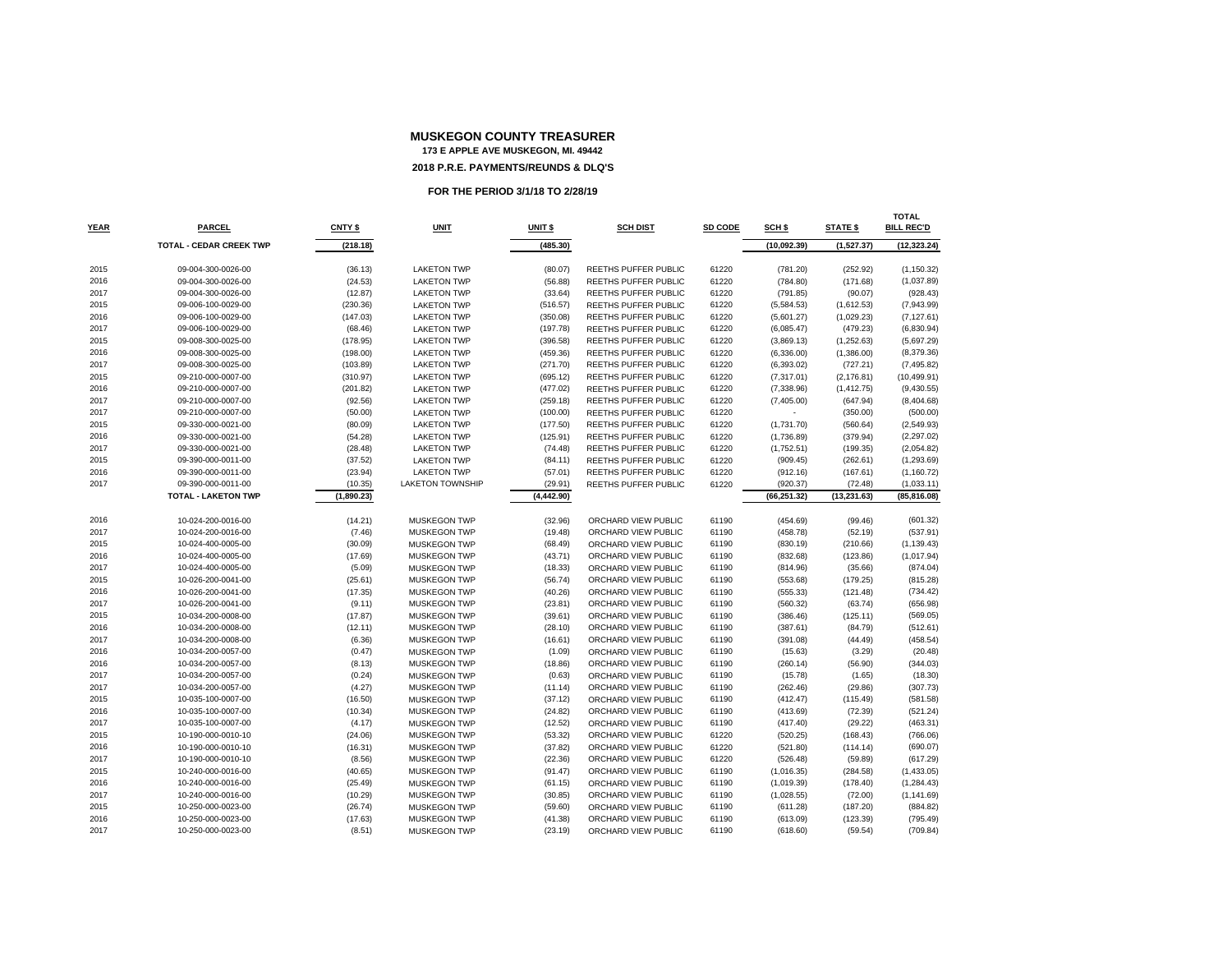|             |                           |          |                     |             |                     |         |                   |                 | <b>TOTAL</b>      |
|-------------|---------------------------|----------|---------------------|-------------|---------------------|---------|-------------------|-----------------|-------------------|
| <b>YEAR</b> | <b>PARCEL</b>             | CNTY \$  | <b>UNIT</b>         | UNIT \$     | <b>SCH DIST</b>     | SD CODE | SCH <sub>\$</sub> | <b>STATE \$</b> | <b>BILL REC'D</b> |
| 2017        | 10-250-000-0023-00        | (50.00)  | <b>MUSKEGON TWP</b> | (100.00)    | ORCHARD VIEW PUBLIC | 61190   |                   | (350.00)        | (500.00)          |
| 2016        | 10-270-000-0019-00        | (9.88)   | <b>MUSKEGON TWP</b> | (23.72)     | ORCHARD VIEW PUBLIC | 61190   | (395.37)          | (69.19)         | (498.16)          |
| 2017        | 10-270-000-0019-00        | (3.99)   | <b>MUSKEGON TWP</b> | (11.96)     | ORCHARD VIEW PUBLIC | 61190   | (398.91)          | (27.92)         | (442.78)          |
| 2015        | 10-293-000-0091-00        | (27.82)  | <b>MUSKEGON TWP</b> | (62.19)     | ORCHARD VIEW PUBLIC | 61190   | (654.69)          | (194.77)        | (939.47)          |
| 2016        | 10-293-000-0091-00        | (18.06)  | <b>MUSKEGON TWP</b> | (42.67)     | ORCHARD VIEW PUBLIC | 61190   | (656.65)          | (126.41)        | (843.79)          |
| 2017        | 10-293-000-0091-00        | (8.28)   | <b>MUSKEGON TWP</b> | (23.19)     | ORCHARD VIEW PUBLIC | 61190   | (662.56)          | (57.97)         | (752.00)          |
| 2015        | 10-330-000-0003-00        | (6.42)   | <b>MUSKEGON TWP</b> | (14.30)     | ORCHARD VIEW PUBLIC | 61190   | (146.77)          | (44.95)         | (212.44)          |
| 2016        | 10-330-000-0003-00        | (4.23)   | <b>MUSKEGON TWP</b> | (9.94)      | ORCHARD VIEW PUBLIC | 61190   | (147.20)          | (29.62)         | (190.99)          |
| 2017        | 10-330-000-0003-00        | (2.04)   | <b>MUSKEGON TWP</b> | (5.57)      | ORCHARD VIEW PUBLIC | 61190   | (148.51)          | (14.29)         | (170.41)          |
| 2015        | 10-350-000-0005-00        | (21.77)  | <b>MUSKEGON TWP</b> | (48.80)     | ORCHARD VIEW PUBLIC | 61190   | (527.67)          | (152.36)        | (750.60)          |
| 2016        | 10-350-000-0005-00        | (13.89)  | <b>MUSKEGON TWP</b> | (33.08)     | ORCHARD VIEW PUBLIC | 61190   | (529.23)          | (97.24)         | (673.44)          |
| 2017        | 10-350-000-0005-00        | (6.01)   | <b>MUSKEGON TWP</b> | (17.34)     | ORCHARD VIEW PUBLIC | 61190   | (533.98)          | (42.05)         | (599.38)          |
| 2015        | 10-365-000-0009-00        | (18.78)  | <b>MUSKEGON TWP</b> | (42.10)     | ORCHARD VIEW PUBLIC | 61190   | (455.22)          | (131.45)        | (647.55)          |
| 2016        | 10-365-000-0009-00        | (11.99)  | <b>MUSKEGON TWP</b> | (28.52)     | ORCHARD VIEW PUBLIC | 61190   | (456.57)          | (83.90)         | (580.98)          |
| 2017        | 10-365-000-0009-00        | (5.18)   | <b>MUSKEGON TWP</b> | (14.97)     | ORCHARD VIEW PUBLIC | 61190   | (460.67)          | (36.28)         | (517.10)          |
| 2015        | 10-400-000-0027-10        | (15.71)  | <b>MUSKEGON TWP</b> | (35.23)     | ORCHARD VIEW PUBLIC | 61190   | (380.89)          | (109.98)        | (541.81)          |
| 2016        | 10-400-000-0027-10        | (10.03)  | <b>MUSKEGON TWP</b> | (23.87)     | ORCHARD VIEW PUBLIC | 61190   | (382.03)          | (70.20)         | (486.13)          |
| 2017        | 10-400-000-0027-10        | (4.34)   | <b>MUSKEGON TWP</b> | (12.52)     | ORCHARD VIEW PUBLIC | 61190   | (385.47)          | (30.36)         | (432.69)          |
| 2016        | 10-400-000-0094-20        | (9.54)   | <b>MUSKEGON TWP</b> | (22.12)     | ORCHARD VIEW PUBLIC | 61190   | (305.17)          | (66.76)         | (403.59)          |
| 2017        | 10-400-000-0094-20        | (5.00)   | <b>MUSKEGON TWP</b> | (13.08)     | ORCHARD VIEW PUBLIC | 61190   | (307.90)          | (35.03)         | (361.01)          |
| 2016        | 10-401-000-0157-00        | (10.77)  | <b>MUSKEGON TWP</b> | (24.99)     | ORCHARD VIEW PUBLIC | 61190   | (344.75)          | (75.42)         | (455.93)          |
| 2017        | 10-401-000-0157-00        | (5.65)   | <b>MUSKEGON TWP</b> | (14.78)     | ORCHARD VIEW PUBLIC | 61190   | (347.85)          | (39.56)         | (407.84)          |
| 2017        | 10-401-000-0169-10        | (8.37)   | <b>MUSKEGON TWP</b> | (21.90)     | ORCHARD VIEW PUBLIC | 61190   | (515.19)          | (58.60)         | (604.06)          |
| 2017        | 10-404-000-0337-00        | (8.31)   | <b>MUSKEGON TWP</b> | (21.73)     | ORCHARD VIEW PUBLIC | 61190   | (511.34)          | (58.17)         | (599.55)          |
| 2015        | 10-600-000-0044-00        | (26.38)  | <b>MUSKEGON TWP</b> | (58.47)     | ORCHARD VIEW PUBLIC | 61190   | (570.42)          | (184.67)        | (839.94)          |
| 2016        | 10-600-000-0044-00        | (17.88)  | <b>MUSKEGON TWP</b> | (41.48)     | ORCHARD VIEW PUBLIC | 61190   | (572.13)          | (125.15)        | (756.64)          |
| 2017        | 10-600-000-0044-00        | (9.38)   | <b>MUSKEGON TWP</b> | (24.53)     | ORCHARD VIEW PUBLIC | 61190   | (577.27)          | (65.66)         | (676.84)          |
| 2015        | 10-670-000-0016-00        | (10.15)  | <b>MUSKEGON TWP</b> | (22.68)     | ORCHARD VIEW PUBLIC | 61190   | (238.80)          | (71.04)         | (342.67)          |
| 2016        | 10-670-000-0016-00        | (6.59)   | <b>MUSKEGON TWP</b> | (15.56)     | ORCHARD VIEW PUBLIC | 61190   | (239.50)          | (46.10)         | (307.75)          |
| 2017        | 10-670-000-0016-00        | (3.02)   | <b>MUSKEGON TWP</b> | (8.45)      | ORCHARD VIEW PUBLIC | 61190   | (241.65)          | (21.15)         | (274.27)          |
| 2016        | 10-688-008-0022-00        | (15.32)  | <b>MUSKEGON TWP</b> | (35.53)     | ORCHARD VIEW PUBLIC | 61190   | (490.10)          | (107.21)        | (648.16)          |
| 2017        | 10-688-008-0022-00        | (8.04)   | <b>MUSKEGON TWP</b> | (21.01)     | ORCHARD VIEW PUBLIC | 61190   | (494.51)          | (56.25)         | (579.81)          |
| 2015        | 10-740-000-0029-00        | (25.56)  | <b>MUSKEGON TWP</b> | (56.63)     | ORCHARD VIEW PUBLIC | 61190   | (552.60)          | (178.91)        | (813.70)          |
| 2016        | 10-740-000-0029-00        | (17.32)  | <b>MUSKEGON TWP</b> | (40.18)     | ORCHARD VIEW PUBLIC | 61190   | (554.25)          | (121.24)        | (732.99)          |
| 2017        | 10-740-000-0029-00        | (9.09)   | <b>MUSKEGON TWP</b> | (23.76)     | ORCHARD VIEW PUBLIC | 61190   | (559.24)          | (63.61)         | (655.70)          |
| 2015        | 10-764-002-0007-00        | (17.48)  | <b>MUSKEGON TWP</b> | (38.94)     | ORCHARD VIEW PUBLIC | 61190   | (399.47)          | (122.33)        | (578.22)          |
| 2016        | 10-764-002-0007-00        | (11.52)  | <b>MUSKEGON TWP</b> | (27.04)     | ORCHARD VIEW PUBLIC | 61190   | (400.66)          | (80.63)         | (519.85)          |
| 2017        | 10-764-002-0007-00        | (5.51)   | <b>MUSKEGON TWP</b> | (15.15)     | ORCHARD VIEW PUBLIC | 61190   | (404.26)          | (38.91)         | (463.83)          |
| 2015        | 10-764-002-0016-00        | (4.83)   | <b>MUSKEGON TWP</b> | (10.79)     | ORCHARD VIEW PUBLIC | 61190   | (113.67)          | (33.82)         | (163.11)          |
| 2015        | 10-764-002-0016-00        | (1.88)   | <b>MUSKEGON TWP</b> | (4.20)      | ORCHARD VIEW PUBLIC | 61190   | (44.26)           | (13.17)         | (63.51)           |
| 2016        | 10-764-002-0016-00        | (3.14)   | <b>MUSKEGON TWP</b> | (7.40)      | ORCHARD VIEW PUBLIC | 61190   | (114.00)          | (21.95)         | (146.49)          |
| 2016        | 10-764-002-0016-00        | (1.22)   | <b>MUSKEGON TWP</b> | (2.88)      | ORCHARD VIEW PUBLIC | 61190   | (44.40)           | (8.55)          | (57.05)           |
| 2017        | 10-764-002-0016-00        | (1.44)   | <b>MUSKEGON TWP</b> | (4.01)      | ORCHARD VIEW PUBLIC | 61190   | (115.02)          | (10.07)         | (130.54)          |
| 2017        | 10-764-002-0016-00        | (0.56)   | <b>MUSKEGON TWP</b> | (1.57)      | ORCHARD VIEW PUBLIC | 61190   | (44.80)           | (3.92)          | (50.85)           |
| 2017        | 10-764-002-0016-00        | (50.00)  | <b>MUSKEGON TWP</b> | (100.00)    | ORCHARD VIEW PUBLIC | 61190   |                   | (350.00)        | (500.00)          |
| 2016        | 10-788-000-0020-00        | (13.36)  | <b>MUSKEGON TWP</b> | (30.98)     | ORCHARD VIEW PUBLIC | 61190   | (427.39)          | (93.49)         | (565.22)          |
| 2017        | 10-788-000-0020-00        | (7.01)   | <b>MUSKEGON TWP</b> | (18.32)     | ORCHARD VIEW PUBLIC | 61190   | (431.22)          | (49.05)         | (505.60)          |
| 2016        | 10-840-000-0082-00        | (11.23)  | <b>MUSKEGON TWP</b> | (26.06)     | ORCHARD VIEW PUBLIC | 61190   | (359.49)          | (78.64)         | (475.42)          |
| 2017        | 10-840-000-0082-00        | (6.37)   | <b>MUSKEGON TWP</b> | (16.67)     | ORCHARD VIEW PUBLIC | 61190   | (392.29)          | (44.62)         | (459.95)          |
|             | <b>TOTAL MUSKEGON TWP</b> | (955.65) |                     | (2, 236.28) |                     |         | (32, 535.13)      | (6,689.68)      | (42, 416.74)      |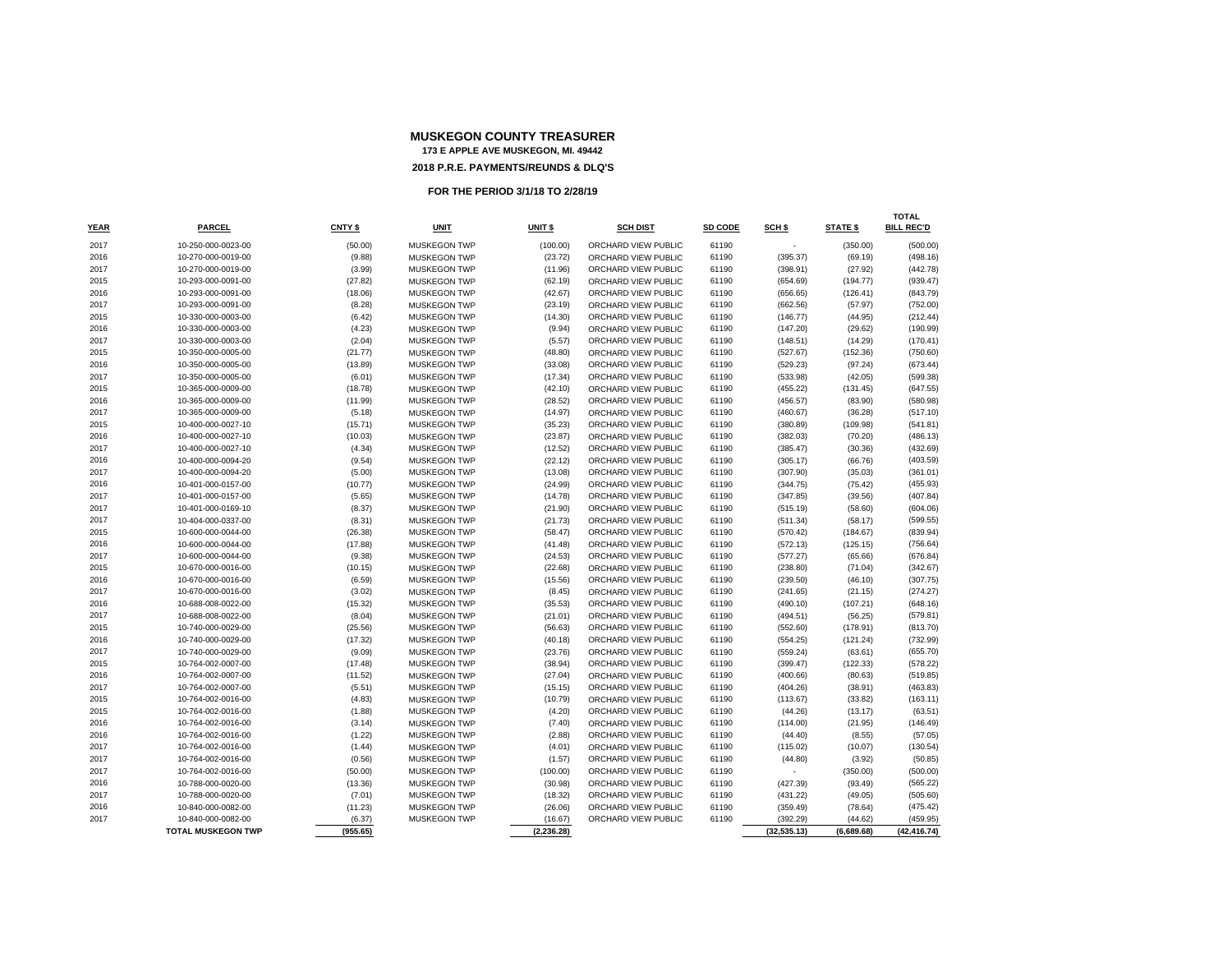|             |                             |            |                     |            |                        |         |                   |             | <b>TOTAL</b>      |
|-------------|-----------------------------|------------|---------------------|------------|------------------------|---------|-------------------|-------------|-------------------|
| <b>YEAR</b> | <b>PARCEL</b>               | CNTY \$    | <b>UNIT</b>         | UNIT \$    | <b>SCH DIST</b>        | SD CODE | SCH <sub>\$</sub> | STATE \$    | <b>BILL REC'D</b> |
| 2016        | 11-016-200-0014-00          | (53.08)    | <b>EGELSTON TWP</b> | (127.38)   | <b>OAKRIDGE PUBLIC</b> | 61065   | (2, 123.13)       | (371.55)    | (2,675.14)        |
| 2017        | 11-016-200-0014-00          | (21.42)    | <b>EGELSTON TWP</b> | (64.27)    | OAKRIDGE PUBLIC        | 61065   | (2, 142.23)       | (149.95)    | (2,377.87)        |
| 2016        | 11-021-100-0009-00          | (11.76)    | <b>EGELSTON TWP</b> | (27.27)    | <b>OAKRIDGE PUBLIC</b> | 61065   | (376.23)          | (82.30)     | (497.56)          |
| 2017        | 11-021-100-0009-00          | (6.17)     | <b>EGELSTON TWP</b> | (16.13)    | OAKRIDGE PUBLIC        | 61065   | (379.62)          | (43.18)     | (445.10)          |
| 2015        | 11-021-300-0045-00          | (252.33)   | <b>EGELSTON TWP</b> | (79.88)    | <b>OAKRIDGE PUBLIC</b> | 61065   | (779.40)          | (36.05)     | (1, 147.66)       |
| 2016        | 11-021-300-0045-00          | (171.00)   | <b>EGELSTON TWP</b> | (56.67)    | <b>OAKRIDGE PUBLIC</b> | 61065   | (781.72)          | (24.43)     | (1,033.82)        |
| 2017        | 11-021-300-0045-00          | (89.72)    | <b>EGELSTON TWP</b> | (33.51)    | <b>OAKRIDGE PUBLIC</b> | 61065   | (788.74)          | (12.82)     | (924.79)          |
| 2015        | 11-022-200-0026-00          | (32.48)    | <b>EGELSTON TWP</b> | (71.98)    | <b>OAKRIDGE PUBLIC</b> | 61065   | (702.25)          | (227.35)    | (1,034.06)        |
| 2016        | 11-022-200-0026-00          | (22.01)    | <b>EGELSTON TWP</b> | (51.06)    | OAKRIDGE PUBLIC        | 61065   | (704.35)          | (154.08)    | (931.50)          |
| 2017        | 11-022-200-0026-00          | (11.55)    | <b>EGELSTON TWP</b> | (30.19)    | OAKRIDGE PUBLIC        | 61065   | (710.69)          | (80.84)     | (833.27)          |
| 2016        | 11-026-300-0011-00          | (23.58)    | <b>EGELSTON TWP</b> | (56.13)    | <b>OAKRIDGE PUBLIC</b> | 61065   | (898.20)          | (165.05)    | (1, 142.96)       |
| 2017        | 11-026-300-0011-00          | (10.20)    | <b>EGELSTON TWP</b> | (29.45)    | <b>OAKRIDGE PUBLIC</b> | 61065   | (906.28)          | (71.37)     | (1,017.30)        |
| 2017        | 11-028-300-0001-30          | (21.35)    | <b>EGELSTON TWP</b> | (55.85)    | <b>OAKRIDGE PUBLIC</b> | 61065   | (1,314.00)        | (149.47)    | (1,540.67)        |
| 2017        | 11-033-200-0004-00          | (16.20)    | <b>EGELSTON TWP</b> | (67.50)    | <b>OAKRIDGE PUBLIC</b> | 61065   | (1,080.00)        | (8.10)      | (1, 171.80)       |
| 2015        | 11-034-200-0026-00          | (21.89)    | <b>EGELSTON TWP</b> | (48.64)    | <b>OAKRIDGE PUBLIC</b> | 61065   | (486.45)          | (153.23)    | (710.21)          |
| 2016        | 11-034-200-0026-00          | (14.64)    | <b>EGELSTON TWP</b> | (34.14)    | <b>OAKRIDGE PUBLIC</b> | 61065   | (487.90)          | (102.46)    | (639.14)          |
| 2017        | 11-034-200-0026-00          | (7.39)     | <b>EGELSTON TWP</b> | (19.68)    | OAKRIDGE PUBLIC        | 61065   | (492.28)          | (51.70)     | (571.05)          |
| 2017        | 11-360-015-0009-00          | (8.74)     | <b>EGELSTON TWP</b> | (22.85)    | <b>OAKRIDGE PUBLIC</b> | 61065   | (537.75)          | (61.17)     | (630.51)          |
| 2015        | 11-360-017-0012-00          | (20.00)    | <b>EGELSTON TWP</b> | (44.85)    | OAKRIDGE PUBLIC        | 61065   | (484.93)          | (140.02)    | (689.80)          |
| 2016        | 11-360-017-0012-00          | (15.62)    | <b>EGELSTON TWP</b> | (37.19)    | OAKRIDGE PUBLIC        | 61065   | (595.02)          | (109.33)    | (757.16)          |
| 2017        | 11-360-017-0012-00          | (6.75)     | <b>EGELSTON TWP</b> | (19.51)    | <b>OAKRIDGE PUBLIC</b> | 61065   | (600.37)          | (47.28)     | (673.91)          |
| 2015        | 11-360-033-0010-00          | (26.55)    | <b>EGELSTON TWP</b> | (59.54)    | OAKRIDGE PUBLIC        | 61065   | (643.73)          | (185.88)    | (915.70)          |
| 2016        | 11-360-033-0010-00          | (16.95)    | <b>EGELSTON TWP</b> | (40.35)    | <b>OAKRIDGE PUBLIC</b> | 61065   | (645.66)          | (118.64)    | (821.60)          |
| 2017        | 11-360-033-0010-00          | (7.33)     | <b>EGELSTON TWP</b> | (21.17)    | <b>OAKRIDGE PUBLIC</b> | 61065   | (651.45)          | (51.30)     | (731.25)          |
| 2015        | 11-410-002-0021-00          | (5.00)     | <b>EGELSTON TWP</b> | (11.06)    | <b>OAKRIDGE PUBLIC</b> | 61065   | (108.00)          | (34.97)     | (159.03)          |
| 2016        | 11-410-002-0021-00          | (3.38)     | <b>EGELSTON TWP</b> | (7.82)     | OAKRIDGE PUBLIC        | 61065   | (108.00)          | (23.63)     | (142.83)          |
| 2017        | 11-410-002-0021-00          | (1.76)     | <b>EGELSTON TWP</b> | (4.58)     | OAKRIDGE PUBLIC        | 61065   | (108.00)          | (12.29)     | (126.63)          |
| 2015        | 11-410-002-0023-00          | (13.82)    | <b>EGELSTON TWP</b> | (30.62)    | <b>OAKRIDGE PUBLIC</b> | 61065   | (298.80)          | (96.74)     | (439.98)          |
| 2016        | 11-410-002-0023-00          | (9.37)     | <b>EGELSTON TWP</b> | (21.71)    | OAKRIDGE PUBLIC        | 61065   | (299.68)          | (65.56)     | (396.32)          |
| 2017        | 11-410-002-0023-00          | (4.91)     | <b>EGELSTON TWP</b> | (12.85)    | <b>OAKRIDGE PUBLIC</b> | 61065   | (302.36)          | (34.40)     | (354.52)          |
| 2015        | 11-410-003-0021-00          | (11.49)    | <b>EGELSTON TWP</b> | (25.76)    | <b>OAKRIDGE PUBLIC</b> | 61065   | (278.51)          | (80.42)     | (396.18)          |
| 2016        | 11-410-003-0021-00          | (7.33)     | <b>EGELSTON TWP</b> | (17.46)    | <b>OAKRIDGE PUBLIC</b> | 61065   | (279.34)          | (51.33)     | (355.46)          |
| 2017        | 11-410-003-0021-00          | (3.17)     | <b>EGELSTON TWP</b> | (9.15)     | <b>OAKRIDGE PUBLIC</b> | 61065   | (281.84)          | (22.20)     | (316.36)          |
| 2016        | 11-475-000-0010-00          | (21.78)    | <b>EGELSTON TWP</b> | (50.52)    | <b>OAKRIDGE PUBLIC</b> | 61065   | (696.96)          | (152.46)    | (921.72)          |
| 2017        | 11-475-000-0010-00          | (11.43)    | <b>EGELSTON TWP</b> | (29.88)    | <b>OAKRIDGE PUBLIC</b> | 61065   | (703.22)          | (79.99)     | (824.52)          |
| 2017        | 11-505-000-0003-00          | (15.03)    | <b>EGELSTON TWP</b> | (43.40)    | <b>OAKRIDGE PUBLIC</b> | 61065   | (1,335.60)        | (105.18)    | (1,499.21)        |
| 2017        | 11-640-000-0007-00          | (5.79)     | <b>EGELSTON TWP</b> | (16.71)    | OAKRIDGE PUBLIC        | 61065   | (514.47)          | (40.52)     | (577.49)          |
|             | <b>TOTAL - EGELSTON TWP</b> | (1,002.97) |                     | (1,396.71) |                        |         | (24, 627.16)      | (3, 397.24) | (30, 424.08)      |
| 2017        | 12-010-200-0006-10          | (8.71)     | <b>MOORLAND TWP</b> | (22.76)    | RAVANNA PUBLIC         | 61210   | (535.77)          | (60.94)     | (628.18)          |
| 2015        | 12-010-400-0011-00          | (12.07)    | <b>MOORLAND TWP</b> | (26.75)    | <b>RAVANNA PUBLIC</b>  | 61210   | (261.00)          | (84.50)     | (384.32)          |
| 2016        | 12-010-400-0011-00          | (7.14)     | MOORLAND TWP        | (16.57)    | RAVANNA PUBLIC         | 61210   | (228.60)          | (50.01)     | (302.32)          |
| 2017        | 12-010-400-0011-00          | (3.75)     | <b>MOORLAND TWP</b> | (9.79)     | RAVANNA PUBLIC         | 61210   | (230.65)          | (26.24)     | (270.43)          |
| 2016        | 12-028-100-0002-10          | (16.13)    | <b>MOORLAND TWP</b> | (37.42)    | RAVANNA PUBLIC         | 61210   | (516.20)          | (112.92)    | (682.67)          |
| 2017        | 12-028-100-0002-10          | (8.46)     | <b>MOORLAND TWP</b> | (22.13)    | RAVANNA PUBLIC         | 61210   | (520.84)          | (59.24)     | (610.67)          |
|             | TOTAL - MOORLAND TWP        | (56.26)    |                     | (135.42)   |                        |         | (2, 293.06)       | (393.85)    | (2,878.59)        |
|             |                             |            |                     |            |                        |         |                   |             |                   |
| 2016        | 13-001-400-0004-00          | (33.28)    | <b>CASNOVIA TWP</b> | (79.87)    | <b>GRANT PUBLIC</b>    | 62050   | (1,331.25)        | (232.97)    | (1,677.37)        |
| 2017        | 13-001-400-0004-00          | (13.31)    | <b>CASNOVIA TWP</b> | (39.94)    | <b>GRANT PUBLIC</b>    | 62050   | (1,331.40)        | (93.20)     | (1, 477.85)       |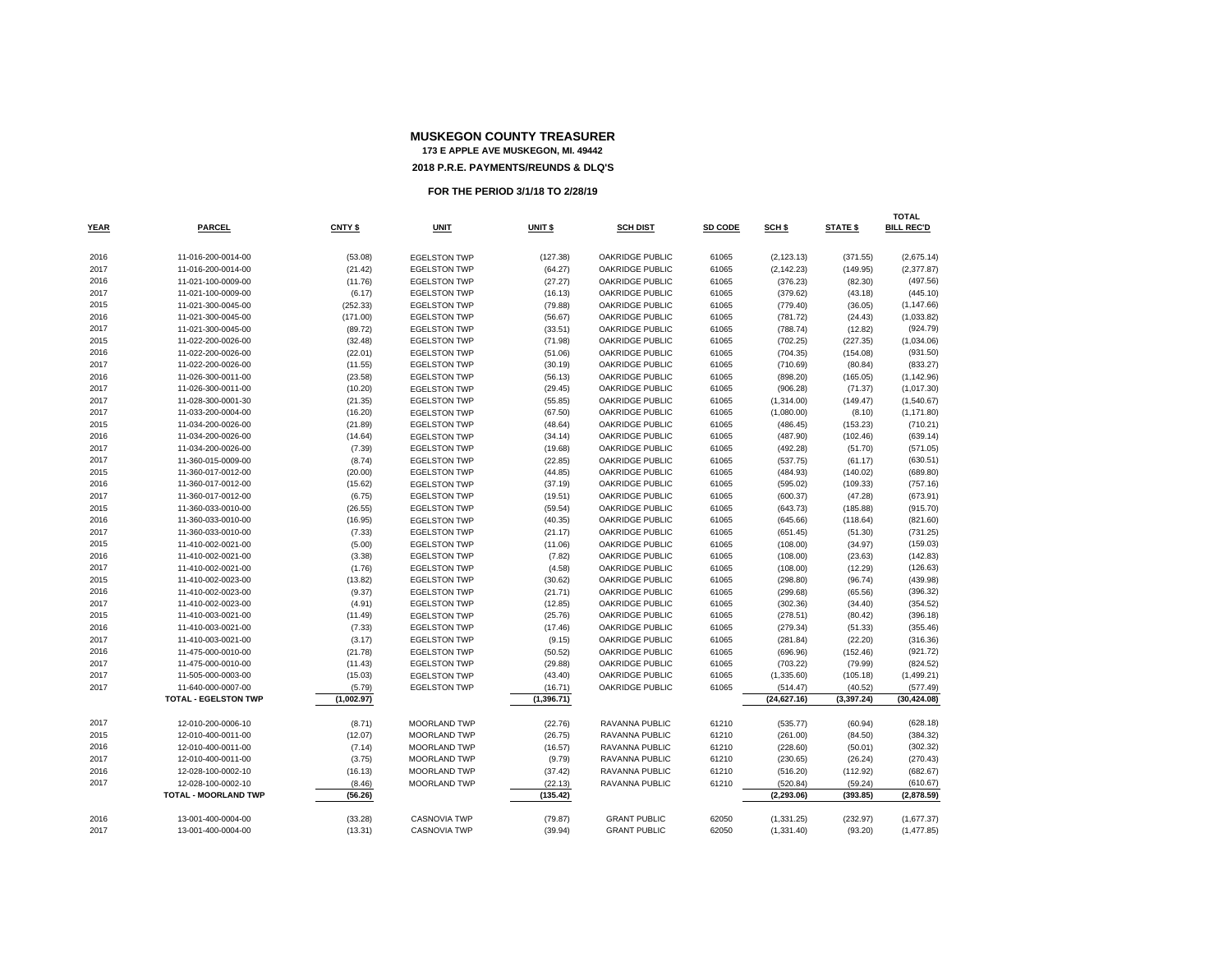|             |                      |                    |                           |                    |                         |         |                          |                          | <b>TOTAL</b>      |
|-------------|----------------------|--------------------|---------------------------|--------------------|-------------------------|---------|--------------------------|--------------------------|-------------------|
| <b>YEAR</b> | <b>PARCEL</b>        | CNTY <sub>\$</sub> | <b>UNIT</b>               | UNIT <sub>\$</sub> | <b>SCH DIST</b>         | SD CODE | SCH <sub>\$</sub>        | <b>STATE \$</b>          | <b>BILL REC'D</b> |
| 2017        | 13-005-400-0005-00   | (11.06)            | <b>CASNOVIA TWP</b>       | (28.91)            | <b>GRANT PUBLIC</b>     | 62050   | (680.43)                 | (77.40)                  | (797.80)          |
| 2014        | 13-010-300-0001-10   | 30.33              | <b>CASNOVIA TWP</b>       | 71.67              | <b>GRANT PUBLIC</b>     | 62050   | 1,102.75                 | 212.28                   | 1,417.03          |
| 2015        | 13-010-300-0001-10   | 14.01              | <b>CASNOVIA TWP</b>       | 39.20              | <b>GRANT PUBLIC</b>     | 62050   | 1,120.39                 | 98.04                    | 1,271.64          |
| 2016        | 13-010-300-0001-10   |                    | <b>CASNOVIA TWP</b>       | 11.12              | <b>GRANT PUBLIC</b>     | 62050   | 1,111.82                 | $\overline{\phantom{a}}$ | 1,122.94          |
| 2015        | 13-011-200-0005-00   | (33.86)            | <b>CASNOVIA TWP</b>       | (75.03)            | <b>GRANT PUBLIC</b>     | 62050   | (732.06)                 | (237.00)                 | (1,077.95)        |
| 2016        | 13-011-200-0005-00   | (22.70)            | <b>CASNOVIA TWP</b>       | (52.67)            | <b>GRANT PUBLIC</b>     | 62050   | (726.47)                 | (158.91)                 | (960.75)          |
| 2017        | 13-011-200-0005-00   | (11.81)            | <b>CASNOVIA TWP</b>       | (30.87)            | <b>GRANT PUBLIC</b>     | 62050   | (726.55)                 | (82.65)                  | (851.88)          |
| 2015        | 13-147-003-0005-00   | (11.76)            | <b>CASNOVIA TWP</b>       | (26.05)            | <b>GRANT PUBLIC</b>     | 62050   | (254.19)                 | (82.29)                  | (374.29)          |
| 2016        | 13-147-003-0005-00   | (7.88)             | <b>CASNOVIA TWP</b>       | (18.29)            | <b>GRANT PUBLIC</b>     | 62050   | (252.24)                 | (55.17)                  | (333.58)          |
| 2017        | 13-147-003-0005-00   | (4.10)             | <b>CASNOVIA TWP</b>       | (10.72)            | <b>GRANT PUBLIC</b>     | 62050   | (252.27)                 | (28.69)                  | (295.78)          |
|             | TOTAL - CASNOVIA TWP | (105.42)           |                           | (240.36)           |                         |         | (2,951.90)               | (737.96)                 | (4,035.64)        |
| 2017        | 15-017-300-0009-00   | (15.47)            | <b>FRUITPORT TOWNSHIP</b> | (39.76)            | <b>FRUITPORT PUBLIC</b> | 61080   | (883.90)                 | (108.28)                 | (1,047.41)        |
| 2015        | 15-033-400-0004-00   | (85.74)            | <b>FRUITPORT TOWNSHIP</b> | (187.80)           | <b>FRUITPORT PUBLIC</b> | 61080   | (1,633.10)               | (600.17)                 | (2,506.81)        |
| 2016        | 15-033-400-0004-00   | (61.43)            | FRUITPORT TOWNSHIP        | (139.22)           | <b>FRUITPORT PUBLIC</b> | 61080   | (1,638.00)               | (429.98)                 | (2,268.63)        |
| 2017        | 15-033-400-0004-00   | (37.19)            | <b>FRUITPORT TOWNSHIP</b> | (90.89)            | <b>FRUITPORT PUBLIC</b> | 61080   | (1,652.74)               | (260.31)                 | (2,041.13)        |
| 2016        | 15-101-200-0017-00   | (10.73)            | <b>FRUITPORT TOWNSHIP</b> | (25.03)            | <b>FRUITPORT PUBLIC</b> | 61080   | (357.67)                 | (75.11)                  | (468.54)          |
| 2017        | 15-101-200-0017-00   | (5.41)             | <b>FRUITPORT TOWNSHIP</b> | (14.43)            | <b>FRUITPORT PUBLIC</b> | 61080   | (360.88)                 | (37.89)                  | (418.61)          |
| 2015        | 15-110-200-0013-10   | (56.46)            | <b>FRUITPORT TOWNSHIP</b> | (124.81)           | <b>FRUITPORT PUBLIC</b> | 61080   | (1, 188.72)              | (395.25)                 | (1,765.24)        |
| 2016        | 15-110-200-0013-10   | (38.75)            | FRUITPORT TOWNSHIP        | (89.42)            | <b>FRUITPORT PUBLIC</b> | 61080   | (1, 192.28)              | (271.24)                 | (1,591.69)        |
| 2017        | 15-110-200-0013-10   | (21.05)            | FRUITPORT TOWNSHIP        | (54.14)            | <b>FRUITPORT PUBLIC</b> | 61080   | (1,203.01)               | (147.37)                 | (1,425.57)        |
| 2015        | 15-112-100-0036-00   | (25.81)            | <b>FRUITPORT TOWNSHIP</b> | (57.18)            | <b>FRUITPORT PUBLIC</b> | 61080   | (557.96)                 | (180.64)                 | (821.59)          |
| 2016        | 15-112-100-0036-00   | (17.48)            | FRUITPORT TOWNSHIP        | (40.56)            | <b>FRUITPORT PUBLIC</b> | 61080   | (559.44)                 | (122.38)                 | (739.86)          |
| 2017        | 15-112-100-0036-00   | (9.17)             | <b>FRUITPORT TOWNSHIP</b> | (23.99)            | <b>FRUITPORT PUBLIC</b> | 61080   | (564.46)                 | (64.20)                  | (661.82)          |
| 2016        | 15-123-200-0003-00   | (37.60)            | <b>FRUITPORT TOWNSHIP</b> | (85.21)            | <b>FRUITPORT PUBLIC</b> | 61080   | (1,002.60)               | (263.19)                 | (1,388.60)        |
| 2017        | 15-123-200-0003-00   | (22.76)            | FRUITPORT TOWNSHIP        | (55.63)            | <b>FRUITPORT PUBLIC</b> | 61080   | (1,011.61)               | (159.33)                 | (1,249.33)        |
| 2016        | 15-135-400-0011-00   | (34.15)            | FRUITPORT TOWNSHIP        | (78.04)            | <b>FRUITPORT PUBLIC</b> | 61080   | (975.60)                 | (239.02)                 | (1,326.81)        |
| 2017        | 15-135-400-0011-00   | (19.69)            | <b>FRUITPORT TOWNSHIP</b> | (49.21)            | <b>FRUITPORT PUBLIC</b> | 61080   | (984.36)                 | (137.81)                 | (1, 191.07)       |
| 2017        | 15-135-400-0011-00   | (50.00)            | FRUITPORT TOWNSHIP        | (100.00)           | <b>FRUITPORT PUBLIC</b> | 61080   | $\overline{\phantom{a}}$ | (350.00)                 | (500.00)          |
| 2016        | 15-135-400-0012-00   | (7.42)             | FRUITPORT TOWNSHIP        | (2.45)             | <b>FRUITPORT PUBLIC</b> | 61080   | (32.63)                  | (1.06)                   | (43.56)           |
| 2016        | 15-135-400-0012-00   | (14.39)            | <b>FRUITPORT TOWNSHIP</b> | (4.73)             | <b>FRUITPORT PUBLIC</b> | 61080   | (63.23)                  | (2.06)                   | (84.41)           |
| 2016        | 15-135-400-0012-00   | (168.57)           | FRUITPORT TOWNSHIP        | (54.59)            | <b>FRUITPORT PUBLIC</b> | 61080   | (642.17)                 | (24.08)                  | (889.41)          |
| 2017        | 15-135-400-0012-00   | (4.03)             | FRUITPORT TOWNSHIP        | (1.48)             | <b>FRUITPORT PUBLIC</b> | 61080   | (32.92)                  | (0.58)                   | (39.01)           |
| 2017        | 15-135-400-0012-00   | (7.81)             | <b>FRUITPORT TOWNSHIP</b> | (2.87)             | <b>FRUITPORT PUBLIC</b> | 61080   | (63.79)                  | (1.12)                   | (75.59)           |
| 2017        | 15-135-400-0012-00   | (102.06)           | <b>FRUITPORT TOWNSHIP</b> | (35.63)            | FRUITPORT PUBLIC        | 61080   | (647.96)                 | (14.58)                  | (800.23)          |
| 2015        | 15-200-000-0001-00   | (12.97)            | FRUITPORT TOWNSHIP        | (46.61)            | <b>FRUITPORT PUBLIC</b> | 61080   | (123.49)                 | (6.48)                   | (189.55)          |
| 2016        | 15-200-000-0001-00   | (9.29)             | <b>FRUITPORT TOWNSHIP</b> | (33.74)            | <b>FRUITPORT PUBLIC</b> | 61080   | (123.87)                 | (4.65)                   | (171.55)          |
| 2017        | 15-260-000-0027-00   | (27.50)            | <b>FRUITPORT TOWNSHIP</b> | (67.22)            | <b>FRUITPORT PUBLIC</b> | 61080   | (1,222.20)               | (192.49)                 | (1,509.41)        |
| 2015        | 15-282-000-0097-00   | (42.14)            | <b>FRUITPORT TOWNSHIP</b> | (92.30)            | <b>FRUITPORT PUBLIC</b> | 61080   | (802.67)                 | (294.98)                 | (1,232.09)        |
| 2016        | 15-282-000-0097-00   | (30.19)            | <b>FRUITPORT TOWNSHIP</b> | (68.43)            | <b>FRUITPORT PUBLIC</b> | 61080   | (805.06)                 | (211.32)                 | (1, 115.00)       |
| 2017        | 15-282-000-0097-00   | (18.28)            | <b>FRUITPORT TOWNSHIP</b> | (44.67)            | FRUITPORT PUBLIC        | 61080   | (812.30)                 | (127.94)                 | (1,003.19)        |
| 2015        | 15-320-000-0006-00   | (16.23)            | FRUITPORT TOWNSHIP        | (35.53)            | <b>FRUITPORT PUBLIC</b> | 61080   | (309.06)                 | (113.58)                 | (474.40)          |
| 2016        | 15-320-000-0006-00   | (11.62)            | <b>FRUITPORT TOWNSHIP</b> | (26.34)            | <b>FRUITPORT PUBLIC</b> | 61080   | (309.97)                 | (81.37)                  | (429.30)          |
| 2017        | 15-320-000-0006-00   | (7.04)             | FRUITPORT TOWNSHIP        | (17.19)            | <b>FRUITPORT PUBLIC</b> | 61080   | (312.75)                 | (49.26)                  | (386.24)          |
| 2015        | 15-427-000-0014-00   | (53.01)            | <b>FRUITPORT TOWNSHIP</b> | (116.62)           | <b>FRUITPORT PUBLIC</b> | 61080   | (1,060.20)               | (371.07)                 | (1,600.90)        |
| 2016        | 15-427-000-0014-00   | (1.12)             | <b>FRUITPORT TOWNSHIP</b> | (2.56)             | <b>FRUITPORT PUBLIC</b> | 61080   | (33.05)                  | (7.81)                   | (44.54)           |
| 2016        | 15-427-000-0014-00   | (36.06)            | FRUITPORT TOWNSHIP        | (82.42)            | <b>FRUITPORT PUBLIC</b> | 61080   | (1,030.31)               | (252.42)                 | (1,401.21)        |
| 2017        | 15-427-000-0014-00   | (0.63)             | <b>FRUITPORT TOWNSHIP</b> | (1.57)             | <b>FRUITPORT PUBLIC</b> | 61080   | (33.34)                  | (4.38)                   | (39.92)           |
| 2017        | 15-427-000-0014-00   | (20.79)            | FRUITPORT TOWNSHIP        | (51.97)            | <b>FRUITPORT PUBLIC</b> | 61080   | (1,039.58)               | (145.54)                 | (1, 257.88)       |
| 2017        | 15-427-000-0014-00   | (50.00)            | FRUITPORT TOWNSHIP        | (100.00)           | <b>FRUITPORT PUBLIC</b> | 61080   |                          | (350.00)                 | (500.00)          |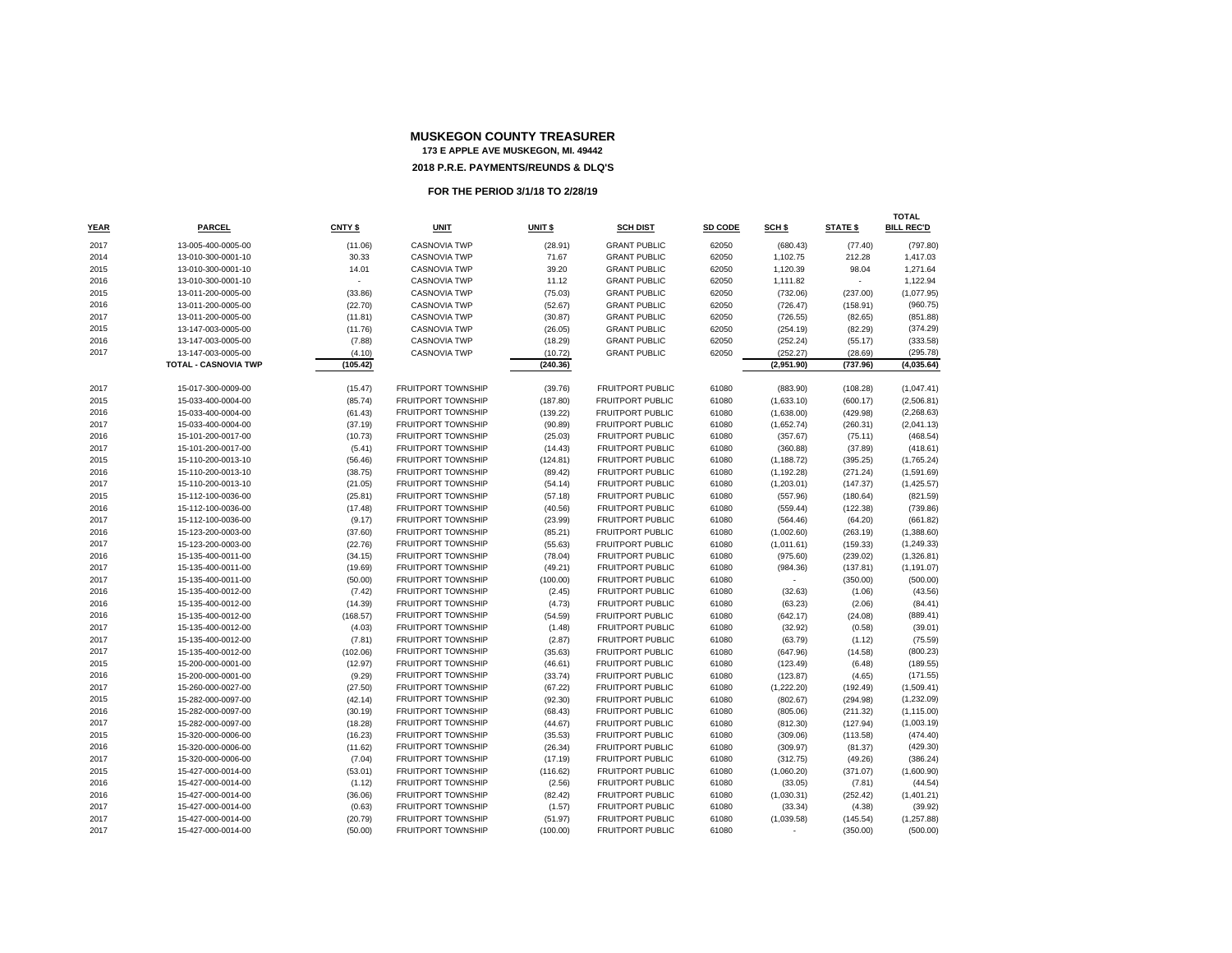|              |                                          |                    |                            |                    |                                  |                |                      |                    | <b>TOTAL</b>         |
|--------------|------------------------------------------|--------------------|----------------------------|--------------------|----------------------------------|----------------|----------------------|--------------------|----------------------|
| <b>YEAR</b>  | <b>PARCEL</b>                            | CNTY \$            | <b>UNIT</b>                | UNIT \$            | <b>SCH DIST</b>                  | SD CODE        | SCH \$               | <b>STATE \$</b>    | <b>BILL REC'D</b>    |
| 2015         | 15-470-000-0013-00                       | (27.46)            | <b>FRUITPORT TOWNSHIP</b>  | (60.14)            | FRUITPORT PUBLIC                 | 61080          | (523.02)             | (192.21)           | (802.83)             |
| 2016         | 15-470-000-0013-00                       | (19.67)            | <b>FRUITPORT TOWNSHIP</b>  | (44.59)            | <b>FRUITPORT PUBLIC</b>          | 61080          | (524.59)             | (137.70)           | (726.55)             |
| 2017         | 15-470-000-0013-00                       | (11.91)            | <b>FRUITPORT TOWNSHIP</b>  | (29.11)            | FRUITPORT PUBLIC                 | 61080          | (529.30)             | (83.37)            | (653.69)             |
| 2017         | 15-490-000-0030-00                       | (11.85)            | <b>FRUITPORT TOWNSHIP</b>  | (30.48)            | <b>FRUITPORT PUBLIC</b>          | 61080          | (677.35)             | (82.98)            | (802.66)             |
| 2015         | 15-560-000-0013-00                       | (40.78)            | <b>FRUITPORT TOWNSHIP</b>  | (90.15)            | FRUITPORT PUBLIC                 | 61080          | (858.60)             | (285.49)           | (1,275.02)           |
| 2016         | 15-560-000-0013-00                       | (27.99)            | <b>FRUITPORT TOWNSHIP</b>  | (64.58)            | <b>FRUITPORT PUBLIC</b>          | 61080          | (861.17)             | (195.92)           | (1, 149.66)          |
| 2017         | 15-560-000-0013-00                       | (15.21)            | FRUITPORT TOWNSHIP         | (39.09)            | <b>FRUITPORT PUBLIC</b>          | 61080          | (868.91)             | (106.44)           | (1,029.65)           |
| 2015         | 15-770-000-0003-00                       | (50.33)            | FRUITPORT TOWNSHIP         | (110.25)           | FRUITPORT PUBLIC                 | 61080          | (958.73)             | (352.34)           | (1,471.65)           |
| 2016         | 15-770-000-0003-00                       | (36.06)            | <b>FRUITPORT TOWNSHIP</b>  | (81.73)            | FRUITPORT PUBLIC                 | 61080          | (961.59)             | (252.42)           | (1,331.80)           |
| 2017         | 15-770-000-0003-00                       | (21.83)            | FRUITPORT TOWNSHIP         | (53.36)            | FRUITPORT PUBLIC                 | 61080          | (970.23)             | (152.81)           | (1, 198.23)          |
| 2015         | 41-150-032-0002-10                       | (39.07)            | FRUITPORT TOWNSHIP         | (85.58)            | FRUITPORT PUBLIC                 | 61080          | (744.17)             | (273.48)           | (1, 142.30)          |
| 2016         | 41-150-032-0002-10                       | (27.99)            | <b>FRUITPORT TOWNSHIP</b>  | (63.44)            | FRUITPORT PUBLIC                 | 61080          | (746.40)             | (195.93)           | (1,033.76)           |
| 2017         | 41-150-032-0002-10                       | (16.95)            | <b>FRUITPORT TOWNSHIP</b>  | (41.42)            | FRUITPORT PUBLIC                 | 61080          | (753.12)             | (118.62)           | (930.11)             |
| 2015         | 41-400-000-0009-00                       | (144.64)           | <b>FRUITPORT TOWNSHIP</b>  | (316.83)           | FRUITPORT PUBLIC                 | 61080          | (2,755.06)           | (1,012.48)         | (4,229.01)           |
| 2016         | 41-400-000-0009-00                       | (103.63)           | <b>FRUITPORT TOWNSHIP</b>  | (234.87)           | FRUITPORT PUBLIC                 | 61080          | (2,763.32)           | (725.38)           | (3,827.20)           |
| 2017         | 41-400-000-0009-00                       | (62.73)            | <b>FRUITPORT TOWNSHIP</b>  | (153.35)           | FRUITPORT PUBLIC                 | 61080          | (2,788.18)           | (439.14)           | (3,443.40)           |
|              | <b>TOTAL - FRUITPORT TWP</b>             | (1,848.14)         |                            | (3,643.21)         |                                  |                | (43, 550.62)         | (10, 705.65)       | (59,747.62)          |
|              |                                          |                    |                            |                    |                                  |                |                      |                    |                      |
| 2015         | 16-002-400-0007-00                       | (28.50)            | SULLIVAN TWP               | (63.17)            | RAVANNA PUBLIC                   | 61210          | (616.30)             | (199.53)           | (907.50)             |
| 2016         | 16-002-400-0007-00                       | (19.32)            | SULLIVAN TWP               | (44.81)            | RAVANNA PUBLIC                   | 61210          | (618.13)             | (135.22)           | (817.48)             |
| 2017         | 16-002-400-0007-00                       | (10.14)            | <b>SULLIVAN TWP</b>        | (26.50)            | RAVANNA PUBLIC                   | 61210          | (623.70)             | (70.95)            | (731.29)             |
| 2015         | 16-026-300-0004-00                       | (53.19)            | SULLIVAN TWP               | (119.27)           | FRUITPORT PUBLIC                 | 61080          | (1, 289.48)          | (372.34)           | (1,834.28)           |
| 2016         | 16-026-300-0004-00                       | (33.95)            | <b>SULLIVAN TWP</b>        | (80.83)            | <b>FRUITPORT PUBLIC</b>          | 61080          | (1, 293.33)          | (237.65)           | (1,645.76)           |
| 2017         | 16-026-300-0004-00                       | (14.68)            | <b>SULLIVAN TWP</b>        | (42.40)            | <b>FRUITPORT PUBLIC</b>          | 61080          | (1,304.96)           | (102.77)           | (1,464.81)           |
|              | TOTAL - SULLIVAN TWP                     | (159.78)           |                            | (376.98)           |                                  |                | (5,745.90)           | (1, 118.46)        | (7, 401.12)          |
|              |                                          |                    |                            |                    |                                  |                |                      |                    |                      |
| 2015         | 17-005-200-0001-00                       | (32.39)            | RAVENNA TWP                | (71.79)            | RAVANNA PUBLIC                   | 61210          | (700.41)             | (226.76)           | (1,031.35)           |
| 2016         | 17-005-200-0001-00                       | (21.95)            | <b>RAVENNA TWP</b>         | (50.93)            | RAVANNA PUBLIC                   | 61210          | (702.50)             | (153.68)           | (929.06)             |
| 2017         | 17-005-200-0001-00                       | (11.52)            | RAVENNA TWP                | (30.11)            | RAVANNA PUBLIC                   | 61210          | (708.82)             | (80.63)            | (831.08)             |
| 2017         | 17-005-200-0001-00                       | (50.00)            | RAVENNA TWP                | (100.00)           | RAVANNA PUBLIC<br>RAVENNA PUBLIC | 61210          |                      | (350.00)           | (500.00)             |
| 2015<br>2016 | 17-007-100-0004-00<br>17-007-100-0004-00 | (31.76)<br>(20.27) | RAVENNA TWP<br>RAVENNA TWP | (71.21)<br>(48.26) | RAVENNA PUBLIC                   | 61210<br>61210 | (769.91)             | (222.31)           | (1,095.19)           |
| 2017         | 17-007-100-0004-00                       | (8.77)             | <b>RAVENNA TWP</b>         | (25.32)            | RAVENNA PUBLIC                   | 61210          | (772.21)             | (141.90)           | (982.64)<br>(874.61) |
| 2015         | 17-011-400-0001-00                       | (6.65)             | RAVENNA TWP                | (14.92)            | RAVENNA PUBLIC                   | 61210          | (779.16)<br>(161.26) | (61.36)<br>(46.56) | (229.39)             |
| 2015         | 17-011-400-0001-00                       | (17.72)            | RAVENNA TWP                | (39.27)            | RAVANNA PUBLIC                   | 61210          | (383.13)             | (124.04)           | (564.16)             |
| 2016         | 17-011-400-0001-00                       | (4.25)             | RAVENNA TWP                | (10.11)            | RAVENNA PUBLIC                   | 61210          | (161.74)             | (29.72)            | (205.82)             |
| 2016         | 17-011-400-0001-00                       | (12.01)            | <b>RAVENNA TWP</b>         | (27.85)            | RAVANNA PUBLIC                   | 61210          | (384.27)             | (84.06)            | (508.19)             |
| 2017         | 17-011-400-0001-00                       | (1.84)             | RAVENNA TWP                | (5.30)             | RAVENNA PUBLIC                   | 61210          | (163.20)             | (12.85)            | (183.19)             |
| 2017         | 17-011-400-0001-00                       | (6.30)             | RAVENNA TWP                | (16.47)            | RAVANNA PUBLIC                   | 61210          | (387.72)             | (44.11)            | (454.60)             |
| 2015         | 17-014-100-0009-00                       | (26.14)            | <b>RAVENNA TWP</b>         | (57.91)            | RAVANNA PUBLIC                   | 61210          | (565.09)             | (182.95)           | (832.09)             |
| 2016         | 17-014-100-0009-00                       | (17.71)            | RAVENNA TWP                | (41.09)            | RAVANNA PUBLIC                   | 61210          | (566.78)             | (123.98)           | (749.56)             |
| 2017         | 17-014-100-0009-00                       | (9.29)             | <b>RAVENNA TWP</b>         | (24.30)            | RAVANNA PUBLIC                   | 61210          | (571.87)             | (65.05)            | (670.51)             |
| 2015         | 17-020-300-0002-10                       | (46.45)            | RAVENNA TWP                | (104.14)           | RAVENNA PUBLIC                   | 61210          | (1, 125.97)          | (325.12)           | (1,601.68)           |
| 2016         | 17-020-300-0002-10                       | (29.65)            | RAVENNA TWP                | (70.57)            | RAVENNA PUBLIC                   | 61210          | (1, 129.33)          | (207.52)           | (1,437.07)           |
| 2017         | 17-020-300-0002-10                       | (12.82)            | RAVENNA TWP                | (37.03)            | RAVENNA PUBLIC                   | 61210          | (1, 139.49)          | (89.73)            | (1,279.07)           |
| 2015         | 17-026-200-0012-00                       | (26.28)            | RAVENNA TWP                | (60.07)            | RAVENNA PUBLIC                   | 61210          | (750.97)             | (183.99)           | (1,021.31)           |
| 2016         | 17-026-200-0012-00                       | (15.06)            | RAVENNA TWP                | (37.66)            | RAVENNA PUBLIC                   | 61210          | (753.22)             | (105.45)           | (911.39)             |
| 2017         | 17-026-200-0012-00                       | (3.80)             | RAVENNA TWP                | (15.19)            | RAVENNA PUBLIC                   | 61210          | (759.99)             | (26.60)            | (805.58)             |
| 2015         | 17-033-300-0003-00                       | (1.45)             | <b>RAVENNA TWP</b>         | (3.22)             | RAVANNA PUBLIC                   | 61210          | (31.44)              | (10.18)            | (46.29)              |
| 2016         | 17-033-300-0003-00                       | (0.99)             | RAVENNA TWP                | (2.27)             | RAVANNA PUBLIC                   | 61210          | (31.53)              | (6.90)             | (41.69)              |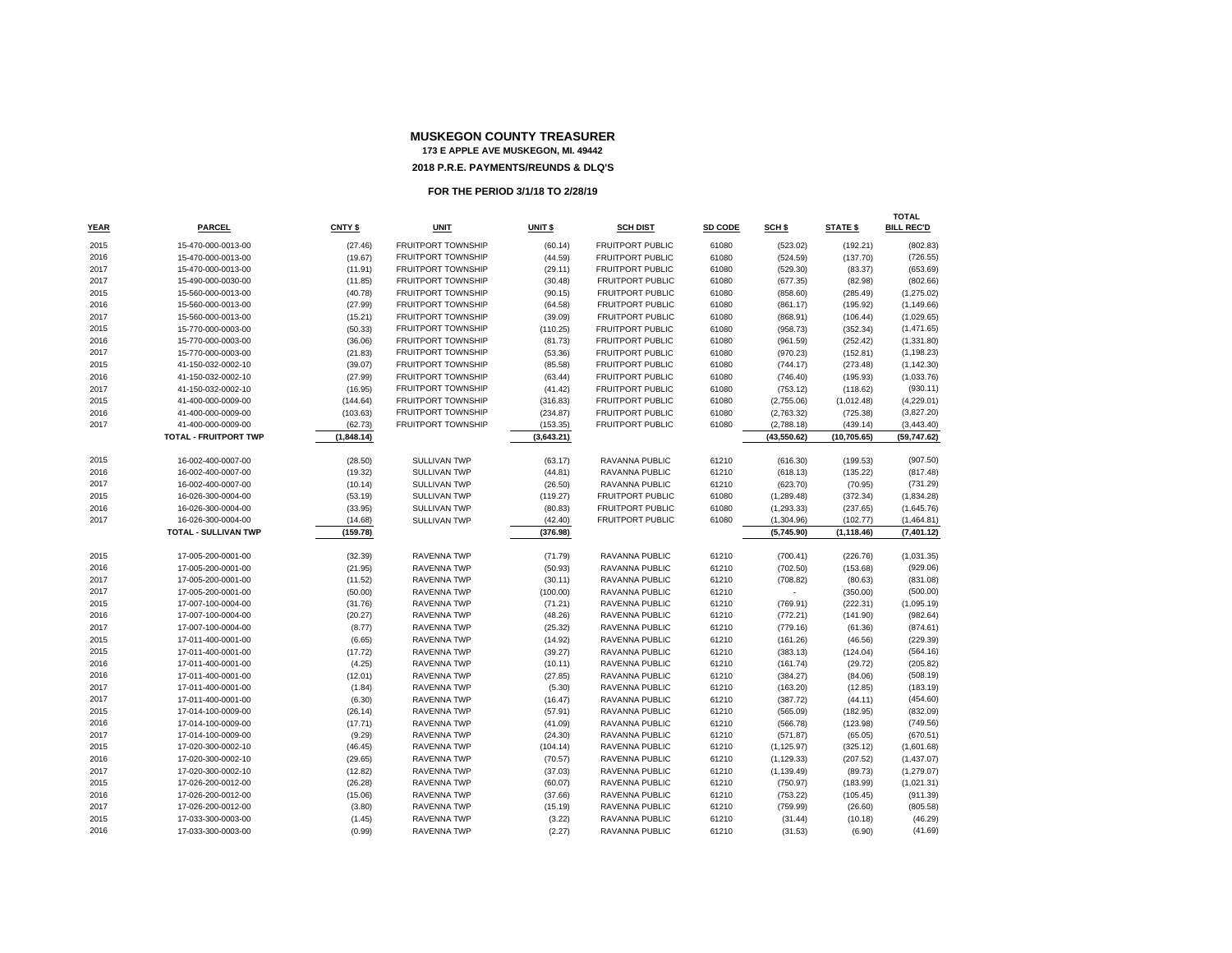| <b>YEAR</b> | <b>PARCEL</b>              | CNTY \$  | <b>UNIT</b>             | UNIT \$    | <b>SCH DIST</b>        | SD CODE | SCH \$      | <b>STATE \$</b> | <b>TOTAL</b><br><b>BILL REC'D</b> |
|-------------|----------------------------|----------|-------------------------|------------|------------------------|---------|-------------|-----------------|-----------------------------------|
| 2017        | 17-033-300-0003-00         | (0.52)   | RAVENNA TWP             | (1.34)     | RAVANNA PUBLIC         | 61210   | (31.80)     | (3.62)          | (37.28)                           |
| 2015        | 43-650-001-0017-00         | (20.97)  | <b>RAVENNA TWP</b>      | (46.46)    | RAVENNA PBLIC          | 61210   | (453.34)    | (146.77)        | (667.54)                          |
| 2016        | 43-650-001-0017-00         | (14.21)  | <b>RAVENNA TWP</b>      | (32.96)    | RAVENNA PBLIC          | 61210   | (454.69)    | (99.46)         | (601.32)                          |
| 2017        | 43-650-001-0017-00         | (7.46)   | RAVENNA TWP             | (19.48)    | RAVENNA PBLIC          | 61210   | (458.78)    | (52.19)         | (537.91)                          |
|             | <b>TOTAL - RAVENNA TWP</b> | (458.23) |                         | (1,065.23) |                        |         | (14,898.62) | (3,207.49)      | (19,629.57)                       |
|             |                            |          |                         |            |                        |         |             |                 |                                   |
| 2015        | 21-020-100-0004-00         | (51.03)  | <b>CITY OF MONTAGUE</b> | (111.78)   | MONTAGUE PUBLIC        | 61180   | (972.00)    | (357.21)        | (1,492.02)                        |
| 2016        | 21-020-100-0004-00         | (36.18)  | <b>CITY OF MONTAGUE</b> | (82.00)    | <b>MONTAGUE PUBLIC</b> | 61180   | (964.80)    | (253.26)        | (1,336.24)                        |
| 2017        | 21-020-100-0004-00         | (21.90)  | <b>CITY OF MONTAGUE</b> | (53.54)    | MONTAGUE PUBLIC        | 61180   | (973.47)    | (153.32)        | (1,202.23)                        |
| 2015        | 21-032-100-0011-00         | (116.12) | CITY OF MONTAGUE        | (256.69)   | MONTAGUE PUBLIC        | 61180   | (2, 444.72) | (812.87)        | (3,630.40)                        |
| 2016        | 21-032-100-0011-00         | (79.69)  | <b>CITY OF MONTAGUE</b> | (183.91)   | MONTAGUE PUBLIC        | 61180   | (2,452.05)  | (557.84)        | (3,273.49)                        |
| 2017        | 21-032-100-0011-00         | (43.30)  | <b>CITY OF MONTAGUE</b> | (111.33)   | MONTAGUE PUBLIC        | 61180   | (2,474.11)  | (303.08)        | (2,931.82)                        |
| 2015        | 21-161-012-0001-00         | (20.71)  | <b>CITY OF MONTAGUE</b> | (45.54)    | MONTAGUE PUBLIC        | 61180   | (414.09)    | (144.94)        | (625.28)                          |
| 2015        | 21-161-012-0001-00         | (13.51)  | <b>CITY OF MONTAGUE</b> | (29.59)    | <b>MONTAGUE PUBLIC</b> | 61180   | (257.31)    | (94.56)         | (394.97)                          |
| 2016        | 21-161-012-0001-00         | (14.38)  | <b>CITY OF MONTAGUE</b> | (32.86)    | MONTAGUE PUBLIC        | 61180   | (410.76)    | (100.64)        | (558.64)                          |
| 2016        | 21-161-012-0001-00         | (9.57)   | CITY OF MONTAGUE        | (21.69)    | MONTAGUE PUBLIC        | 61180   | (255.24)    | (67.00)         | (353.50)                          |
| 2017        | 21-161-012-0001-00         | (8.29)   | <b>CITY OF MONTAGUE</b> | (20.72)    | MONTAGUE PUBLIC        | 61180   | (414.46)    | (58.02)         | (501.49)                          |
| 2017        | 21-161-012-0001-00         | (5.80)   | <b>CITY OF MONTAGUE</b> | (14.15)    | MONTAGUE PUBLIC        | 61180   | (257.53)    | (40.57)         | (318.05)                          |
| 2017        | 21-161-013-0009-10         | (6.97)   | <b>CITY OF MONTAGUE</b> | (17.42)    | MONTAGUE PUBLIC        | 61180   | (348.48)    | (48.78)         | (421.65)                          |
| 2015        | 21-161-042-0012-00         | (25.74)  | CITY OF MONTAGUE        | (56.88)    | MONTAGUE PUBLIC        | 61180   | (541.80)    | (180.15)        | (804.57)                          |
| 2016        | 21-161-042-0012-00         | (17.49)  | CITY OF MONTAGUE        | (40.37)    | MONTAGUE PUBLIC        | 61180   | (538.20)    | (122.44)        | (718.50)                          |
| 2017        | 21-161-042-0012-00         | (9.50)   | <b>CITY OF MONTAGUE</b> | (24.44)    | MONTAGUE PUBLIC        | 61180   | (543.04)    | (66.52)         | (643.50)                          |
| 2015        | 21-161-046-0006-00         | (12.66)  | <b>CITY OF MONTAGUE</b> | (27.99)    | MONTAGUE PUBLIC        | 61180   | (266.55)    | (88.63)         | (395.83)                          |
| 2015        | 21-161-046-0006-00         | (17.15)  | <b>CITY OF MONTAGUE</b> | (37.65)    | MONTAGUE PUBLIC        | 61180   | (334.65)    | (120.05)        | (509.50)                          |
| 2016        | 21-161-046-0006-00         | (8.61)   | CITY OF MONTAGUE        | (19.87)    | MONTAGUE PUBLIC        | 61180   | (264.96)    | (60.28)         | (353.72)                          |
| 2016        | 21-161-046-0006-00         | (12.06)  | <b>CITY OF MONTAGUE</b> | (27.43)    | MONTAGUE PUBLIC        | 61180   | (332.64)    | (84.41)         | (456.54)                          |
| 2017        | 21-161-046-0006-00         | (4.68)   | <b>CITY OF MONTAGUE</b> | (12.02)    | MONTAGUE PUBLIC        | 61180   | (267.34)    | (32.75)         | (316.79)                          |
| 2017        | 21-161-046-0006-00         | (7.13)   | <b>CITY OF MONTAGUE</b> | (17.62)    | MONTAGUE PUBLIC        | 61180   | (335.62)    | (49.93)         | (410.30)                          |
| 2017        | 21-186-005-0007-00         | (16.47)  | <b>CITY OF MONTAGUE</b> | (40.24)    | <b>MONTAGUE PUBLIC</b> | 61180   | (731.91)    | (115.28)        | (903.90)                          |
| 2015        | 21-226-000-0012-00         | (75.70)  | <b>CITY OF MONTAGUE</b> | (165.79)   | MONTAGUE PUBLIC        | 61180   | (1,441.80)  | (529.87)        | (2, 213.16)                       |
| 2016        | 21-226-000-0012-00         | (53.80)  | CITY OF MONTAGUE        | (121.93)   | MONTAGUE PUBLIC        | 61180   | (1,434.60)  | (376.59)        | (1,986.92)                        |
| 2017        | 21-226-000-0012-00         | (32.57)  | CITY OF MONTAGUE        | (79.61)    | MONTAGUE PUBLIC        | 61180   | (1,447.50)  | (227.98)        | (1,787.66)                        |
| 2015        | 21-227-000-0003-00         | (77.12)  | <b>CITY OF MONTAGUE</b> | (170.47)   | MONTAGUE PUBLIC        | 61180   | (1,623.60)  | (539.85)        | (2,411.04)                        |
| 2016        | 21-227-000-0003-00         | (52.53)  | <b>CITY OF MONTAGUE</b> | (121.23)   | MONTAGUE PUBLIC        | 61180   | (1,616.40)  | (367.73)        | (2, 157.89)                       |
| 2017        | 21-227-000-0003-00         | (28.00)  | <b>CITY OF MONTAGUE</b> | (72.01)    | <b>MONTAGUE PUBLIC</b> | 61180   | (1,600.20)  | (196.03)        | (1,896.24)                        |
| 2015        | 21-227-000-0012-00         | (63.27)  | <b>CITY OF MONTAGUE</b> | (140.22)   | MONTAGUE PUBLIC        | 61180   | (1,368.00)  | (442.89)        | (2,014.38)                        |
| 2016        | 21-227-000-0012-00         | (42.64)  | <b>CITY OF MONTAGUE</b> | (98.91)    | <b>MONTAGUE PUBLIC</b> | 61180   | (1,364.40)  | (298.47)        | (1,804.42)                        |
| 2017        | 21-227-000-0012-00         | (22.06)  | <b>CITY OF MONTAGUE</b> | (57.67)    | MONTAGUE PUBLIC        | 61180   | (1,357.20)  | (154.39)        | (1,591.32)                        |
| 2015        | 21-265-000-0004-00         | (217.92) | <b>CITY OF MONTAGUE</b> | (477.34)   | <b>MONTAGUE PUBLIC</b> | 61180   | (4, 150.89) | (1,525.45)      | (6,371.60)                        |
| 2016        | 21-265-000-0004-00         | (153.63) | CITY OF MONTAGUE        | (348.22)   | MONTAGUE PUBLIC        | 61180   | (4,096.80)  | (1,075.41)      | (5,674.06)                        |
| 2017        | 21-265-000-0004-00         | (92.34)  | CITY OF MONTAGUE        | (225.72)   | MONTAGUE PUBLIC        | 61180   | (4, 104.00) | (646.38)        | (5,068.44)                        |
| 2015        | 21-265-000-0005-00         | (77.68)  | <b>CITY OF MONTAGUE</b> | (170.15)   | MONTAGUE PUBLIC        | 61180   | (1,479.60)  | (543.75)        | (2,271.18)                        |
| 2016        | 21-265-000-0005-00         | (55.42)  | <b>CITY OF MONTAGUE</b> | (125.60)   | MONTAGUE PUBLIC        | 61180   | (1,477.80)  | (387.93)        | (2,046.75)                        |
| 2017        | 21-265-000-0005-00         | (33.25)  | <b>CITY OF MONTAGUE</b> | (81.27)    | MONTAGUE PUBLIC        | 61180   | (1,477.80)  | (232.76)        | (1,825.08)                        |
| 2015        | 21-265-000-0007-00         | (161.24) | <b>CITY OF MONTAGUE</b> | (353.18)   | MONTAGUE PUBLIC        | 61180   | (3,071.21)  | (1, 128.67)     | (4,714.30)                        |
| 2016        | 21-265-000-0007-00         | (115.52) | CITY OF MONTAGUE        | (261.82)   | MONTAGUE PUBLIC        | 61180   | (3,080.41)  | (808.61)        | (4,266.36)                        |
| 2017        | 21-265-000-0007-00         | (69.93)  | <b>CITY OF MONTAGUE</b> | (170.95)   | MONTAGUE PUBLIC        | 61180   | (3, 108.13) | (489.53)        | (3,838.54)                        |
| 2017        | 21-265-000-0007-00         | (50.00)  | <b>CITY OF MONTAGUE</b> | (100.00)   | MONTAGUE PUBLIC        | 61180   |             | (350.00)        | (500.00)                          |
| 2017        | 21-345-000-0045-00         | (18.96)  | <b>CITY OF MONTAGUE</b> | (46.34)    | MONTAGUE PUBLIC        | 61180   | (842.70)    | (132.73)        | (1,040.73)                        |
| 2016        | 21-420-000-0024-00         | (279.79) | <b>CITY OF MONTAGUE</b> | (634.18)   | MONTAGUE PUBLIC        | 61180   | (7,461.00)  | (1,958.52)      | (10, 333.49)                      |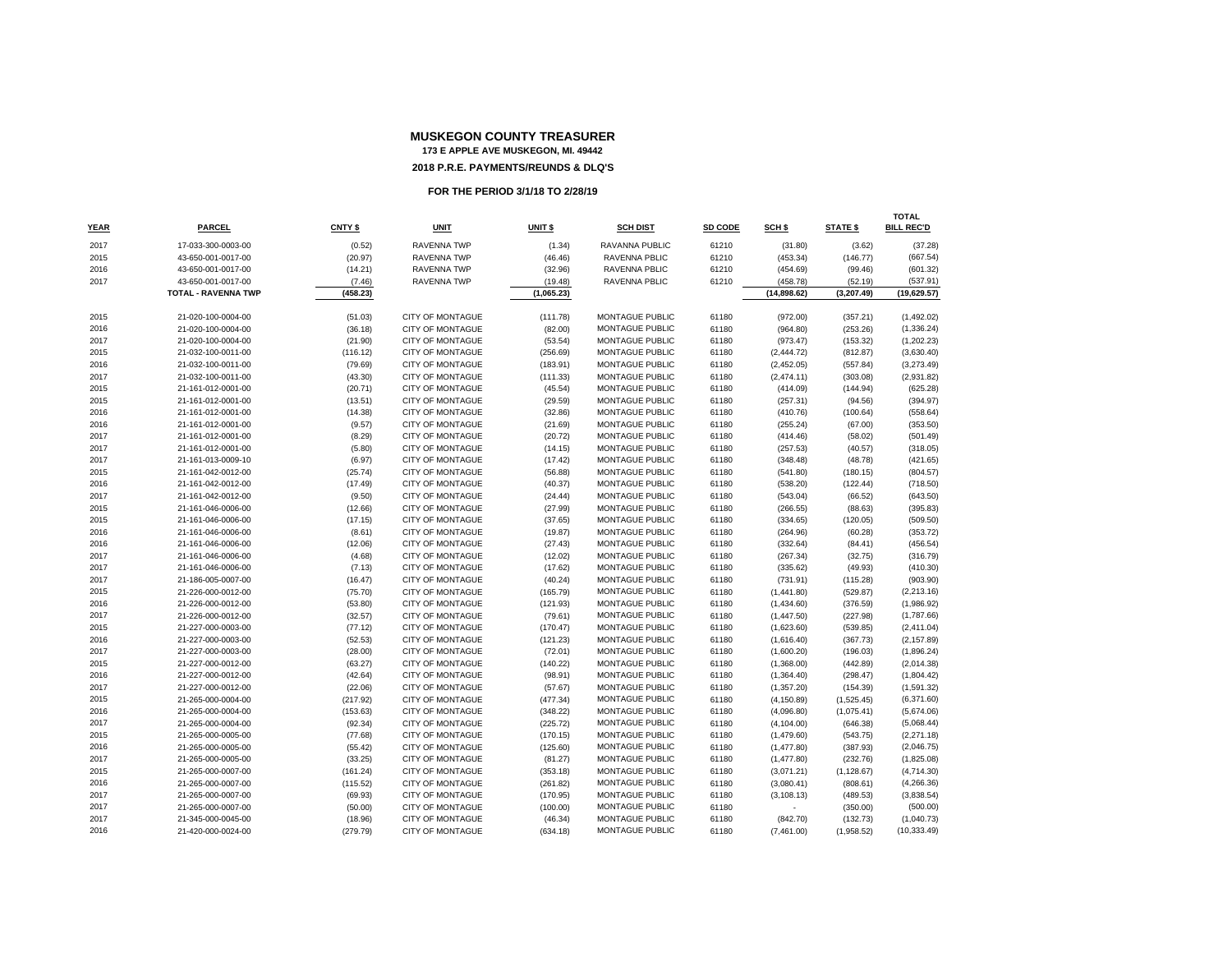# **MUSKEGON COUNTY TREASURER 173 E APPLE AVE MUSKEGON, MI. 49442**

# **2018 P.R.E. PAYMENTS/REUNDS & DLQ'S**

|             |                                       |            |                          |                    |                         |         |              |                 | <b>TOTAL</b>      |
|-------------|---------------------------------------|------------|--------------------------|--------------------|-------------------------|---------|--------------|-----------------|-------------------|
| <b>YEAR</b> | PARCEL                                | CNTY \$    | <b>UNIT</b>              | UNIT <sub>\$</sub> | <b>SCH DIST</b>         | SD CODE | SCH \$       | <b>STATE \$</b> | <b>BILL REC'D</b> |
| 2017        | 21-420-000-0024-00                    | (169.38)   | CITY OF MONTAGUE         | (414.05)           | MONTAGUE PUBLIC         | 61180   | (7,528.14)   | (1, 185.68)     | (9, 297.25)       |
| 2015        | 21-420-000-0029-00                    | (62.35)    | <b>CITY OF MONTAGUE</b>  | (138.19)           | <b>MONTAGUE PUBLIC</b>  | 61180   | (1,348.20)   | (436.48)        | (1,985.22)        |
| 2016        | 21-420-000-0029-00                    | (22.96)    | <b>CITY OF MONTAGUE</b>  | (53.27)            | MONTAGUE PUBLIC         | 61180   | (734.79)     | (160.73)        | (971.75)          |
| 2017        | 21-420-000-0029-00                    | (12.02)    | CITY OF MONTAGUE         | (31.44)            | <b>MONTAGUE PUBLIC</b>  | 61180   | (739.80)     | (84.15)         | (867.41)          |
| 2016        | 21-425-005-0010-00                    | (25.18)    | <b>CITY OF MONTAGUE</b>  | (57.06)            | MONTAGUE PUBLIC         | 61180   | (671.40)     | (176.25)        | (929.89)          |
| 2017        | 21-425-005-0010-00                    | (15.24)    | <b>CITY OF MONTAGUE</b>  | (37.26)            | MONTAGUE PUBLIC         | 61180   | (677.43)     | (106.69)        | (836.62)          |
| 2015        | 21-510-000-0003-00                    | (49.24)    | <b>CITY OF MONTAGUE</b>  | (107.86)           | MONTAGUE PUBLIC         | 61180   | (937.98)     | (344.71)        | (1,439.79)        |
| 2016        | 21-510-000-0003-00                    | (35.28)    | CITY OF MONTAGUE         | (79.96)            | MONTAGUE PUBLIC         | 61180   | (940.78)     | (246.95)        | (1,302.97)        |
| 2017        | 21-510-000-0003-00                    | (21.36)    | <b>CITY OF MONTAGUE</b>  | (52.20)            | MONTAGUE PUBLIC         | 61180   | (949.24)     | (149.51)        | (1, 172.31)       |
|             | TOTAL - CITY OF MONTAGUE              | (2,745.32) |                          | (6, 279.63)        |                         |         | (78, 927.53) | (19, 217.22)    | (107, 169.70)     |
|             |                                       |            |                          |                    |                         |         |              |                 |                   |
| 2017        | 22-033-100-0044-00                    | (12.50)    | CITY OF WHITEHALL        | (32.68)            | <b>WHITEHALL PUBLIC</b> | 61240   | (769.05)     | (87.48)         | (901.71)          |
| 2017        | 22-670-000-0107-00                    | (19.77)    | <b>CITY OF WHITEHALL</b> | (53.93)            | <b>WHITEHALL PUBLIC</b> | 61240   | (1,438.03)   | (138.41)        | (1,650.14)        |
|             | <b>TOTAL - CITY OF WHITEHALL</b>      | (32.27)    |                          | (86.61)            |                         |         | (2, 207.08)  | (225.89)        | (2,551.85)        |
|             |                                       |            |                          |                    |                         |         |              |                 |                   |
| 2015        | 23-168-052-0001-40                    | (11.68)    | CITY OF NORTH MUSKEGON   | (23.37)            | NORTH MUSKEGON PUBLIC   | 61230   | (283.19)     | (81.77)         | (400.01)          |
| 2015        | 23-168-052-0001-40                    | (11.28)    | CITY OF NORTH MUSKEGON   | (22.55)            | NORTH MUSKEGON PUBLIC   | 61230   | (257.74)     | (78.93)         | (370.50)          |
| 2015        | 23-168-052-0001-40                    | (0.24)     | CITY OF NORTH MUSKEGON   | (0.47)             | NORTH MUSKEGON PUBLIC   | 61230   | (5.10)       | (1.65)          | (7.46)            |
| 2016        | 23-168-052-0001-40                    | (7.46)     | CITY OF NORTH MUSKEGON   | (14.91)            | NORTH MUSKEGON PUBLIC   | 61230   | (284.04)     | (52.19)         | (358.60)          |
| 2016        | 23-168-052-0001-40                    | (7.43)     | CITY OF NORTH MUSKEGON   | (14.86)            | NORTH MUSKEGON PUBLIC   | 61230   | (258.50)     | (52.02)         | (332.81)          |
| 2016        | 23-168-052-0001-40                    | (0.16)     | CITY OF NORTH MUSKEGON   | (0.32)             | NORTH MUSKEGON PUBLIC   | 61230   | (5.12)       | (1.13)          | (6.73)            |
| 2017        | 23-168-052-0001-40                    | (3.22)     | CITY OF NORTH MUSKEGON   | (6.45)             | NORTH MUSKEGON PUBLIC   | 61230   | (286.59)     | (22.57)         | (318.83)          |
| 2017        | 23-168-052-0001-40                    | (3.59)     | CITY OF NORTH MUSKEGON   | (7.17)             | NORTH MUSKEGON PUBLIC   | 61230   | (260.82)     | (25.11)         | (296.69)          |
| 2017        | 23-168-052-0001-40                    | (0.08)     | CITY OF NORTH MUSKEGON   | (0.17)             | NORTH MUSKEGON PUBLIC   | 61230   | (5.17)       | (0.59)          | (6.01)            |
| 2016        | 23-304-000-0062-00                    | (65.16)    | CITY OF NORTH MUSKEGON   | (130.31)           | NORTH MUSKEGON PUBLIC   | 61230   | (2,482.20)   | (456.11)        | (3, 133.78)       |
| 2017        | 23-304-000-0062-00                    | (28.18)    | CITY OF NORTH MUSKEGON   | (56.35)            | NORTH MUSKEGON PUBLIC   | 61230   | (2,504.53)   | (197.23)        | (2,786.29)        |
| 2016        | 23-304-000-0083-00                    | (56.10)    | CITY OF NORTH MUSKEGON   | (112.21)           | NORTH MUSKEGON PUBLIC   | 61230   | (2, 244.09)  | (392.71)        | (2,805.11)        |
| 2017        | 23-304-000-0083-00                    | (25.69)    | CITY OF NORTH MUSKEGON   | (51.37)            | NORTH MUSKEGON PUBLIC   | 61230   | (2,568.60)   | (179.80)        | (2,825.46)        |
| 2017        | 23-304-000-0083-00                    | (50.00)    | CITY OF NORTH MUSKEGON   | (100.00)           | NORTH MUSKEGON PUBLIC   | 61230   | ٠            | (350.00)        | (500.00)          |
| 2015        | 23-382-000-0052-00                    | (52.73)    | CITY OF NORTH MUSKEGON   | (105.46)           | NORTH MUSKEGON PUBLIC   | 61230   | (1, 278.32)  | (369.12)        | (1,805.63)        |
| 2016        | 23-382-000-0052-00                    | (33.66)    | CITY OF NORTH MUSKEGON   | (67.31)            | NORTH MUSKEGON PUBLIC   | 61230   | (1,282.15)   | (235.59)        | (1,618.71)        |
| 2017        | 23-382-000-0052-00                    | (14.55)    | CITY OF NORTH MUSKEGON   | (29.11)            | NORTH MUSKEGON PUBLIC   | 61230   | (1,293.69)   | (101.88)        | (1,439.23)        |
| 2016        | 23-443-000-0039-00                    | (34.84)    | CITY OF NORTH MUSKEGON   | (69.69)            | NORTH MUSKEGON PUBLIC   | 61230   | (1,742.20)   | (243.91)        | (2,090.64)        |
| 2017        | 23-443-000-0039-00                    | (10.35)    | CITY OF NORTH MUSKEGON   | (20.70)            | NORTH MUSKEGON PUBLIC   | 61230   | (2,070.00)   | (72.45)         | (2, 173.50)       |
| 2015        | 23-548-000-0047-00                    | (36.62)    | CITY OF NORTH MUSKEGON   | (73.25)            | NORTH MUSKEGON PUBLIC   | 61230   | (791.85)     | (256.36)        | (1, 158.08)       |
| 2016        | 23-548-000-0047-00                    | (24.82)    | CITY OF NORTH MUSKEGON   | (49.64)            | NORTH MUSKEGON PUBLIC   | 61230   | (794.21)     | (173.73)        | (1,042.40)        |
| 2017        | 23-548-000-0047-00                    | (13.02)    | CITY OF NORTH MUSKEGON   | (26.05)            | NORTH MUSKEGON PUBLIC   | 61230   | (801.36)     | (91.15)         | (931.58)          |
| 2017        | 23-570-006-0015-00                    | (20.71)    | CITY OF NORTH MUSKEGON   | (72.49)            | NORTH MUSKEGON PUBLIC   | 61230   | (637.29)     | (10.36)         | (740.85)          |
| 2015        | 23-570-008-0009-00                    | (27.01)    | CITY OF NORTH MUSKEGON   | (54.03)            | NORTH MUSKEGON PUBLIC   | 61230   | (584.08)     | (189.09)        | (854.21)          |
| 2016        | 23-570-008-0009-00                    | (18.31)    | CITY OF NORTH MUSKEGON   | (36.61)            | NORTH MUSKEGON PUBLIC   | 61230   | (585.82)     | (128.15)        | (768.89)          |
| 2017        | 23-570-008-0009-00                    | (9.61)     | CITY OF NORTH MUSKEGON   | (19.20)            | NORTH MUSKEGON PUBLIC   | 61230   | (591.08)     | (67.24)         | (687.13)          |
|             | <b>TOTAL - CITY OF NORTH MUSKEGON</b> | (566.50)   |                          | (1, 164.05)        |                         |         | (23, 897.74) | (3,830.84)      | (29, 459.13)      |
|             |                                       |            |                          |                    |                         |         |              |                 |                   |
| 2017        | 24-035-400-0001-14                    | (11.31)    | CITY OF MUSKEGON         | (29.56)            | MUSKEGON PUBLIC         | 61010   | (695.71)     | (79.14)         | (815.72)          |
| 2015        | 24-121-400-0010-00                    | (29.55)    | CITY OF MUSKEGON         | (65.50)            | MUSKEGON PUBLIC         | 61010   | (639.00)     | (206.88)        | (940.93)          |
| 2016        | 24-121-400-0010-00                    | (19.46)    | CITY OF MUSKEGON         | (45.15)            | <b>MUSKEGON PUBLIC</b>  | 61010   | (622.80)     | (136.24)        | (823.65)          |
| 2017        | 24-121-400-0010-00                    | (10.21)    | <b>CITY OF MUSKEGON</b>  | (26.70)            | <b>MUSKEGON PUBLIC</b>  | 61010   | (628.39)     | (71.48)         | (736.78)          |
| 2016        | 24-128-300-0036-00                    | (9.32)     | CITY OF MUSKEGON         | (21.61)            | MUSKEGON PUBLIC         | 61010   | (298.17)     | (65.23)         | (394.33)          |
| 2017        | 24-128-300-0036-00                    | (7.08)     | <b>CITY OF MUSKEGON</b>  | (18.51)            | <b>MUSKEGON PUBLIC</b>  | 61010   | (435.60)     | (49.55)         | (510.74)          |
| 2016        | 24-138-000-0202-00                    | (77.62)    | CITY OF MUSKEGON         | (26.20)            | MUSKEGON PUBLIC         | 61010   | (403.20)     | (11.09)         | (518.11)          |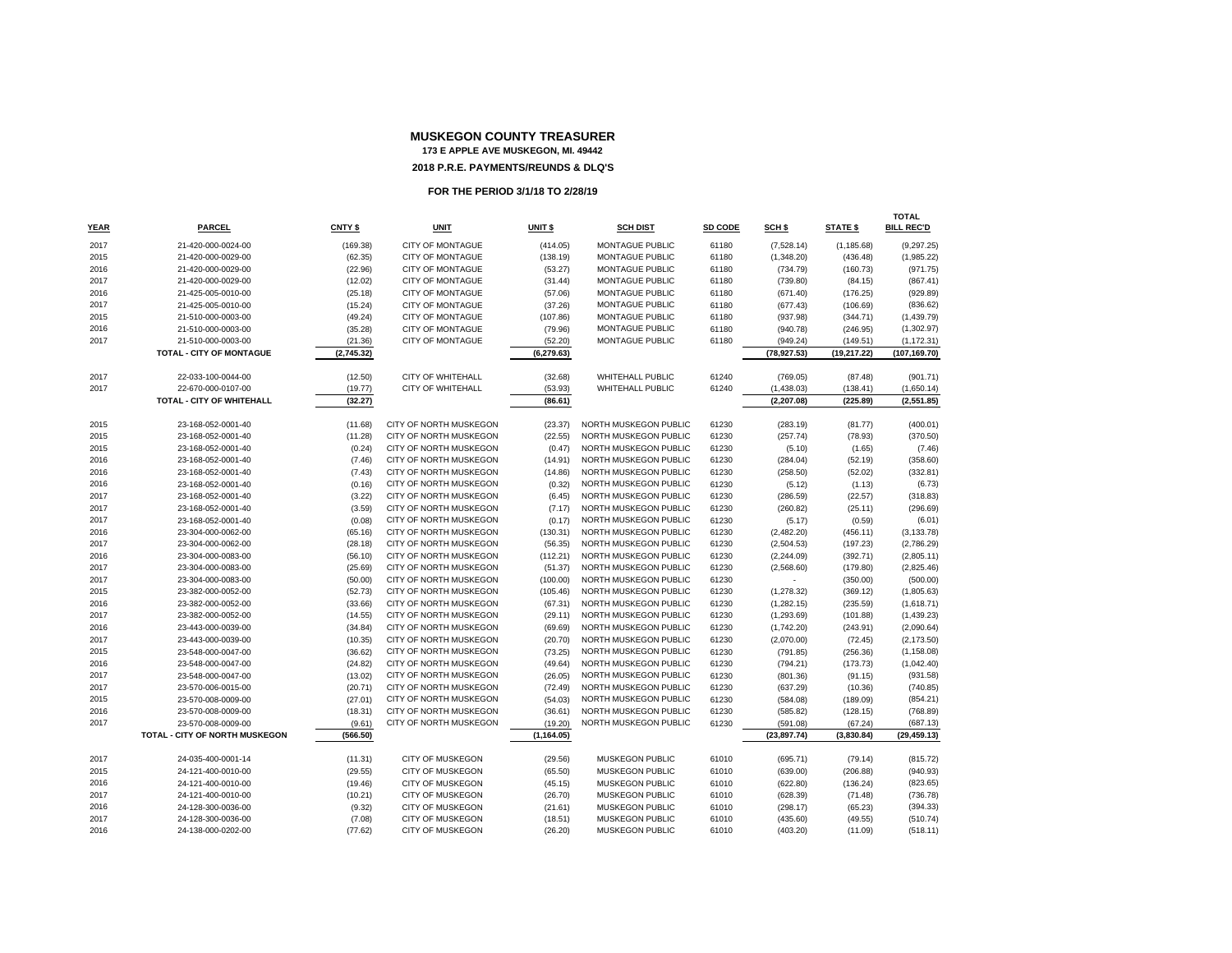| <b>YEAR</b>  | <b>PARCEL</b>                            | CNTY \$           | UNIT                                               | UNIT \$            | <b>SCH DIST</b>                                  | SD CODE        | SCH \$                  | <b>STATE \$</b>      | <b>TOTAL</b><br><b>BILL REC'D</b> |
|--------------|------------------------------------------|-------------------|----------------------------------------------------|--------------------|--------------------------------------------------|----------------|-------------------------|----------------------|-----------------------------------|
|              |                                          |                   |                                                    |                    |                                                  |                |                         |                      |                                   |
| 2017<br>2016 | 24-138-000-0202-00<br>24-165-000-0043-00 | (5.09)            | <b>CITY OF MUSKEGON</b><br><b>CITY OF MUSKEGON</b> | (14.22)            | <b>MUSKEGON PUBLIC</b><br><b>MUSKEGON PUBLIC</b> | 61010<br>61010 | (406.81)                | (35.60)              | (461.72)                          |
| 2017         |                                          | (9.00)            |                                                    | (20.89)            |                                                  |                | (288.09)                | (63.01)              | (380.99)                          |
|              | 24-165-000-0043-00                       | (4.72)            | <b>CITY OF MUSKEGON</b>                            | (12.35)            | <b>MUSKEGON PUBLIC</b>                           | 61010<br>61010 | (290.68)                | (33.06)              | (340.81)                          |
| 2016<br>2017 | 24-185-105-0003-00                       | (9.06)            | <b>CITY OF MUSKEGON</b>                            | (21.00)            | MUSKEGON PUBLIC                                  |                | (289.80)                | (63.39)              | (383.25)<br>(342.82)              |
| 2015         | 24-185-105-0003-00<br>24-185-106-0021-00 | (4.75)<br>(11.82) | <b>CITY OF MUSKEGON</b><br>CITY OF MUSKEGON        | (12.42)            | <b>MUSKEGON PUBLIC</b><br>MUSKEGON PUBLIC        | 61010<br>61010 | (292.39)                | (33.26)              | (376.37)                          |
| 2016         |                                          |                   |                                                    | (26.20)            |                                                  |                | (255.60)                | (82.75)              |                                   |
| 2017         | 24-185-106-0021-00<br>24-185-106-0021-00 | (7.71)            | <b>CITY OF MUSKEGON</b>                            | (17.87)            | MUSKEGON PUBLIC                                  | 61010<br>61010 | (246.60)                | (53.94)              | (326.12)                          |
| 2015         |                                          | (4.04)            | <b>CITY OF MUSKEGON</b>                            | (10.57)            | <b>MUSKEGON PUBLIC</b>                           |                | (248.81)                | (28.30)              | (291.72)                          |
| 2016         | 24-185-111-0004-00<br>24-185-111-0004-00 | (13.24)<br>(8.61) | CITY OF MUSKEGON<br><b>CITY OF MUSKEGON</b>        | (29.33)<br>(19.96) | MUSKEGON PUBLIC<br><b>MUSKEGON PUBLIC</b>        | 61010<br>61010 | (286.20)                | (92.66)<br>(60.24)   | (421.43)<br>(364.21)              |
| 2017         | 24-185-111-0004-00                       | (4.52)            | <b>CITY OF MUSKEGON</b>                            | (11.79)            | <b>MUSKEGON PUBLIC</b>                           | 61010          | (275.40)                |                      | (325.78)                          |
| 2015         | 24-185-119-0005-00                       |                   | <b>CITY OF MUSKEGON</b>                            | (27.11)            | MUSKEGON PUBLIC                                  | 61010          | (277.86)                | (31.61)              |                                   |
| 2016         |                                          | (12.24)           |                                                    |                    |                                                  |                | (264.60)                | (85.67)              | (389.62)                          |
| 2017         | 24-185-119-0005-00                       | (7.99)            | <b>CITY OF MUSKEGON</b>                            | (18.52)            | MUSKEGON PUBLIC                                  | 61010<br>61010 | (255.60)                | (55.92)              | (338.03)                          |
| 2015         | 24-185-119-0005-00<br>24-187-007-0007-00 | (4.19)<br>(13.99) | <b>CITY OF MUSKEGON</b><br><b>CITY OF MUSKEGON</b> | (10.95)<br>(31.27) | <b>MUSKEGON PUBLIC</b><br><b>MUSKEGON PUBLIC</b> | 61010          | (257.88)<br>(329.18)    | (29.33)<br>(97.93)   | (302.35)<br>(472.37)              |
| 2016         | 24-187-007-0007-00                       | (9.08)            | <b>CITY OF MUSKEGON</b>                            | (21.46)            | <b>MUSKEGON PUBLIC</b>                           | 61010          | (330.15)                |                      | (424.24)                          |
| 2017         | 24-187-007-0007-00                       | (4.16)            | <b>CITY OF MUSKEGON</b>                            |                    | <b>MUSKEGON PUBLIC</b>                           | 61010          | (333.12)                | (63.55)<br>(29.15)   | (378.09)                          |
| 2015         |                                          |                   | CITY OF MUSKEGON                                   | (11.66)            | MUSKEGON PUBLIC                                  | 61010          |                         |                      | (506.12)                          |
| 2016         | 24-188-009-0008-00                       | (15.90)           |                                                    | (35.22)            |                                                  |                | (343.72)                | (111.28)             |                                   |
| 2017         | 24-188-009-0008-00<br>24-188-009-0008-00 | (10.77)           | <b>CITY OF MUSKEGON</b><br><b>CITY OF MUSKEGON</b> | (24.99)            | MUSKEGON PUBLIC<br><b>MUSKEGON PUBLIC</b>        | 61010<br>61010 | (344.75)                | (75.42)              | (455.93)<br>(407.84)              |
| 2015         | 24-190-003-0016-00                       | (5.65)<br>(22.66) | <b>CITY OF MUSKEGON</b>                            | (14.78)<br>(50.66) | <b>MUSKEGON PUBLIC</b>                           | 61010          | (347.85)<br>(533.25)    | (39.56)              |                                   |
| 2016         | 24-190-003-0016-00                       | (14.71)           | <b>CITY OF MUSKEGON</b>                            | (34.75)            | MUSKEGON PUBLIC                                  | 61010          | (534.83)                | (158.65)<br>(102.96) | (765.22)<br>(687.25)              |
| 2017         | 24-190-003-0016-00                       |                   | <b>CITY OF MUSKEGON</b>                            | (18.88)            | <b>MUSKEGON PUBLIC</b>                           | 61010          |                         |                      |                                   |
| 2015         | 24-200-760-0010-00                       | (6.75)<br>(88.04) | CITY OF MUSKEGON                                   | (197.41)           | MUSKEGON PUBLIC                                  | 61010          | (539.64)<br>(2, 134.20) | (47.22)<br>(616.25)  | (612.49)<br>(3,035.90)            |
| 2016         | 24-200-760-0010-00                       | (56.19)           | <b>CITY OF MUSKEGON</b>                            | (133.78)           | <b>MUSKEGON PUBLIC</b>                           | 61010          | (2, 140.59)             | (393.33)             | (2,723.89)                        |
| 2017         | 24-200-760-0010-00                       | (24.30)           | <b>CITY OF MUSKEGON</b>                            | (70.18)            | <b>MUSKEGON PUBLIC</b>                           | 61010          | (2, 159.85)             | (170.09)             | (2,424.42)                        |
| 2017         | 24-205-044-0001-00                       | (11.40)           | CITY OF MUSKEGON                                   | (6.51)             | MUSKEGON PUBLIC                                  | 61010          | (325.80)                | (1.63)               | (345.34)                          |
| 2015         | 24-205-047-0008-00                       | (13.09)           | CITY OF MUSKEGON                                   | (29.01)            | MUSKEGON PUBLIC                                  | 61010          | (283.03)                | (91.63)              | (416.76)                          |
| 2016         | 24-205-047-0008-00                       | (8.87)            | <b>CITY OF MUSKEGON</b>                            | (20.57)            | <b>MUSKEGON PUBLIC</b>                           | 61010          | (283.87)                | (62.10)              | (375.41)                          |
| 2017         | 24-205-047-0008-00                       | (4.65)            | CITY OF MUSKEGON                                   | (12.17)            | <b>MUSKEGON PUBLIC</b>                           | 61010          | (286.41)                | (32.58)              | (335.81)                          |
| 2015         | 24-205-052-0006-10                       | (10.69)           | <b>CITY OF MUSKEGON</b>                            | (23.98)            | <b>MUSKEGON PUBLIC</b>                           | 61010          | (259.20)                | (74.84)              | (368.71)                          |
| 2016         | 24-205-052-0006-10                       | (6.82)            | <b>CITY OF MUSKEGON</b>                            | (16.24)            | <b>MUSKEGON PUBLIC</b>                           | 61010          | (259.97)                | (47.77)              | (330.80)                          |
| 2017         | 24-205-052-0006-10                       | (2.95)            | <b>CITY OF MUSKEGON</b>                            | (8.52)             | <b>MUSKEGON PUBLIC</b>                           | 61010          | (262.29)                | (20.66)              | (294.42)                          |
| 2015         | 24-205-063-0004-30                       | (16.65)           | CITY OF MUSKEGON                                   | (36.90)            | MUSKEGON PUBLIC                                  | 61010          | (360.00)                | (116.55)             | (530.10)                          |
| 2016         | 24-205-063-0004-30                       | (11.28)           | <b>CITY OF MUSKEGON</b>                            | (26.18)            | <b>MUSKEGON PUBLIC</b>                           | 61010          | (361.08)                | (78.98)              | (477.52)                          |
| 2017         | 24-205-063-0004-30                       | (5.92)            | <b>CITY OF MUSKEGON</b>                            | (15.48)            | <b>MUSKEGON PUBLIC</b>                           | 61010          | (364.32)                | (41.45)              | (427.17)                          |
| 2017         | 24-205-064-0008-00                       | (4.44)            | <b>CITY OF MUSKEGON</b>                            | (11.61)            | <b>MUSKEGON PUBLIC</b>                           | 61010          | (273.24)                | (31.08)              | (320.37)                          |
| 2016         | 24-205-066-0010-00                       | (10.55)           | CITY OF MUSKEGON                                   | (24.47)            | MUSKEGON PUBLIC                                  | 61010          | (337.60)                | (73.85)              | (446.47)                          |
| 2017         | 24-205-066-0010-00                       | (5.54)            | <b>CITY OF MUSKEGON</b>                            | (14.47)            | <b>MUSKEGON PUBLIC</b>                           | 61010          | (340.63)                | (38.75)              | (399.39)                          |
| 2015         | 24-205-078-0011-00                       | (12.57)           | <b>CITY OF MUSKEGON</b>                            | (27.85)            | MUSKEGON PUBLIC                                  | 61010          | (271.80)                | (88.00)              | (400.22)                          |
| 2016         | 24-205-078-0011-00                       | (8.55)            | <b>CITY OF MUSKEGON</b>                            | (19.83)            | <b>MUSKEGON PUBLIC</b>                           | 61010          | (273.60)                | (59.85)              | (361.83)                          |
| 2017         | 24-205-078-0011-00                       | (4.49)            | <b>CITY OF MUSKEGON</b>                            | (11.72)            | <b>MUSKEGON PUBLIC</b>                           | 61010          | (276.04)                | (31.40)              | (323.65)                          |
| 2015         | 24-205-083-0008-00                       | (20.35)           | CITY OF MUSKEGON                                   | (45.61)            | MUSKEGON PUBLIC                                  | 61010          | (493.20)                | (142.42)             | (701.58)                          |
| 2016         | 24-205-083-0008-00                       | (12.90)           | <b>CITY OF MUSKEGON</b>                            | (30.71)            | <b>MUSKEGON PUBLIC</b>                           | 61010          | (491.40)                | (90.29)              | (625.30)                          |
| 2017         | 24-205-083-0008-00                       | (5.58)            | <b>CITY OF MUSKEGON</b>                            | (16.10)            | <b>MUSKEGON PUBLIC</b>                           | 61010          | (495.81)                | (39.05)              | (556.54)                          |
| 2015         | 24-205-102-0023-00                       | (15.67)           | <b>CITY OF MUSKEGON</b>                            | (35.12)            | <b>MUSKEGON PUBLIC</b>                           | 61010          | (379.80)                | (109.67)             | (540.26)                          |
| 2016         | 24-205-102-0023-00                       | (9.55)            | <b>CITY OF MUSKEGON</b>                            | (22.71)            | <b>MUSKEGON PUBLIC</b>                           | 61010          | (363.60)                | (66.82)              | (462.68)                          |
| 2017         | 24-205-102-0023-00                       | (4.13)            | CITY OF MUSKEGON                                   | (11.91)            | MUSKEGON PUBLIC                                  | 61010          | (366.85)                | (28.89)              | (411.78)                          |
| 2015         | 24-205-137-0004-00                       | (17.32)           | CITY OF MUSKEGON                                   | (38.37)            | MUSKEGON PUBLIC                                  | 61010          | (374.40)                | (121.21)             | (551.30)                          |
| 2016         | 24-205-137-0004-00                       | (11.53)           | <b>CITY OF MUSKEGON</b>                            | (26.75)            | MUSKEGON PUBLIC                                  | 61010          | (369.00)                | (80.72)              | (488.00)                          |
|              |                                          |                   |                                                    |                    |                                                  |                |                         |                      |                                   |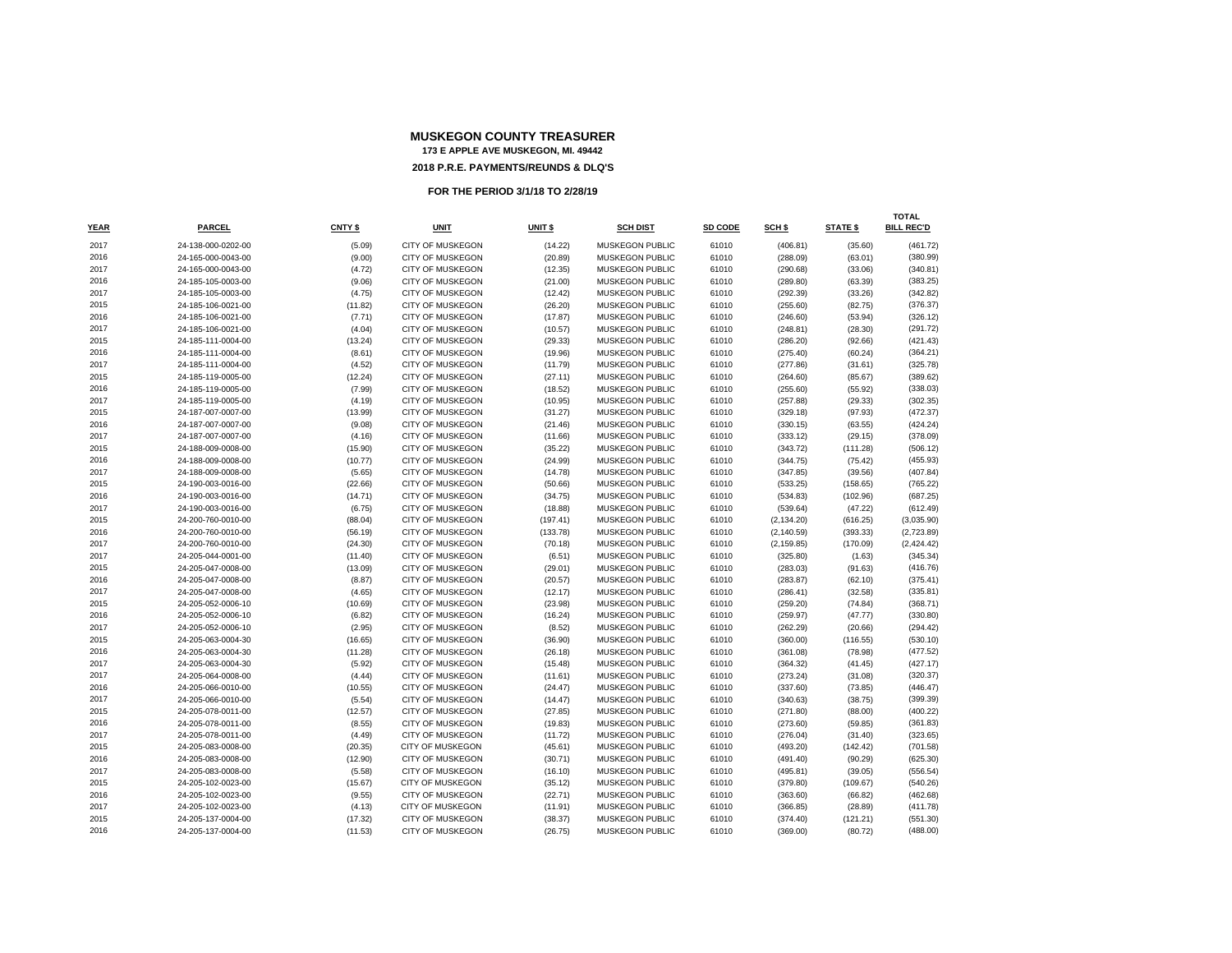|      |                    |         |                         |          |                        |         |                          |                 | <b>TOTAL</b>      |
|------|--------------------|---------|-------------------------|----------|------------------------|---------|--------------------------|-----------------|-------------------|
| YEAR | <b>PARCEL</b>      | CNTY \$ | <b>UNIT</b>             | UNIT \$  | <b>SCH DIST</b>        | SD CODE | SCH \$                   | <b>STATE \$</b> | <b>BILL REC'D</b> |
| 2017 | 24-205-137-0004-00 | (6.05)  | <b>CITY OF MUSKEGON</b> | (15.82)  | <b>MUSKEGON PUBLIC</b> | 61010   | (372.31)                 | (42.35)         | (436.53)          |
| 2015 | 24-205-199-0009-00 | (9.16)  | CITY OF MUSKEGON        | (20.27)  | MUSKEGON PUBLIC        | 61010   | (197.94)                 | (64.09)         | (291.46)          |
| 2016 | 24-205-199-0009-00 | (6.20)  | <b>CITY OF MUSKEGON</b> | (14.39)  | <b>MUSKEGON PUBLIC</b> | 61010   | (198.52)                 | (43.43)         | (262.54)          |
| 2017 | 24-205-199-0009-00 | (3.26)  | <b>CITY OF MUSKEGON</b> | (8.50)   | MUSKEGON PUBLIC        | 61010   | (200.30)                 | (22.79)         | (234.85)          |
| 2015 | 24-205-200-0012-10 | (11.24) | CITY OF MUSKEGON        | (24.91)  | MUSKEGON PUBLIC        | 61010   | (243.00)                 | (78.67)         | (357.82)          |
| 2016 | 24-205-200-0012-10 | (7.62)  | <b>CITY OF MUSKEGON</b> | (17.66)  | MUSKEGON PUBLIC        | 61010   | (243.72)                 | (53.32)         | (322.32)          |
| 2017 | 24-205-200-0012-10 | (4.00)  | CITY OF MUSKEGON        | (10.43)  | MUSKEGON PUBLIC        | 61010   | (245.89)                 | (27.97)         | (288.29)          |
| 2016 | 24-205-244-0008-00 | (7.28)  | CITY OF MUSKEGON        | (16.88)  | MUSKEGON PUBLIC        | 61010   | (232.93)                 | (50.95)         | (308.04)          |
| 2017 | 24-205-244-0008-00 | (3.82)  | <b>CITY OF MUSKEGON</b> | (9.99)   | <b>MUSKEGON PUBLIC</b> | 61010   | (235.02)                 | (26.73)         | (275.56)          |
| 2015 | 24-205-248-0012-00 | (9.06)  | <b>CITY OF MUSKEGON</b> | (20.32)  | <b>MUSKEGON PUBLIC</b> | 61010   | (219.64)                 | (63.43)         | (312.45)          |
| 2015 | 24-205-249-0011-00 | (5.67)  | <b>CITY OF MUSKEGON</b> | (12.56)  | <b>MUSKEGON PUBLIC</b> | 61010   | (122.61)                 | (39.70)         | (180.54)          |
| 2016 | 24-205-249-0011-00 | (3.84)  | CITY OF MUSKEGON        | (8.91)   | MUSKEGON PUBLIC        | 61010   | (122.97)                 | (26.90)         | (162.62)          |
| 2017 | 24-205-249-0011-00 | (2.02)  | CITY OF MUSKEGON        | (5.27)   | MUSKEGON PUBLIC        | 61010   | (124.07)                 | (14.11)         | (145.47)          |
| 2016 | 24-205-277-0006-00 | (10.18) | <b>CITY OF MUSKEGON</b> | (24.43)  | <b>MUSKEGON PUBLIC</b> | 61010   | (407.19)                 | (71.26)         | (513.06)          |
| 2017 | 24-205-277-0006-00 | (4.11)  | CITY OF MUSKEGON        | (12.32)  | <b>MUSKEGON PUBLIC</b> | 61010   | (410.85)                 | (28.76)         | (456.04)          |
| 2017 | 24-205-277-0006-00 | (50.00) | CITY OF MUSKEGON        | (100.00) | MUSKEGON PUBLIC        | 61010   | $\overline{\phantom{a}}$ | (350.00)        | (500.00)          |
| 2017 | 24-205-325-0009-00 | (6.46)  | CITY OF MUSKEGON        | (16.90)  | MUSKEGON PUBLIC        | 61010   | (397.74)                 | (45.25)         | (466.35)          |
| 2015 | 24-205-342-0004-00 | (3.42)  | CITY OF MUSKEGON        | (7.60)   | MUSKEGON PUBLIC        | 61010   | (75.99)                  | (23.95)         | (110.96)          |
| 2015 | 24-205-342-0004-00 | (6.02)  | <b>CITY OF MUSKEGON</b> | (13.35)  | <b>MUSKEGON PUBLIC</b> | 61010   | (130.23)                 | (42.15)         | (191.75)          |
| 2016 | 24-205-342-0004-00 | (2.29)  | <b>CITY OF MUSKEGON</b> | (5.33)   | MUSKEGON PUBLIC        | 61010   | (76.22)                  | (16.01)         | (99.85)           |
| 2016 | 24-205-342-0004-00 | (4.08)  | <b>CITY OF MUSKEGON</b> | (9.46)   | <b>MUSKEGON PUBLIC</b> | 61010   | (130.61)                 | (28.57)         | (172.72)          |
| 2017 | 24-205-342-0004-00 | (1.15)  | CITY OF MUSKEGON        | (3.07)   | MUSKEGON PUBLIC        | 61010   | (76.90)                  | (8.07)          | (89.19)           |
| 2017 | 24-205-342-0004-00 | (2.14)  | <b>CITY OF MUSKEGON</b> | (5.61)   | MUSKEGON PUBLIC        | 61010   | (131.79)                 | (14.99)         | (154.53)          |
| 2015 | 24-205-357-0001-10 | (10.49) | <b>CITY OF MUSKEGON</b> | (23.24)  | <b>MUSKEGON PUBLIC</b> | 61010   | (226.80)                 | (73.43)         | (333.96)          |
| 2016 | 24-205-357-0001-10 | (6.75)  | <b>CITY OF MUSKEGON</b> | (15.66)  | <b>MUSKEGON PUBLIC</b> | 61010   | (216.00)                 | (47.25)         | (285.66)          |
| 2017 | 24-205-357-0001-10 | (3.54)  | <b>CITY OF MUSKEGON</b> | (9.26)   | <b>MUSKEGON PUBLIC</b> | 61010   | (217.94)                 | (24.79)         | (255.53)          |
| 2015 | 24-205-363-0002-00 | (13.07) | CITY OF MUSKEGON        | (28.96)  | MUSKEGON PUBLIC        | 61010   | (282.60)                 | (91.49)         | (416.12)          |
| 2016 | 24-205-363-0002-00 | (8.38)  | <b>CITY OF MUSKEGON</b> | (19.44)  | MUSKEGON PUBLIC        | 61010   | (268.20)                 | (58.67)         | (354.69)          |
| 2017 | 24-205-363-0002-00 | (4.40)  | CITY OF MUSKEGON        | (11.49)  | <b>MUSKEGON PUBLIC</b> | 61010   | (270.61)                 | (30.78)         | (317.28)          |
| 2017 | 24-205-376-0003-00 | (2.38)  | CITY OF MUSKEGON        | (7.49)   | MUSKEGON PUBLIC        | 61010   | (272.43)                 | (16.69)         | (298.99)          |
| 2015 | 24-205-387-0002-00 | (20.88) | <b>CITY OF MUSKEGON</b> | (46.98)  | <b>MUSKEGON PUBLIC</b> | 61010   | (522.00)                 | (146.16)        | (736.02)          |
| 2015 | 24-205-387-0002-00 | (4.98)  | <b>CITY OF MUSKEGON</b> | (14.92)  | MUSKEGON PUBLIC        | 61010   | (497.62)                 | (34.83)         | (552.35)          |
| 2016 | 24-205-387-0002-00 | (12.33) | <b>CITY OF MUSKEGON</b> | (29.59)  | <b>MUSKEGON PUBLIC</b> | 61010   | (493.20)                 | (86.31)         | (621.43)          |
| 2015 | 24-205-391-0001-00 | (15.90) | <b>CITY OF MUSKEGON</b> | (35.23)  | <b>MUSKEGON PUBLIC</b> | 61010   | (343.80)                 | (111.31)        | (506.24)          |
| 2016 | 24-205-391-0001-00 | (10.01) | <b>CITY OF MUSKEGON</b> | (23.23)  | MUSKEGON PUBLIC        | 61010   | (320.40)                 | (70.09)         | (423.73)          |
| 2017 | 24-205-391-0001-00 | (5.25)  | <b>CITY OF MUSKEGON</b> | (13.74)  | MUSKEGON PUBLIC        | 61010   | (323.28)                 | (36.77)         | (379.04)          |
| 2017 | 24-205-406-0001-10 | (5.64)  | CITY OF MUSKEGON        | (14.73)  | MUSKEGON PUBLIC        | 61010   | (346.87)                 | (39.45)         | (406.69)          |
| 2015 | 24-205-428-0012-00 | (9.06)  | <b>CITY OF MUSKEGON</b> | (20.32)  | <b>MUSKEGON PUBLIC</b> | 61010   | (219.65)                 | (63.42)         | (312.45)          |
| 2015 | 24-205-428-0012-00 | (5.64)  | <b>CITY OF MUSKEGON</b> | (12.64)  | <b>MUSKEGON PUBLIC</b> | 61010   | (136.71)                 | (39.47)         | (194.46)          |
| 2016 | 24-205-428-0012-00 | (5.42)  | CITY OF MUSKEGON        | (12.91)  | MUSKEGON PUBLIC        | 61010   | (206.61)                 | (37.96)         | (262.90)          |
| 2016 | 24-205-428-0012-00 | (5.42)  | <b>CITY OF MUSKEGON</b> | (12.91)  | MUSKEGON PUBLIC        | 61010   | (206.60)                 | (37.97)         | (262.90)          |
| 2016 | 24-205-428-0012-00 | (3.38)  | <b>CITY OF MUSKEGON</b> | (8.03)   | MUSKEGON PUBLIC        | 61010   | (128.59)                 | (23.63)         | (163.63)          |
| 2017 | 24-205-428-0012-00 | (2.35)  | CITY OF MUSKEGON        | (6.76)   | MUSKEGON PUBLIC        | 61010   | (208.46)                 | (16.42)         | (233.99)          |
| 2017 | 24-205-428-0012-00 | (50.00) | <b>CITY OF MUSKEGON</b> | (100.00) | <b>MUSKEGON PUBLIC</b> | 61010   |                          | (350.00)        | (500.00)          |
| 2017 | 24-205-428-0012-00 | (2.35)  | <b>CITY OF MUSKEGON</b> | (6.76)   | <b>MUSKEGON PUBLIC</b> | 61010   | (208.45)                 | (16.42)         | (233.98)          |
| 2017 | 24-205-428-0012-00 | (2.05)  | <b>CITY OF MUSKEGON</b> | (4.22)   | <b>MUSKEGON PUBLIC</b> | 61010   | (129.75)                 | (10.22)         | (146.24)          |
| 2015 | 24-205-430-0013-00 | (16.48) | CITY OF MUSKEGON        | (36.53)  | <b>MUSKEGON PUBLIC</b> | 61010   | (356.40)                 | (115.39)        | (524.80)          |
| 2016 | 24-205-430-0013-00 | (10.58) | <b>CITY OF MUSKEGON</b> | (24.52)  | MUSKEGON PUBLIC        | 61010   | (338.40)                 | (74.03)         | (447.53)          |
| 2017 | 24-205-430-0013-00 | (5.55)  | CITY OF MUSKEGON        | (14.50)  | <b>MUSKEGON PUBLIC</b> | 61010   | (341.44)                 | (38.84)         | (400.33)          |
| 2015 | 24-205-431-0001-00 | (7.51)  | CITY OF MUSKEGON        | (16.85)  | MUSKEGON PUBLIC        | 61010   | (182.16)                 | (52.60)         | (259.12)          |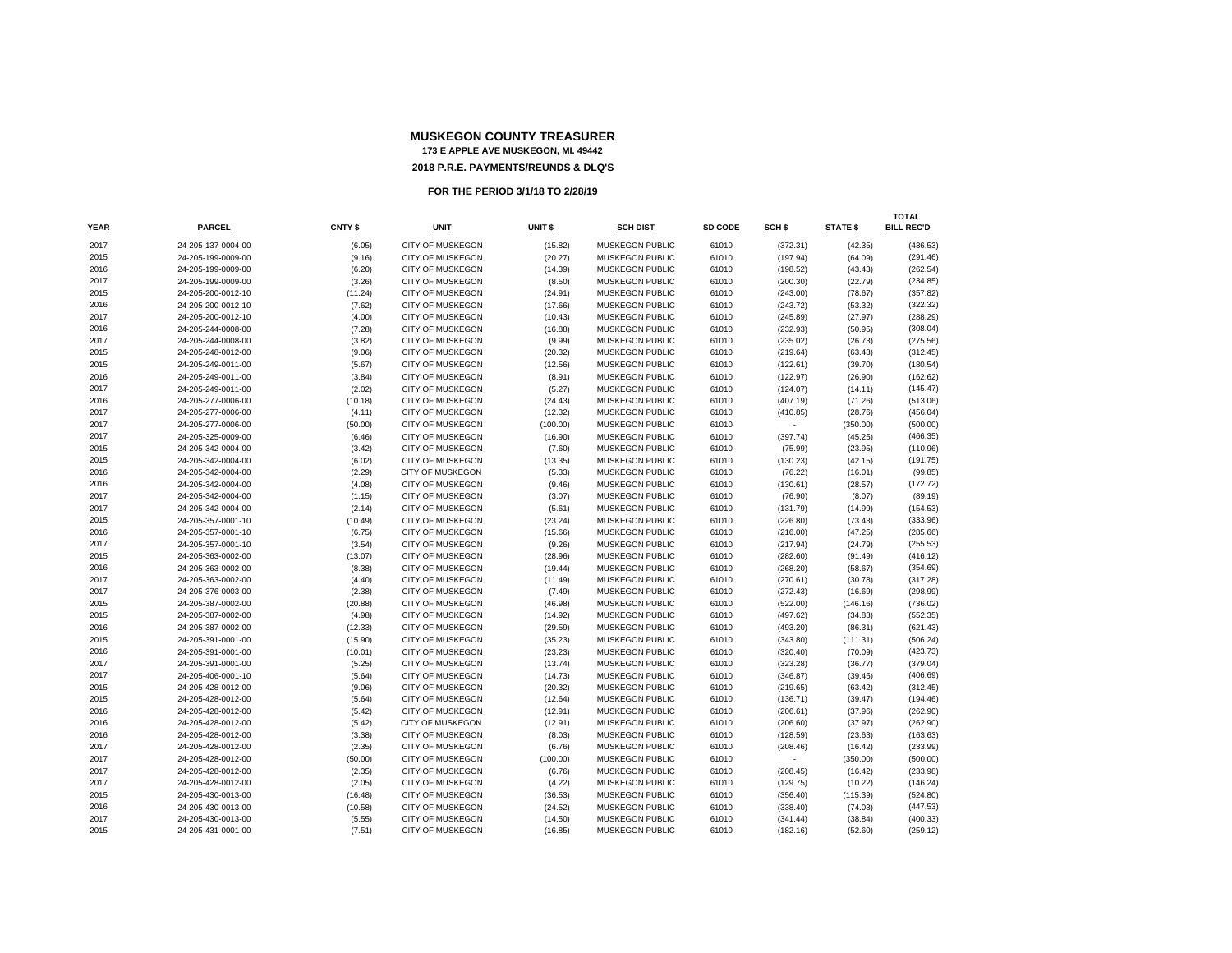| YEAR | <b>PARCEL</b>      | <b>CNTY \$</b> | <b>UNIT</b>             | UNIT <sub>\$</sub> | <b>SCH DIST</b>        | SD CODE | SCH <sub>5</sub> | <b>STATE \$</b> | <b>TOTAL</b><br><b>BILL REC'D</b> |
|------|--------------------|----------------|-------------------------|--------------------|------------------------|---------|------------------|-----------------|-----------------------------------|
| 2016 | 24-205-431-0001-00 | (3.55)         | CITY OF MUSKEGON        | (8.46)             | MUSKEGON PUBLIC        | 61010   | (135.36)         | (24.87)         | (172.24)                          |
| 2017 | 24-205-431-0001-00 | (1.95)         | <b>CITY OF MUSKEGON</b> | (5.64)             | MUSKEGON PUBLIC        | 61010   | (173.62)         | (13.67)         | (194.88)                          |
| 2015 | 24-205-435-0002-00 | (16.15)        | <b>CITY OF MUSKEGON</b> | (35.79)            | MUSKEGON PUBLIC        | 61010   | (349.20)         | (113.06)        | (514.20)                          |
| 2016 | 24-205-435-0002-00 | (10.91)        | <b>CITY OF MUSKEGON</b> | (25.32)            | MUSKEGON PUBLIC        | 61010   | (349.20)         | (76.39)         | (461.82)                          |
| 2017 | 24-205-435-0002-00 | (5.73)         | CITY OF MUSKEGON        | (14.97)            | MUSKEGON PUBLIC        | 61010   | (352.33)         | (40.08)         | (413.11)                          |
| 2015 | 24-205-441-0017-10 | (5.64)         | <b>CITY OF MUSKEGON</b> | (12.49)            | MUSKEGON PUBLIC        | 61010   | (121.96)         | (39.48)         | (179.57)                          |
| 2016 | 24-205-441-0017-10 | (3.58)         | <b>CITY OF MUSKEGON</b> | (8.31)             | MUSKEGON PUBLIC        | 61010   | (114.53)         | (25.05)         | (151.47)                          |
| 2017 | 24-205-441-0017-10 | (1.88)         | CITY OF MUSKEGON        | (4.91)             | MUSKEGON PUBLIC        | 61010   | (115.56)         | (13.15)         | (135.50)                          |
| 2015 | 24-205-443-0010-00 | (14.74)        | CITY OF MUSKEGON        | (32.64)            | MUSKEGON PUBLIC        | 61010   | (318.60)         | (103.15)        | (469.13)                          |
| 2016 | 24-205-443-0010-00 | (9.39)         | <b>CITY OF MUSKEGON</b> | (21.79)            | MUSKEGON PUBLIC        | 61010   | (300.60)         | (65.76)         | (397.54)                          |
| 2017 | 24-205-443-0010-00 | (4.93)         | CITY OF MUSKEGON        | (12.89)            | MUSKEGON PUBLIC        | 61010   | (303.30)         | (34.50)         | (355.62)                          |
| 2016 | 24-205-473-0014-00 | (9.79)         | <b>CITY OF MUSKEGON</b> | (22.70)            | MUSKEGON PUBLIC        | 61010   | (313.20)         | (68.52)         | (414.21)                          |
| 2017 | 24-205-473-0014-00 | (5.14)         | <b>CITY OF MUSKEGON</b> | (13.42)            | <b>MUSKEGON PUBLIC</b> | 61010   | (316.00)         | (35.95)         | (370.51)                          |
| 2015 | 24-205-496-0023-10 | (38.67)        | CITY OF MUSKEGON        | (85.70)            | MUSKEGON PUBLIC        | 61010   | (836.11)         | (270.70)        | (1,231.18)                        |
| 2016 | 24-205-496-0023-10 | (26.21)        | CITY OF MUSKEGON        | (60.79)            | MUSKEGON PUBLIC        | 61010   | (838.62)         | (183.45)        | (1, 109.07)                       |
| 2017 | 24-205-496-0023-10 | (13.75)        | <b>CITY OF MUSKEGON</b> | (35.96)            | MUSKEGON PUBLIC        | 61010   | (846.16)         | (96.25)         | (992.12)                          |
| 2015 | 24-205-509-0002-00 | (18.65)        | CITY OF MUSKEGON        | (41.32)            | MUSKEGON PUBLIC        | 61010   | (403.18)         | (130.53)        | (593.68)                          |
| 2016 | 24-205-509-0002-00 | (12.64)        | CITY OF MUSKEGON        | (29.31)            | MUSKEGON PUBLIC        | 61010   | (404.38)         | (88.46)         | (534.79)                          |
| 2017 | 24-205-509-0002-00 | (6.63)         | <b>CITY OF MUSKEGON</b> | (17.34)            | MUSKEGON PUBLIC        | 61010   | (408.02)         | (46.41)         | (478.40)                          |
| 2015 | 24-205-511-0005-10 | (17.85)        | <b>CITY OF MUSKEGON</b> | (39.54)            | MUSKEGON PUBLIC        | 61010   | (385.86)         | (124.92)        | (568.17)                          |
| 2016 | 24-205-511-0005-10 | (12.09)        | CITY OF MUSKEGON        | (28.06)            | MUSKEGON PUBLIC        | 61010   | (387.01)         | (84.66)         | (511.82)                          |
| 2017 | 24-205-511-0005-10 | (6.35)         | <b>CITY OF MUSKEGON</b> | (16.58)            | MUSKEGON PUBLIC        | 61010   | (390.49)         | (44.42)         | (457.84)                          |
| 2015 | 24-205-514-0016-00 | (19.24)        | <b>CITY OF MUSKEGON</b> | (43.27)            | MUSKEGON PUBLIC        | 61010   | (480.96)         | (134.67)        | (678.14)                          |
| 2016 | 24-205-514-0016-00 | (12.06)        | CITY OF MUSKEGON        | (28.94)            | MUSKEGON PUBLIC        | 61010   | (482.40)         | (84.42)         | (607.82)                          |
| 2017 | 24-205-514-0016-00 | (4.87)         | CITY OF MUSKEGON        | (14.59)            | MUSKEGON PUBLIC        | 61010   | (486.73)         | (34.07)         | (540.26)                          |
| 2015 | 24-205-536-0008-00 | (15.47)        | <b>CITY OF MUSKEGON</b> | (34.27)            | <b>MUSKEGON PUBLIC</b> | 61010   | (334.44)         | (108.28)        | (492.46)                          |
| 2016 | 24-205-536-0008-00 | (10.48)        | CITY OF MUSKEGON        | (24.32)            | MUSKEGON PUBLIC        | 61010   | (335.43)         | (73.37)         | (443.60)                          |
| 2017 | 24-205-536-0008-00 | (5.50)         | CITY OF MUSKEGON        | (14.38)            | MUSKEGON PUBLIC        | 61010   | (338.43)         | (38.49)         | (396.80)                          |
| 2017 | 24-205-543-0007-20 | (6.32)         | <b>CITY OF MUSKEGON</b> | (16.50)            | MUSKEGON PUBLIC        | 61010   | (388.65)         | (44.21)         | (455.68)                          |
| 2015 | 24-205-584-0002-00 | (48.58)        | CITY OF MUSKEGON        | (108.94)           | MUSKEGON PUBLIC        | 61010   | (1, 177.74)      | (340.07)        | (1,675.33)                        |
| 2016 | 24-205-584-0002-00 | (31.01)        | CITY OF MUSKEGON        | (73.82)            | MUSKEGON PUBLIC        | 61010   | (1, 181.26)      | (217.06)        | (1,503.15)                        |
| 2017 | 24-205-584-0002-00 | (13.41)        | <b>CITY OF MUSKEGON</b> | (38.73)            | MUSKEGON PUBLIC        | 61010   | (1, 191.88)      | (93.86)         | (1,337.88)                        |
| 2016 | 24-205-628-0005-00 | (21.08)        | <b>CITY OF MUSKEGON</b> | (48.91)            | MUSKEGON PUBLIC        | 61010   | (674.62)         | (147.57)        | (892.18)                          |
| 2017 | 24-205-628-0005-00 | (12.81)        | CITY OF MUSKEGON        | (33.51)            | MUSKEGON PUBLIC        | 61010   | (788.40)         | (89.68)         | (924.40)                          |
| 2015 | 24-205-638-0004-00 | (22.58)        | <b>CITY OF MUSKEGON</b> | (50.05)            | MUSKEGON PUBLIC        | 61010   | (488.28)         | (158.08)        | (718.99)                          |
| 2016 | 24-205-638-0004-00 | (15.31)        | CITY OF MUSKEGON        | (35.49)            | MUSKEGON PUBLIC        | 61010   | (489.74)         | (107.14)        | (647.68)                          |
| 2017 | 24-205-638-0004-00 | (8.03)         | CITY OF MUSKEGON        | (21.00)            | MUSKEGON PUBLIC        | 61010   | (494.13)         | (56.21)         | (579.37)                          |
| 2015 | 24-205-640-0006-00 | (10.65)        | <b>CITY OF MUSKEGON</b> | (23.72)            | MUSKEGON PUBLIC        | 61010   | (243.37)         | (74.54)         | (352.28)                          |
| 2016 | 24-205-640-0006-00 | (7.02)         | <b>CITY OF MUSKEGON</b> | (16.47)            | MUSKEGON PUBLIC        | 61010   | (244.09)         | (49.12)         | (316.70)                          |
| 2017 | 24-205-640-0006-00 | (3.39)         | <b>CITY OF MUSKEGON</b> | (9.23)             | MUSKEGON PUBLIC        | 61010   | (246.29)         | (23.71)         | (282.62)                          |
| 2015 | 24-205-725-0004-00 | (71.19)        | <b>CITY OF MUSKEGON</b> | (157.76)           | MUSKEGON PUBLIC        | 61010   | (1,539.21)       | (498.32)        | (2,266.48)                        |
| 2016 | 24-205-725-0004-00 | (48.24)        | <b>CITY OF MUSKEGON</b> | (111.92)           | MUSKEGON PUBLIC        | 61010   | (1,543.82)       | (337.71)        | (2,041.69)                        |
| 2017 | 24-205-725-0004-00 | (25.31)        | CITY OF MUSKEGON        | (66.20)            | MUSKEGON PUBLIC        | 61010   | (1, 557.70)      | (177.19)        | (1,826.40)                        |
| 2017 | 24-205-725-0004-00 | (50.00)        | <b>CITY OF MUSKEGON</b> | (100.00)           | MUSKEGON PUBLIC        | 61010   |                  | (350.00)        | (500.00)                          |
| 2017 | 24-205-752-0006-00 | (10.95)        | <b>CITY OF MUSKEGON</b> | (28.64)            | MUSKEGON PUBLIC        | 61010   | (673.95)         | (76.66)         | (790.20)                          |
| 2015 | 24-210-001-0025-00 | (31.54)        | CITY OF MUSKEGON        | (69.88)            | MUSKEGON PUBLIC        | 61010   | (681.89)         | (220.77)        | (1,004.08)                        |
| 2016 | 24-210-001-0025-00 | (21.37)        | <b>CITY OF MUSKEGON</b> | (49.58)            | MUSKEGON PUBLIC        | 61010   | (683.92)         | (149.61)        | (904.48)                          |
| 2017 | 24-210-001-0025-00 | (11.21)        | <b>CITY OF MUSKEGON</b> | (29.33)            | MUSKEGON PUBLIC        | 61010   | (690.06)         | (78.50)         | (809.10)                          |
| 2015 | 24-215-004-0015-00 | (8.18)         | CITY OF MUSKEGON        | (18.32)            | MUSKEGON PUBLIC        | 61010   | (198.19)         | (57.23)         | (281.92)                          |
| 2016 | 24-215-004-0015-00 | (5.22)         | CITY OF MUSKEGON        | (12.41)            | MUSKEGON PUBLIC        | 61010   | (198.79)         | (36.53)         | (252.95)                          |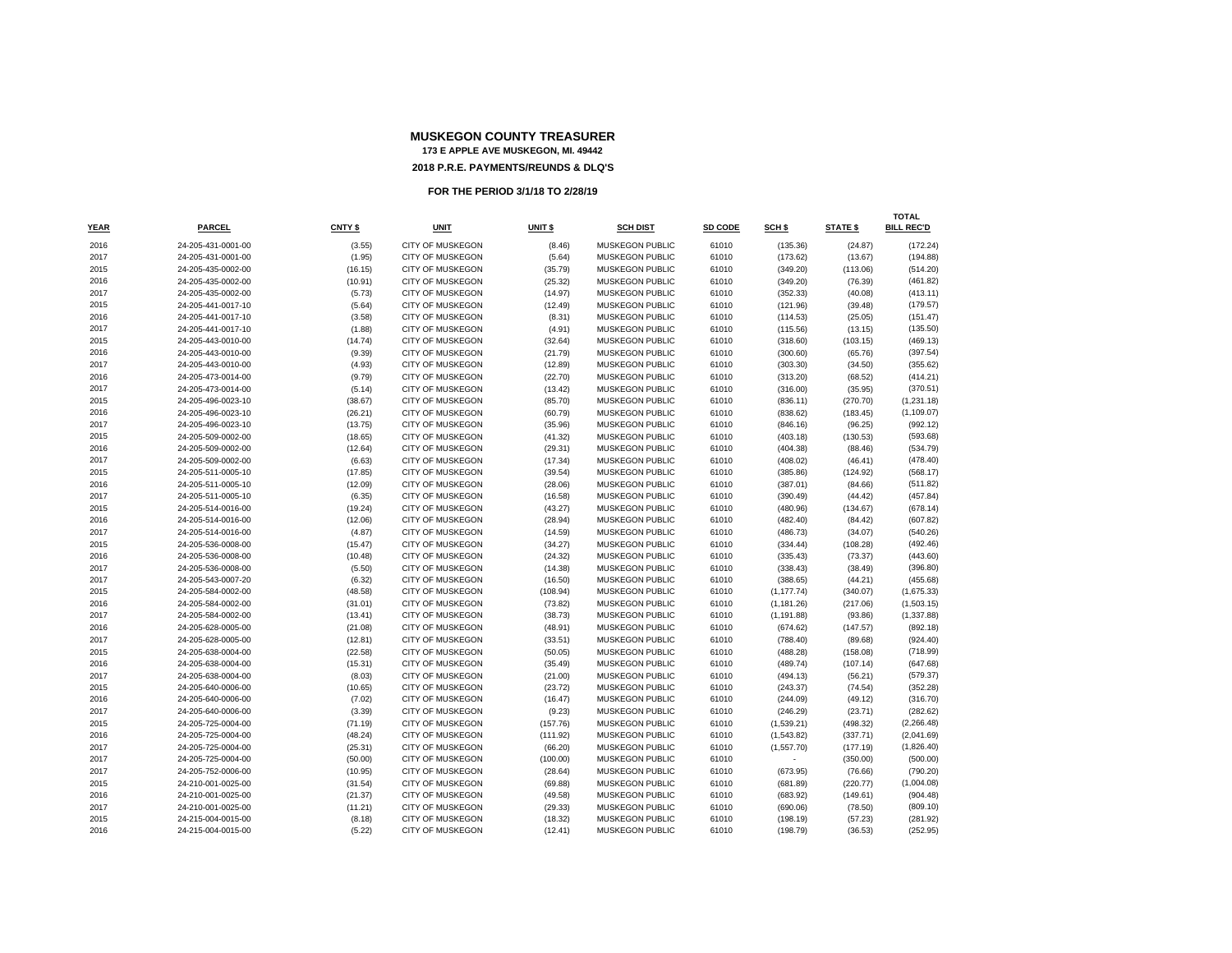| <b>YEAR</b> | <b>PARCEL</b>      | CNTY \$ | UNIT                    | UNIT \$  | <b>SCH DIST</b>        | SD CODE | SCH \$     | <b>STATE \$</b> | <b>TOTAL</b><br><b>BILL REC'D</b> |
|-------------|--------------------|---------|-------------------------|----------|------------------------|---------|------------|-----------------|-----------------------------------|
| 2017        | 24-215-004-0015-00 | (2.26)  | <b>CITY OF MUSKEGON</b> | (6.51)   | <b>MUSKEGON PUBLIC</b> | 61010   | (200.57)   | (15.79)         | (225.13)                          |
| 2015        | 24-250-000-0113-00 | (13.96) | <b>CITY OF MUSKEGON</b> | (30.92)  | <b>MUSKEGON PUBLIC</b> | 61010   | (301.75)   | (97.69)         | (444.32)                          |
| 2016        | 24-250-000-0113-00 | (9.46)  | <b>CITY OF MUSKEGON</b> | (21.93)  | MUSKEGON PUBLIC        | 61010   | (302.65)   | (66.21)         | (400.25)                          |
| 2017        | 24-250-000-0113-00 | (4.96)  | <b>CITY OF MUSKEGON</b> | (12.98)  | MUSKEGON PUBLIC        | 61010   | (305.37)   | (34.74)         | (358.05)                          |
| 2015        | 24-250-000-0154-00 | (12.80) | <b>CITY OF MUSKEGON</b> | (28.37)  | <b>MUSKEGON PUBLIC</b> | 61010   | (276.84)   | (89.63)         | (407.64)                          |
| 2016        | 24-250-000-0154-00 | (8.68)  | CITY OF MUSKEGON        | (20.12)  | MUSKEGON PUBLIC        | 61010   | (277.66)   | (60.74)         | (367.20)                          |
| 2017        | 24-250-000-0154-00 | (4.55)  | CITY OF MUSKEGON        | (11.91)  | MUSKEGON PUBLIC        | 61010   | (280.15)   | (31.87)         | (328.48)                          |
| 2016        | 24-255-002-0026-00 | (7.20)  | <b>CITY OF MUSKEGON</b> | (16.70)  | <b>MUSKEGON PUBLIC</b> | 61010   | (230.40)   | (50.40)         | (304.70)                          |
| 2017        | 24-255-002-0026-00 | (4.07)  | <b>CITY OF MUSKEGON</b> | (10.63)  | MUSKEGON PUBLIC        | 61010   | (250.20)   | (28.46)         | (293.36)                          |
| 2015        | 24-285-002-0016-00 | (11.34) | <b>CITY OF MUSKEGON</b> | (25.14)  | <b>MUSKEGON PUBLIC</b> | 61010   | (245.25)   | (79.40)         | (361.13)                          |
| 2015        | 24-285-002-0018-00 | (8.59)  | <b>CITY OF MUSKEGON</b> | (19.04)  | <b>MUSKEGON PUBLIC</b> | 61010   | (185.79)   | (60.15)         | (273.57)                          |
| 2016        | 24-285-002-0018-00 | (5.82)  | CITY OF MUSKEGON        | (13.51)  | MUSKEGON PUBLIC        | 61010   | (186.33)   | (40.76)         | (246.42)                          |
| 2017        | 24-285-002-0018-00 | (3.06)  | CITY OF MUSKEGON        | (7.98)   | MUSKEGON PUBLIC        | 61010   | (188.01)   | (21.39)         | (220.44)                          |
| 2015        | 24-290-001-0012-00 | (17.07) | <b>CITY OF MUSKEGON</b> | (37.82)  | MUSKEGON PUBLIC        | 61010   | (369.00)   | (119.46)        | (543.35)                          |
| 2016        | 24-290-001-0012-00 | (10.91) | <b>CITY OF MUSKEGON</b> | (25.32)  | <b>MUSKEGON PUBLIC</b> | 61010   | (349.20)   | (76.39)         | (461.82)                          |
| 2017        | 24-290-001-0012-00 | (5.73)  | <b>CITY OF MUSKEGON</b> | (14.97)  | MUSKEGON PUBLIC        | 61010   | (352.33)   | (40.08)         | (413.11)                          |
| 2015        | 24-350-000-0050-00 | (11.76) | <b>CITY OF MUSKEGON</b> | (26.05)  | <b>MUSKEGON PUBLIC</b> | 61010   | (254.19)   | (82.29)         | (374.29)                          |
| 2016        | 24-350-000-0050-00 | (7.97)  | <b>CITY OF MUSKEGON</b> | (18.47)  | MUSKEGON PUBLIC        | 61010   | (254.95)   | (55.78)         | (337.17)                          |
| 2017        | 24-350-000-0050-00 | (4.18)  | <b>CITY OF MUSKEGON</b> | (10.93)  | MUSKEGON PUBLIC        | 61010   | (257.23)   | (29.26)         | (301.60)                          |
| 2017        | 24-382-025-0020-00 | (11.12) | <b>CITY OF MUSKEGON</b> | (29.09)  | <b>MUSKEGON PUBLIC</b> | 61010   | (684.43)   | (77.85)         | (802.49)                          |
| 2015        | 24-382-030-0005-00 | (21.28) | <b>CITY OF MUSKEGON</b> | (47.68)  | <b>MUSKEGON PUBLIC</b> | 61010   | (515.71)   | (148.92)        | (733.59)                          |
| 2016        | 24-382-030-0005-00 | (13.58) | <b>CITY OF MUSKEGON</b> | (32.32)  | <b>MUSKEGON PUBLIC</b> | 61010   | (517.24)   | (95.04)         | (658.18)                          |
| 2017        | 24-382-030-0005-00 | (5.87)  | <b>CITY OF MUSKEGON</b> | (16.95)  | MUSKEGON PUBLIC        | 61010   | (521.89)   | (41.11)         | (585.82)                          |
| 2015        | 24-390-004-0006-00 | (18.99) | CITY OF MUSKEGON        | (42.08)  | MUSKEGON PUBLIC        | 61010   | (410.61)   | (132.94)        | (604.62)                          |
| 2016        | 24-390-004-0006-00 | (12.87) | <b>CITY OF MUSKEGON</b> | (29.85)  | MUSKEGON PUBLIC        | 61010   | (411.84)   | (90.09)         | (544.65)                          |
| 2017        | 24-390-004-0006-00 | (6.75)  | <b>CITY OF MUSKEGON</b> | (17.66)  | <b>MUSKEGON PUBLIC</b> | 61010   | (415.53)   | (47.27)         | (487.21)                          |
| 2015        | 24-425-000-0014-00 | (84.94) | <b>CITY OF MUSKEGON</b> | (190.48) | MUSKEGON PUBLIC        | 61010   | (2,059.20) | (594.59)        | (2,929.21)                        |
| 2016        | 24-425-000-0014-00 | (53.87) | <b>CITY OF MUSKEGON</b> | (128.24) | MUSKEGON PUBLIC        | 61010   | (2,052.00) | (377.06)        | (2,611.17)                        |
| 2017        | 24-425-000-0014-00 | (23.29) | <b>CITY OF MUSKEGON</b> | (67.29)  | <b>MUSKEGON PUBLIC</b> | 61010   | (2,070.46) | (163.05)        | (2,324.09)                        |
| 2014        | 24-425-000-0023-00 | 88.17   | CITY OF MUSKEGON        | 196.49   | MUSKEGON PUBLIC        | 61010   | 2,015.33   | 617.19          | 2,917.18                          |
| 2015        | 24-425-000-0107-00 | (83.77) | <b>CITY OF MUSKEGON</b> | (187.85) | <b>MUSKEGON PUBLIC</b> | 61010   | (2,030.83) | (586.40)        | (2,888.85)                        |
| 2016        | 24-425-000-0107-00 | (53.16) | <b>CITY OF MUSKEGON</b> | (126.56) | <b>MUSKEGON PUBLIC</b> | 61010   | (2,025.00) | (372.09)        | (2,576.81)                        |
| 2017        | 24-425-000-0107-00 | (22.99) | CITY OF MUSKEGON        | (66.40)  | MUSKEGON PUBLIC        | 61010   | (2,043.21) | (160.90)        | (2,293.50)                        |
| 2015        | 24-425-000-0124-00 | (85.98) | CITY OF MUSKEGON        | (192.81) | MUSKEGON PUBLIC        | 61010   | (2,084.40) | (601.87)        | (2,965.06)                        |
| 2016        | 24-425-000-0124-00 | (64.91) | <b>CITY OF MUSKEGON</b> | (150.60) | MUSKEGON PUBLIC        | 61010   | (2,077.20) | (454.39)        | (2,747.10)                        |
| 2017        | 24-425-000-0124-00 | (34.06) | <b>CITY OF MUSKEGON</b> | (89.06)  | <b>MUSKEGON PUBLIC</b> | 61010   | (2,095.88) | (238.41)        | (2,457.41)                        |
| 2015        | 24-440-002-0013-00 | (25.08) | <b>CITY OF MUSKEGON</b> | (55.72)  | MUSKEGON PUBLIC        | 61010   | (557.26)   | (175.55)        | (813.61)                          |
| 2015        | 24-440-002-0013-00 | (5.52)  | <b>CITY OF MUSKEGON</b> | (12.28)  | <b>MUSKEGON PUBLIC</b> | 61010   | (122.76)   | (38.66)         | (179.22)                          |
| 2016        | 24-440-002-0013-00 | (16.77) | CITY OF MUSKEGON        | (39.12)  | <b>MUSKEGON PUBLIC</b> | 61010   | (558.93)   | (117.38)        | (732.20)                          |
| 2016        | 24-440-002-0013-00 | (3.69)  | <b>CITY OF MUSKEGON</b> | (8.62)   | MUSKEGON PUBLIC        | 61010   | (123.12)   | (25.86)         | (161.29)                          |
| 2017        | 24-440-002-0013-00 | (8.46)  | <b>CITY OF MUSKEGON</b> | (22.56)  | <b>MUSKEGON PUBLIC</b> | 61010   | (563.96)   | (59.21)         | (654.19)                          |
| 2017        | 24-440-002-0013-00 | (1.86)  | <b>CITY OF MUSKEGON</b> | (4.97)   | MUSKEGON PUBLIC        | 61010   | (124.23)   | (13.05)         | (144.11)                          |
| 2016        | 24-475-000-0030-00 | (21.20) | CITY OF MUSKEGON        | (49.17)  | MUSKEGON PUBLIC        | 61010   | (678.33)   | (148.39)        | (897.09)                          |
| 2017        | 24-475-000-0030-00 | (11.12) | CITY OF MUSKEGON        | (29.09)  | MUSKEGON PUBLIC        | 61010   | (684.43)   | (77.85)         | (802.49)                          |
| 2015        | 24-540-002-0008-00 | (20.15) | <b>CITY OF MUSKEGON</b> | (45.18)  | MUSKEGON PUBLIC        | 61010   | (488.48)   | (141.05)        | (694.86)                          |
| 2016        | 24-540-002-0008-00 | (12.86) | <b>CITY OF MUSKEGON</b> | (30.61)  | <b>MUSKEGON PUBLIC</b> | 61010   | (489.94)   | (90.03)         | (623.44)                          |
| 2017        | 24-540-002-0008-00 | (5.56)  | <b>CITY OF MUSKEGON</b> | (16.06)  | <b>MUSKEGON PUBLIC</b> | 61010   | (494.33)   | (38.93)         | (554.88)                          |
| 2016        | 24-611-000-0432-00 | (12.36) | CITY OF MUSKEGON        | (28.65)  | MUSKEGON PUBLIC        | 61010   | (395.37)   | (86.49)         | (522.87)                          |
| 2017        | 24-611-000-0432-00 | (6.48)  | CITY OF MUSKEGON        | (16.95)  | MUSKEGON PUBLIC        | 61010   | (398.91)   | (45.38)         | (467.72)                          |
| 2015        | 24-670-000-0004-00 | (28.67) | <b>CITY OF MUSKEGON</b> | (63.54)  | MUSKEGON PUBLIC        | 61010   | (619.95)   | (200.71)        | (912.87)                          |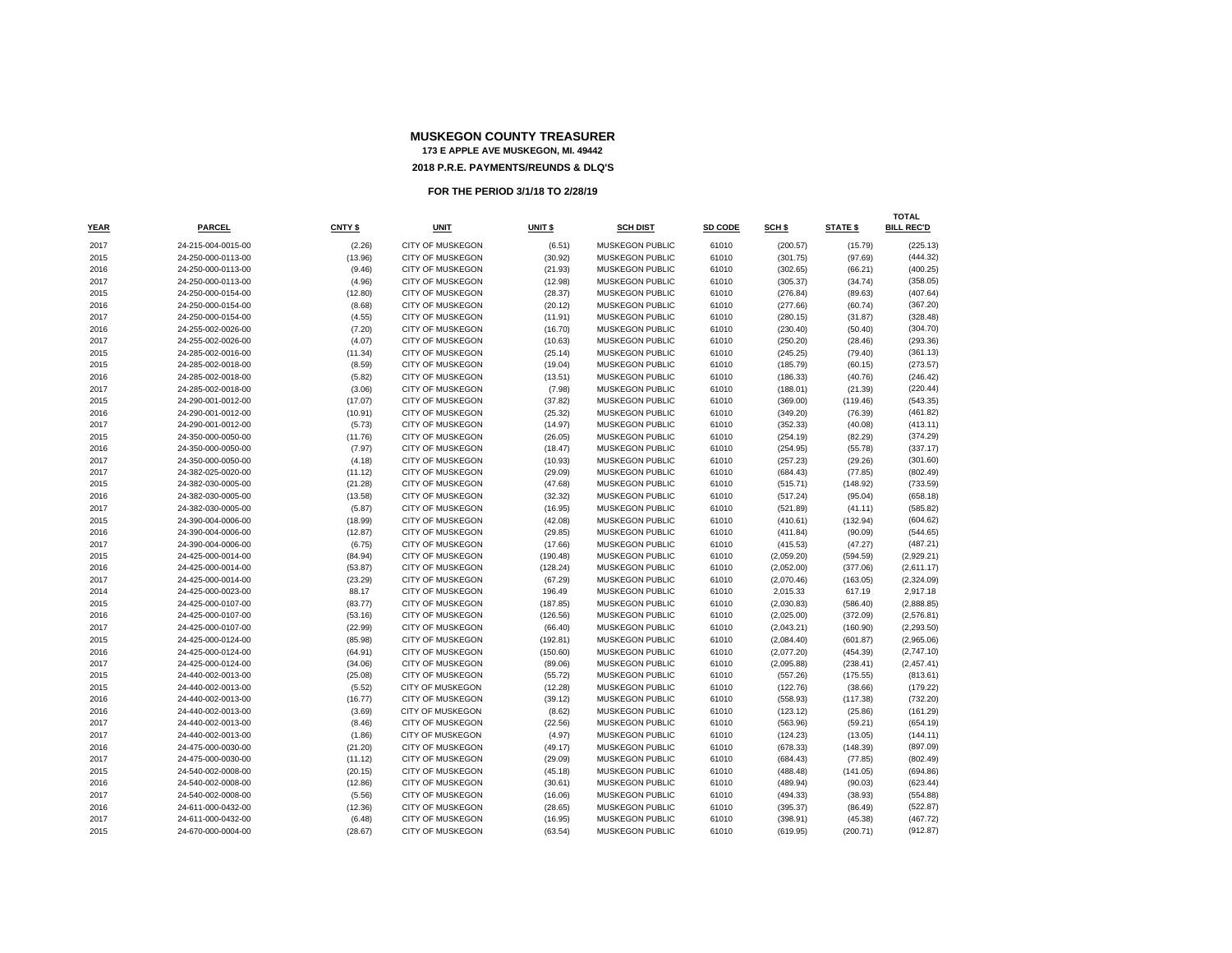# **MUSKEGON COUNTY TREASURER173 E APPLE AVE MUSKEGON, MI. 49442**

**PARCEL CNTY \$ UNIT UNIT \$ SCH DIST SD CODE SCH \$ STATE \$ BILL REC'D**

 24-670-000-0004-00 (19.74) CITY OF MUSKEGON (45.80) MUSKEGON PUBLIC 61010 (631.80) (138.21) (835.55) 24-670-000-0004-00 (10.36) CITY OF MUSKEGON (27.09) MUSKEGON PUBLIC 61010 (637.47) (72.51) (747.43) 24-675-025-0010-00 (120.05) CITY OF MUSKEGON (38.00) MUSKEGON PUBLIC 61010 (370.80) (17.15) (546.00) 24-675-025-0010-00 (76.78) CITY OF MUSKEGON (25.45) MUSKEGON PUBLIC 61010 (351.00) (10.97) (464.20) 24-675-025-0010-00 (40.13) CITY OF MUSKEGON (14.99) MUSKEGON PUBLIC 61010 (352.80) (5.73) (413.65) 24-685-006-0018-00 (4.74) CITY OF MUSKEGON (12.37) MUSKEGON PUBLIC 61010 (291.42) (33.15) (341.68) 24-685-011-0006-00 (9.88) CITY OF MUSKEGON (21.89) MUSKEGON PUBLIC 61010 (213.66) (69.17) (314.60) 24-685-011-0006-00 (6.70) CITY OF MUSKEGON (15.53) MUSKEGON PUBLIC 61010 (214.29) (46.87) (283.39) 24-685-011-0006-00 (3.51) CITY OF MUSKEGON (9.19) MUSKEGON PUBLIC 61010 (216.21) (24.59) (253.50) 24-745-000-0075-00 (13.75) CITY OF MUSKEGON (30.47) MUSKEGON PUBLIC 61010 (297.28) (96.24) (437.74) 24-745-000-0075-00 (9.32) CITY OF MUSKEGON (21.61) MUSKEGON PUBLIC 61010 (298.17) (65.23) (394.33) 24-745-000-0075-00 (4.89) CITY OF MUSKEGON (12.78) MUSKEGON PUBLIC 61010 (300.85) (34.22) (352.74) 24-851-003-0001-00 (18.48) CITY OF MUSKEGON (40.96) MUSKEGON PUBLIC 61010 (399.60) (129.37) (588.41) 24-851-003-0001-00 (11.93) CITY OF MUSKEGON (27.65) MUSKEGON PUBLIC 61010 (381.60) (83.48) (504.66) 24-851-003-0001-00 (6.26) CITY OF MUSKEGON (16.36) MUSKEGON PUBLIC 61010 (385.02) (43.79) (451.43) 24-860-000-0098-00 (2.60) CITY OF MUSKEGON (7.51) MUSKEGON PUBLIC 61010 (231.24) (18.21) (259.56)

**TOTAL - CITY OF MUSKEGON (3,197.85) (6,841.14) (100,683.51) (20,144.98) (130,867.48)**

 25-500-000-0017-00 (29.69) CITY OF ROOSEVELT PARK (65.36) MONA SHORES PUBLIC 61060 (601.20) (207.80) (904.05) 25-500-000-0017-00 (20.73) CITY OF ROOSEVELT PARK (47.48) MONA SHORES PUBLIC 61060 (603.00) (145.10) (816.31) 25-500-000-0017-00 (11.79) CITY OF ROOSEVELT PARK (29.65) MONA SHORES PUBLIC 61060 (608.40) (82.52) (732.36) 25-541-000-0361-00 (11.91) CITY OF ROOSEVELT PARK (47.27) MONA SHORES PUBLIC 61060 (560.32) (5.95) (625.45) 25-542-000-0628-00 (25.94) CITY OF ROOSEVELT PARK (59.98) MONA SHORES PUBLIC 61060 (813.60) (181.53) (1,081.05) 25-542-000-0628-00 (13.86) CITY OF ROOSEVELT PARK (35.89) MONA SHORES PUBLIC 61060 (820.90) (96.98) (967.63) 25-542-000-0699-00 (50.18) CITY OF ROOSEVELT PARK (110.53) MONA SHORES PUBLIC 61060 (1,016.34) (351.27) (1,528.32) 25-542-000-0699-00 (35.04) CITY OF ROOSEVELT PARK (80.26) MONA SHORES PUBLIC 61060 (1,019.38) (245.28) (1,379.96) 25-542-000-0699-00 (19.93) CITY OF ROOSEVELT PARK (50.13) MONA SHORES PUBLIC 61060 (1,028.54) (139.50) (1,238.10) **TOTAL - CITY OF ROOSEVELT PARK (219.07) (526.55) (7,071.68) (1,455.93) (9,273.23)**

 26-185-050-0015-00 (3.05) CITY OF MUSKEGON HTS MUSKEGON HTS PUBLIC 61020 (152.54) (7.62) (21.35) (184.56) 26-185-052-0001-00 (6.76) CITY OF MUSKEGON HTS (14.89) MUSKEGON HTS PUBLIC 61020 (138.56) (47.29) (207.50) 26-185-052-0001-00 (5.36) CITY OF MUSKEGON HTS (11.79) MUSKEGON HTS PUBLIC 61020 (109.84) (37.49) (164.48) 26-185-052-0001-00 (3.86) CITY OF MUSKEGON HTS (8.87) MUSKEGON HTS PUBLIC 61020 (114.46) (27.05) (154.24) 26-185-052-0001-00 (3.06) CITY OF MUSKEGON HTS (7.03) MUSKEGON HTS PUBLIC 61020 (90.74) (21.43) (122.26) 26-185-052-0001-00 (2.16) CITY OF MUSKEGON HTS (5.47) MUSKEGON HTS PUBLIC 61020 (115.48) (15.15) (138.26) 26-185-052-0001-00 (1.72) CITY OF MUSKEGON HTS (4.36) MUSKEGON HTS PUBLIC 61020 (91.54) (12.03) (109.65) 26-185-065-0005-00 (5.92) CITY OF MUSKEGON HTS (13.53) MUSKEGON HTS PUBLIC 61020 (169.20) (41.45) (230.10) 26-185-065-0005-00 (3.31) CITY OF MUSKEGON HTS (8.27) MUSKEGON HTS PUBLIC 61020 (165.60) (23.19) (200.37) 26-185-065-0006-00 (2.92) CITY OF MUSKEGON HTS (7.27) MUSKEGON HTS PUBLIC 61020 (145.80) (20.42) (176.41) 26-185-066-0015-00 (7.27) CITY OF MUSKEGON HTS (18.17) MUSKEGON HTS PUBLIC 61020 (363.60) (50.90) (439.94) 26-185-072-0002-00 (4.84) CITY OF MUSKEGON HTS (11.28) MUSKEGON HTS PUBLIC 61020 (161.28) (33.87) (211.27) 26-185-072-0002-00 (3.59) CITY OF MUSKEGON HTS (8.28) MUSKEGON HTS PUBLIC 61020 (110.52) (25.14) (147.53) 26-185-072-0002-00 (2.44) CITY OF MUSKEGON HTS (6.50) MUSKEGON HTS PUBLIC 61020 (162.70) (17.09) (188.73) 26-185-072-0002-00 (1.95) CITY OF MUSKEGON HTS (5.02) MUSKEGON HTS PUBLIC 61020 (111.52) (13.65) (132.14) 26-185-073-0007-00 (15.23) CITY OF MUSKEGON HTS (33.84) MUSKEGON HTS PUBLIC 61020 (338.40) (106.60) (494.07) 26-185-073-0007-00 (8.32) CITY OF MUSKEGON HTS (19.39) MUSKEGON HTS PUBLIC 61020 (277.20) (58.21) (363.12) 26-185-073-0007-00 (4.20) CITY OF MUSKEGON HTS (11.16) MUSKEGON HTS PUBLIC 61020 (279.68) (29.37) (324.41) 26-185-075-0001-10 (14.13) CITY OF MUSKEGON HTS (31.08) MUSKEGON HTS PUBLIC 61020 (282.60) (98.92) (426.73) 26-185-075-0001-10 (8.19) CITY OF MUSKEGON HTS (18.72) MUSKEGON HTS PUBLIC 61020 (234.00) (57.33) (318.24) 26-185-075-0001-10 (4.72) CITY OF MUSKEGON HTS (11.80) MUSKEGON HTS PUBLIC 61020 (236.10) (33.05) (285.67)

**TOTAL** 

**BILL REC'D** 

**2018 P.R.E. PAYMENTS/REUNDS & DLQ'S**

**FOR THE PERIOD 3/1/18 TO 2/28/19**

**YEAR**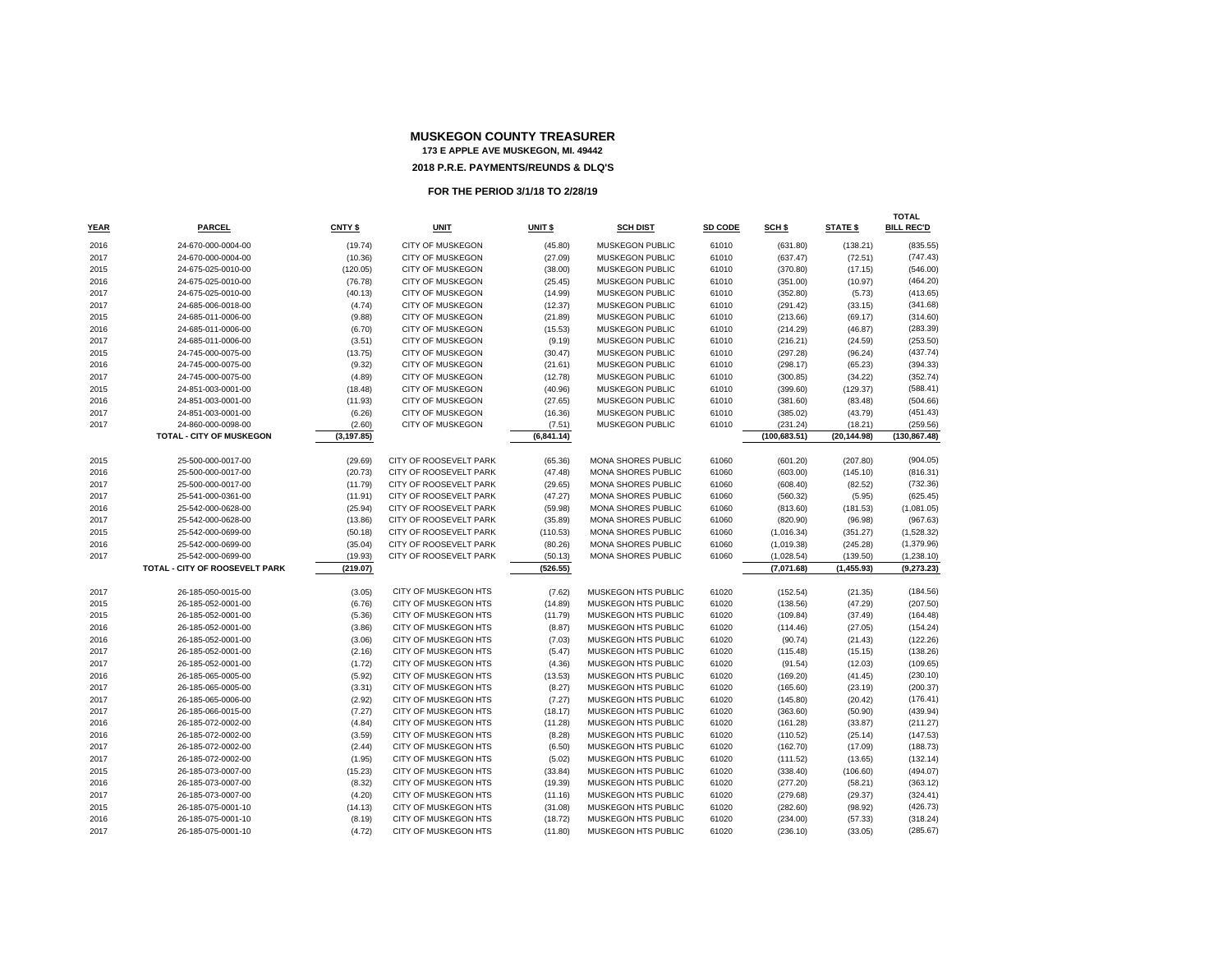|      |                    |         |                             |         |                            |         |          |                 | TOTAL             |
|------|--------------------|---------|-----------------------------|---------|----------------------------|---------|----------|-----------------|-------------------|
| YEAR | <b>PARCEL</b>      | CNTY \$ | <b>UNIT</b>                 | UNIT \$ | <b>SCH DIST</b>            | SD CODE | SCH \$   | <b>STATE \$</b> | <b>BILL REC'D</b> |
| 2015 | 26-185-077-0016-00 | (9.36)  | CITY OF MUSKEGON HTS        | (20.58) | MUSKEGON HTS PUBLIC        | 61020   | (187.20) | (65.52)         | (282.66)          |
| 2016 | 26-185-077-0016-00 | (5.48)  | <b>CITY OF MUSKEGON HTS</b> | (12.52) | MUSKEGON HTS PUBLIC        | 61020   | (156.60) | (38.37)         | (212.97)          |
| 2017 | 26-185-077-0016-00 | (3.16)  | <b>CITY OF MUSKEGON HTS</b> | (7.90)  | MUSKEGON HTS PUBLIC        | 61020   | (158.00) | (22.13)         | (191.19)          |
| 2017 | 26-185-096-0012-00 | (5.04)  | CITY OF MUSKEGON HTS        | (12.60) | MUSKEGON HTS PUBLIC        | 61020   | (252.00) | (35.29)         | (304.93)          |
| 2015 | 26-185-113-0008-00 | (9.18)  | CITY OF MUSKEGON HTS        | (20.18) | MUSKEGON HTS PUBLIC        | 61020   | (183.60) | (64.26)         | (277.22)          |
| 2016 | 26-185-113-0008-00 | (6.17)  | CITY OF MUSKEGON HTS        | (14.11) | MUSKEGON HTS PUBLIC        | 61020   | (176.40) | (43.22)         | (239.90)          |
| 2017 | 26-185-113-0008-00 | (3.46)  | CITY OF MUSKEGON HTS        | (8.63)  | MUSKEGON HTS PUBLIC        | 61020   | (172.80) | (24.19)         | (209.08)          |
| 2015 | 26-185-120-0014-00 | (30.96) | CITY OF MUSKEGON HTS        | (68.10) | MUSKEGON HTS PUBLIC        | 61020   | (619.20) | (216.72)        | (934.98)          |
| 2016 | 26-185-120-0014-00 | (20.85) | CITY OF MUSKEGON HTS        | (47.65) | MUSKEGON HTS PUBLIC        | 61020   | (595.80) | (145.98)        | (810.28)          |
| 2017 | 26-185-120-0014-00 | (11.63) | CITY OF MUSKEGON HTS        | (29.06) | MUSKEGON HTS PUBLIC        | 61020   | (581.40) | (81.40)         | (703.49)          |
| 2015 | 26-185-120-0021-00 | (1.18)  | <b>CITY OF MUSKEGON HTS</b> | (2.62)  | MUSKEGON HTS PUBLIC        | 61020   | (26.20)  | (8.25)          | (38.25)           |
| 2015 | 26-185-120-0021-00 | (2.36)  | CITY OF MUSKEGON HTS        | (5.23)  | MUSKEGON HTS PUBLIC        | 61020   | (52.39)  | (16.51)         | (76.49)           |
| 2015 | 26-185-120-0021-00 | (11.55) | CITY OF MUSKEGON HTS        | (25.41) | MUSKEGON HTS PUBLIC        | 61020   | (231.01) | (80.86)         | (348.83)          |
| 2016 | 26-185-120-0021-00 | (0.76)  | CITY OF MUSKEGON HTS        | (1.78)  | MUSKEGON HTS PUBLIC        | 61020   | (25.28)  | (5.31)          | (33.13)           |
| 2016 | 26-185-120-0021-00 | (1.52)  | <b>CITY OF MUSKEGON HTS</b> | (3.53)  | <b>MUSKEGON HTS PUBLIC</b> | 61020   | (50.58)  | (10.62)         | (66.25)           |
| 2016 | 26-185-120-0021-00 | (7.80)  | CITY OF MUSKEGON HTS        | (17.83) | MUSKEGON HTS PUBLIC        | 61020   | (222.94) | (54.61)         | (303.18)          |
| 2017 | 26-185-120-0021-00 | (0.37)  | CITY OF MUSKEGON HTS        | (0.98)  | MUSKEGON HTS PUBLIC        | 61020   | (24.68)  | (2.59)          | (28.62)           |
| 2017 | 26-185-120-0021-00 | (0.74)  | CITY OF MUSKEGON HTS        | (1.98)  | MUSKEGON HTS PUBLIC        | 61020   | (49.36)  | (5.18)          | (57.26)           |
| 2017 | 26-185-120-0021-00 | (4.35)  | CITY OF MUSKEGON HTS        | (10.87) | MUSKEGON HTS PUBLIC        | 61020   | (217.56) | (30.46)         | (263.24)          |
| 2015 | 26-185-138-0017-00 | (7.11)  | <b>CITY OF MUSKEGON HTS</b> | (15.64) | MUSKEGON HTS PUBLIC        | 61020   | (142.20) | (49.77)         | (214.72)          |
| 2016 | 26-185-138-0017-00 | (4.22)  | CITY OF MUSKEGON HTS        | (9.64)  | MUSKEGON HTS PUBLIC        | 61020   | (120.60) | (29.55)         | (164.01)          |
| 2017 | 26-185-138-0017-00 | (2.43)  | CITY OF MUSKEGON HTS        | (6.07)  | MUSKEGON HTS PUBLIC        | 61020   | (121.68) | (17.03)         | (147.21)          |
| 2017 | 26-185-146-0023-00 | (4.18)  | CITY OF MUSKEGON HTS        | (10.43) | MUSKEGON HTS PUBLIC        | 61020   | (208.80) | (29.24)         | (252.65)          |
| 2016 | 26-185-148-0007-00 | (5.42)  | CITY OF MUSKEGON HTS        | (12.64) | MUSKEGON HTS PUBLIC        | 61020   | (180.66) | (37.94)         | (236.66)          |
| 2017 | 26-185-148-0007-00 | (2.73)  | CITY OF MUSKEGON HTS        | (7.29)  | MUSKEGON HTS PUBLIC        | 61020   | (182.28) | (19.14)         | (211.44)          |
| 2015 | 26-185-149-0020-00 | (2.24)  | CITY OF MUSKEGON HTS        | (4.97)  | MUSKEGON HTS PUBLIC        | 61020   | (51.16)  | (15.66)         | (74.03)           |
| 2015 | 26-185-149-0020-00 | (2.24)  | CITY OF MUSKEGON HTS        | (4.98)  | MUSKEGON HTS PUBLIC        | 61020   | (51.16)  | (15.67)         | (74.05)           |
| 2015 | 26-185-149-0020-00 | (2.32)  | CITY OF MUSKEGON HTS        | (5.15)  | MUSKEGON HTS PUBLIC        | 61020   | (50.18)  | (16.24)         | (73.89)           |
| 2015 | 26-185-149-0020-00 | (3.61)  | <b>CITY OF MUSKEGON HTS</b> | (7.92)  | MUSKEGON HTS PUBLIC        | 61020   | (72.04)  | (25.24)         | (108.81)          |
| 2016 | 26-185-149-0020-00 | (1.48)  | CITY OF MUSKEGON HTS        | (3.46)  | MUSKEGON HTS PUBLIC        | 61020   | (51.30)  | (10.33)         | (66.57)           |
| 2016 | 26-185-149-0020-00 | (1.48)  | <b>CITY OF MUSKEGON HTS</b> | (3.44)  | <b>MUSKEGON HTS PUBLIC</b> | 61020   | (51.30)  | (10.33)         | (66.55)           |
| 2016 | 26-185-149-0020-00 | (1.57)  | CITY OF MUSKEGON HTS        | (3.65)  | MUSKEGON HTS PUBLIC        | 61020   | (50.34)  | (11.01)         | (66.57)           |
| 2016 | 26-185-149-0020-00 | (2.53)  | CITY OF MUSKEGON HTS        | (5.78)  | MUSKEGON HTS PUBLIC        | 61020   | (72.26)  | (17.71)         | (98.28)           |
| 2017 | 26-185-149-0020-00 | (0.71)  | CITY OF MUSKEGON HTS        | (1.95)  | MUSKEGON HTS PUBLIC        | 61020   | (51.76)  | (4.98)          | (59.40)           |
| 2017 | 26-185-149-0020-00 | (0.71)  | <b>CITY OF MUSKEGON HTS</b> | (1.95)  | MUSKEGON HTS PUBLIC        | 61020   | (51.76)  | (4.98)          | (59.40)           |
| 2017 | 26-185-149-0020-00 | (0.83)  | CITY OF MUSKEGON HTS        | (2.15)  | MUSKEGON HTS PUBLIC        | 61020   | (50.78)  | (5.78)          | (59.54)           |
| 2017 | 26-185-149-0020-00 | (1.46)  | CITY OF MUSKEGON HTS        | (3.63)  | MUSKEGON HTS PUBLIC        | 61020   | (72.92)  | (10.19)         | (88.20)           |
| 2017 | 26-185-150-0024-00 | (3.28)  | <b>CITY OF MUSKEGON HTS</b> | (8.17)  | MUSKEGON HTS PUBLIC        | 61020   | (163.80) | (22.94)         | (198.19)          |
| 2017 | 26-185-219-0005-00 | (5.74)  | CITY OF MUSKEGON HTS        | (14.33) | MUSKEGON HTS PUBLIC        | 61020   | (286.94) | (40.17)         | (347.18)          |
| 2016 | 26-400-008-0017-00 | (4.30)  | <b>CITY OF MUSKEGON HTS</b> | (10.07) | <b>MUSKEGON HTS PUBLIC</b> | 61020   | (149.40) | (30.07)         | (193.84)          |
| 2017 | 26-400-008-0017-00 | (2.01)  | CITY OF MUSKEGON HTS        | (5.44)  | MUSKEGON HTS PUBLIC        | 61020   | (145.80) | (14.04)         | (167.29)          |
| 2015 | 26-400-012-0006-00 | (2.36)  | CITY OF MUSKEGON HTS        | (5.20)  | MUSKEGON HTS PUBLIC        | 61020   | (49.64)  | (16.50)         | (73.70)           |
| 2015 | 26-400-012-0006-00 | (1.25)  | <b>CITY OF MUSKEGON HTS</b> | (2.76)  | MUSKEGON HTS PUBLIC        | 61020   | (25.66)  | (8.76)          | (38.43)           |
| 2015 | 26-400-012-0006-00 | (0.20)  | <b>CITY OF MUSKEGON HTS</b> | (0.44)  | MUSKEGON HTS PUBLIC        | 61020   | (4.04)   | (1.41)          | (6.09)            |
| 2016 | 26-400-012-0006-00 | (1.55)  | CITY OF MUSKEGON HTS        | (3.59)  | MUSKEGON HTS PUBLIC        | 61020   | (47.74)  | (10.86)         | (63.74)           |
| 2016 | 26-400-012-0006-00 | (0.83)  | CITY OF MUSKEGON HTS        | (1.91)  | MUSKEGON HTS PUBLIC        | 61020   | (24.66)  | (5.82)          | (33.22)           |
| 2016 | 26-400-012-0006-00 | (0.14)  | <b>CITY OF MUSKEGON HTS</b> | (0.31)  | MUSKEGON HTS PUBLIC        | 61020   | (3.88)   | (0.96)          | (5.29)            |
| 2017 | 26-400-012-0006-00 | (0.80)  | CITY OF MUSKEGON HTS        | (2.07)  | MUSKEGON HTS PUBLIC        | 61020   | (45.84)  | (5.61)          | (54.32)           |
| 2017 | 26-400-012-0006-00 | (0.44)  | CITY OF MUSKEGON HTS        | (1.13)  | MUSKEGON HTS PUBLIC        | 61020   | (23.68)  | (3.10)          | (28.35)           |
| 2017 | 26-400-012-0006-00 | (0.07)  | CITY OF MUSKEGON HTS        | (0.19)  | MUSKEGON HTS PUBLIC        | 61020   | (3.72)   | (0.50)          | (4.48)            |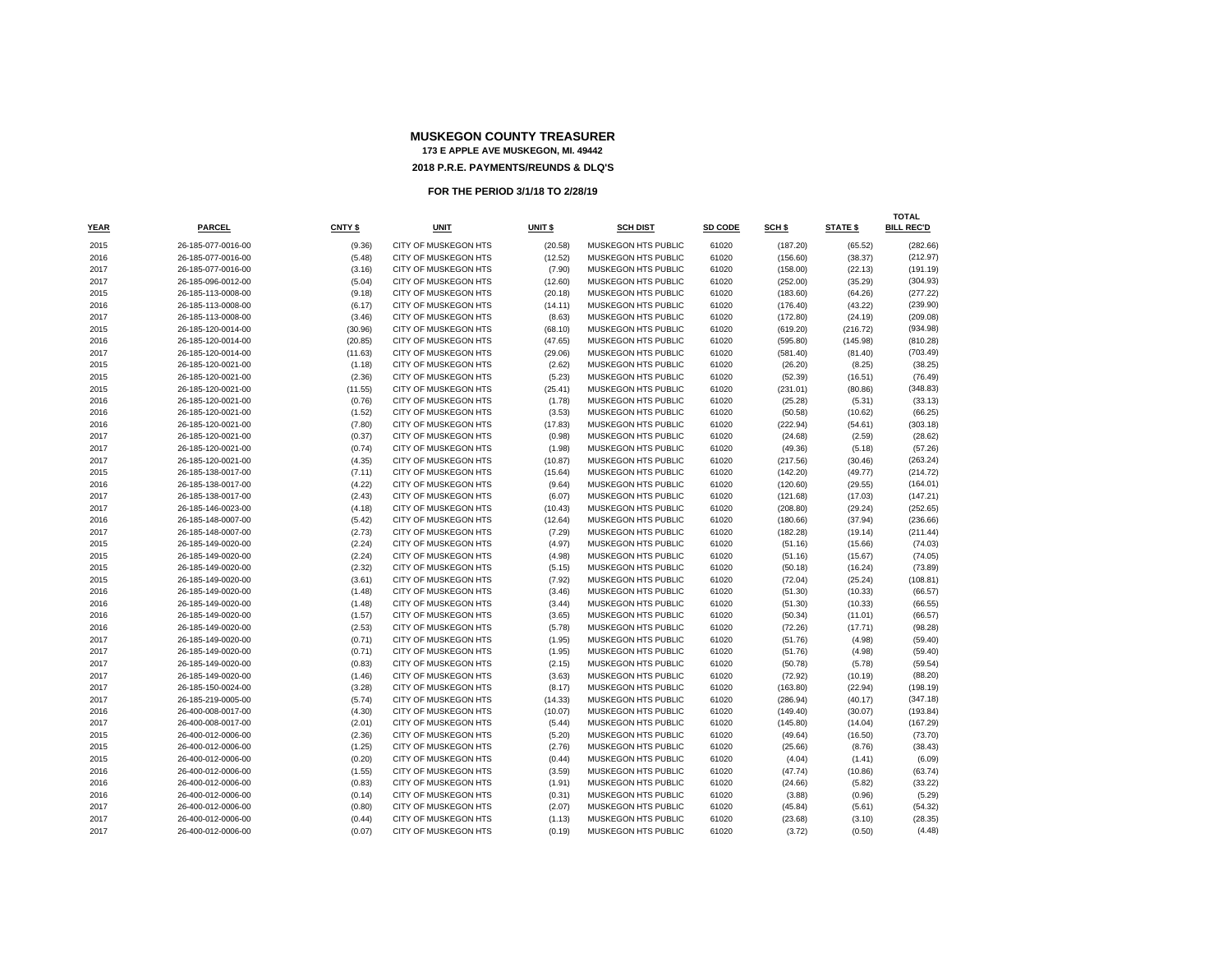|      |                    |         |                             |                    |                            |         |          |                 | TOTAL             |
|------|--------------------|---------|-----------------------------|--------------------|----------------------------|---------|----------|-----------------|-------------------|
| YEAR | <b>PARCEL</b>      | CNTY \$ | <b>UNIT</b>                 | UNIT <sub>\$</sub> | <b>SCH DIST</b>            | SD CODE | SCH \$   | <b>STATE \$</b> | <b>BILL REC'D</b> |
| 2015 | 26-415-056-0016-00 | (16.74) | CITY OF MUSKEGON HTS        | (36.82)            | MUSKEGON HTS PUBLIC        | 61020   | (334.80) | (117.18)        | (505.54)          |
| 2016 | 26-415-056-0016-00 | (11.34) | <b>CITY OF MUSKEGON HTS</b> | (25.92)            | <b>MUSKEGON HTS PUBLIC</b> | 61020   | (324.00) | (79.39)         | (440.65)          |
| 2017 | 26-415-056-0016-00 | (6.30)  | <b>CITY OF MUSKEGON HTS</b> | (15.74)            | <b>MUSKEGON HTS PUBLIC</b> | 61020   | (315.00) | (44.11)         | (381.15)          |
| 2015 | 26-415-057-0007-00 | (10.76) | CITY OF MUSKEGON HTS        | (23.66)            | MUSKEGON HTS PUBLIC        | 61020   | (215.22) | (75.33)         | (324.97)          |
| 2016 | 26-415-057-0007-00 | (7.50)  | CITY OF MUSKEGON HTS        | (17.13)            | MUSKEGON HTS PUBLIC        | 61020   | (214.20) | (52.48)         | (291.31)          |
| 2017 | 26-415-057-0007-00 | (4.18)  | CITY OF MUSKEGON HTS        | (10.43)            | MUSKEGON HTS PUBLIC        | 61020   | (208.80) | (29.24)         | (252.65)          |
| 2015 | 26-415-069-0005-00 | (15.48) | CITY OF MUSKEGON HTS        | (34.04)            | MUSKEGON HTS PUBLIC        | 61020   | (309.60) | (108.37)        | (467.49)          |
| 2016 | 26-415-069-0005-00 | (10.46) | CITY OF MUSKEGON HTS        | (23.90)            | MUSKEGON HTS PUBLIC        | 61020   | (298.80) | (73.21)         | (406.37)          |
| 2017 | 26-415-069-0005-00 | (5.83)  | CITY OF MUSKEGON HTS        | (14.57)            | MUSKEGON HTS PUBLIC        | 61020   | (291.60) | (40.82)         | (352.82)          |
| 2015 | 26-542-004-0001-00 | (9.99)  | CITY OF MUSKEGON HTS        | (21.96)            | MUSKEGON HTS PUBLIC        | 61020   | (199.80) | (69.94)         | (301.69)          |
| 2016 | 26-542-004-0001-00 | (6.74)  | <b>CITY OF MUSKEGON HTS</b> | (15.41)            | <b>MUSKEGON HTS PUBLIC</b> | 61020   | (192.60) | (47.19)         | (261.94)          |
| 2017 | 26-542-004-0001-00 | (3.78)  | CITY OF MUSKEGON HTS        | (9.44)             | MUSKEGON HTS PUBLIC        | 61020   | (189.00) | (26.47)         | (228.69)          |
| 2015 | 26-595-036-0009-00 | (17.46) | <b>CITY OF MUSKEGON HTS</b> | (38.40)            | MUSKEGON HTS PUBLIC        | 61020   | (349.20) | (122.22)        | (527.28)          |
| 2016 | 26-595-036-0009-00 | (11.78) | CITY OF MUSKEGON HTS        | (26.93)            | MUSKEGON HTS PUBLIC        | 61020   | (336.60) | (82.47)         | (457.78)          |
| 2017 | 26-595-036-0009-00 | (6.55)  | <b>CITY OF MUSKEGON HTS</b> | (16.37)            | <b>MUSKEGON HTS PUBLIC</b> | 61020   | (327.60) | (45.86)         | (396.38)          |
| 2015 | 26-635-268-0010-00 | (13.32) | CITY OF MUSKEGON HTS        | (29.30)            | MUSKEGON HTS PUBLIC        | 61020   | (266.40) | (93.25)         | (402.27)          |
| 2016 | 26-635-268-0010-00 | (7.88)  | CITY OF MUSKEGON HTS        | (17.99)            | MUSKEGON HTS PUBLIC        | 61020   | (225.00) | (55.13)         | (306.00)          |
| 2017 | 26-635-268-0010-00 | (4.54)  | CITY OF MUSKEGON HTS        | (11.34)            | MUSKEGON HTS PUBLIC        | 61020   | (227.00) | (31.79)         | (274.67)          |
| 2015 | 26-650-004-0031-00 | (6.66)  | CITY OF MUSKEGON HTS        | (14.64)            | MUSKEGON HTS PUBLIC        | 61020   | (133.20) | (46.62)         | (201.12)          |
| 2016 | 26-650-004-0031-00 | (4.54)  | <b>CITY OF MUSKEGON HTS</b> | (10.35)            | <b>MUSKEGON HTS PUBLIC</b> | 61020   | (129.60) | (31.75)         | (176.24)          |
| 2017 | 26-650-004-0031-00 | (2.56)  | CITY OF MUSKEGON HTS        | (6.37)             | MUSKEGON HTS PUBLIC        | 61020   | (127.80) | (17.90)         | (154.63)          |
| 2015 | 26-650-006-0037-00 | (8.55)  | <b>CITY OF MUSKEGON HTS</b> | (18.80)            | MUSKEGON HTS PUBLIC        | 61020   | (171.00) | (59.86)         | (258.21)          |
| 2016 | 26-650-006-0037-00 | (5.80)  | CITY OF MUSKEGON HTS        | (13.23)            | MUSKEGON HTS PUBLIC        | 61020   | (165.60) | (40.58)         | (225.21)          |
| 2017 | 26-650-006-0037-00 | (3.24)  | <b>CITY OF MUSKEGON HTS</b> | (8.10)             | <b>MUSKEGON HTS PUBLIC</b> | 61020   | (162.00) | (22.68)         | (196.02)          |
| 2015 | 26-650-008-0014-00 | (12.20) | CITY OF MUSKEGON HTS        | (26.85)            | MUSKEGON HTS PUBLIC        | 61020   | (244.08) | (85.42)         | (368.55)          |
| 2016 | 26-650-008-0014-00 | (8.38)  | CITY OF MUSKEGON HTS        | (19.14)            | MUSKEGON HTS PUBLIC        | 61020   | (239.40) | (58.66)         | (325.58)          |
| 2017 | 26-650-008-0014-00 | (4.68)  | CITY OF MUSKEGON HTS        | (11.70)            | MUSKEGON HTS PUBLIC        | 61020   | (234.00) | (32.76)         | (283.14)          |
| 2015 | 26-650-008-0018-00 | (4.11)  | CITY OF MUSKEGON HTS        | (9.12)             | MUSKEGON HTS PUBLIC        | 61020   | (91.28)  | (28.75)         | (133.26)          |
| 2015 | 26-650-008-0018-00 | (3.64)  | <b>CITY OF MUSKEGON HTS</b> | (8.06)             | MUSKEGON HTS PUBLIC        | 61020   | (78.67)  | (25.47)         | (115.84)          |
| 2015 | 26-650-008-0018-00 | (3.30)  | CITY OF MUSKEGON HTS        | (7.28)             | MUSKEGON HTS PUBLIC        | 61020   | (69.45)  | (23.10)         | (103.13)          |
| 2016 | 26-650-008-0018-00 | (2.66)  | <b>CITY OF MUSKEGON HTS</b> | (6.19)             | <b>MUSKEGON HTS PUBLIC</b> | 61020   | (88.52)  | (18.59)         | (115.96)          |
| 2016 | 26-650-008-0018-00 | (2.39)  | CITY OF MUSKEGON HTS        | (5.53)             | MUSKEGON HTS PUBLIC        | 61020   | (76.32)  | (16.70)         | (100.94)          |
| 2016 | 26-650-008-0018-00 | (2.19)  | CITY OF MUSKEGON HTS        | (5.05)             | MUSKEGON HTS PUBLIC        | 61020   | (67.36)  | (15.32)         | (89.92)           |
| 2017 | 26-650-008-0018-00 | (1.30)  | CITY OF MUSKEGON HTS        | (3.45)             | MUSKEGON HTS PUBLIC        | 61020   | (86.46)  | (9.08)          | (100.29)          |
| 2017 | 26-650-008-0018-00 | (1.21)  | <b>CITY OF MUSKEGON HTS</b> | (3.17)             | MUSKEGON HTS PUBLIC        | 61020   | (74.54)  | (8.48)          | (87.40)           |
| 2017 | 26-650-008-0018-00 | (1.15)  | CITY OF MUSKEGON HTS        | (2.96)             | MUSKEGON HTS PUBLIC        | 61020   | (65.80)  | (8.06)          | (77.97)           |
| 2015 | 26-770-003-0011-00 | (11.70) | CITY OF MUSKEGON HTS        | (25.74)            | MUSKEGON HTS PUBLIC        | 61020   | (234.00) | (81.90)         | (353.34)          |
| 2016 | 26-770-003-0011-00 | (7.81)  | CITY OF MUSKEGON HTS        | (17.85)            | MUSKEGON HTS PUBLIC        | 61020   | (223.20) | (54.69)         | (303.55)          |
| 2017 | 26-770-003-0011-00 | (4.21)  | CITY OF MUSKEGON HTS        | (10.53)            | MUSKEGON HTS PUBLIC        | 61020   | (210.60) | (29.49)         | (254.83)          |
| 2016 | 26-770-005-0020-00 | (15.81) | <b>CITY OF MUSKEGON HTS</b> | (36.13)            | <b>MUSKEGON HTS PUBLIC</b> | 61020   | (451.80) | (110.70)        | (614.44)          |
| 2017 | 26-770-005-0020-00 | (8.61)  | CITY OF MUSKEGON HTS        | (21.50)            | MUSKEGON HTS PUBLIC        | 61020   | (430.20) | (60.24)         | (520.55)          |
| 2015 | 26-770-017-0011-00 | (10.53) | CITY OF MUSKEGON HTS        | (23.16)            | MUSKEGON HTS PUBLIC        | 61020   | (210.60) | (73.72)         | (318.01)          |
| 2016 | 26-770-017-0011-00 | (7.12)  | CITY OF MUSKEGON HTS        | (16.26)            | MUSKEGON HTS PUBLIC        | 61020   | (203.40) | (49.84)         | (276.62)          |
| 2017 | 26-770-017-0011-00 | (3.89)  | CITY OF MUSKEGON HTS        | (9.72)             | MUSKEGON HTS PUBLIC        | 61020   | (194.40) | (27.22)         | (235.23)          |
| 2017 | 26-770-022-0023-00 | (3.72)  | CITY OF MUSKEGON HTS        | (9.55)             | MUSKEGON HTS PUBLIC        | 61020   | (212.40) | (26.03)         | (251.70)          |
| 2017 | 26-770-032-0032-00 | (5.22)  | CITY OF MUSKEGON HTS        | (13.04)            | MUSKEGON HTS PUBLIC        | 61020   | (261.00) | (36.55)         | (315.81)          |
| 2015 | 26-770-043-0012-00 | (10.53) | <b>CITY OF MUSKEGON HTS</b> | (23.16)            | <b>MUSKEGON HTS PUBLIC</b> | 61020   | (210.60) | (73.72)         | (318.01)          |
| 2016 | 26-770-043-0012-00 | (7.12)  | CITY OF MUSKEGON HTS        | (16.26)            | MUSKEGON HTS PUBLIC        | 61020   | (203.40) | (49.84)         | (276.62)          |
| 2017 | 26-770-043-0012-00 | (3.89)  | CITY OF MUSKEGON HTS        | (9.72)             | <b>MUSKEGON HTS PUBLIC</b> | 61020   | (194.40) | (27.22)         | (235.23)          |
| 2015 | 26-790-003-0009-00 | (8.09)  | CITY OF MUSKEGON HTS        | (17.79)            | MUSKEGON HTS PUBLIC        | 61020   | (161.82) | (56.64)         | (244.34)          |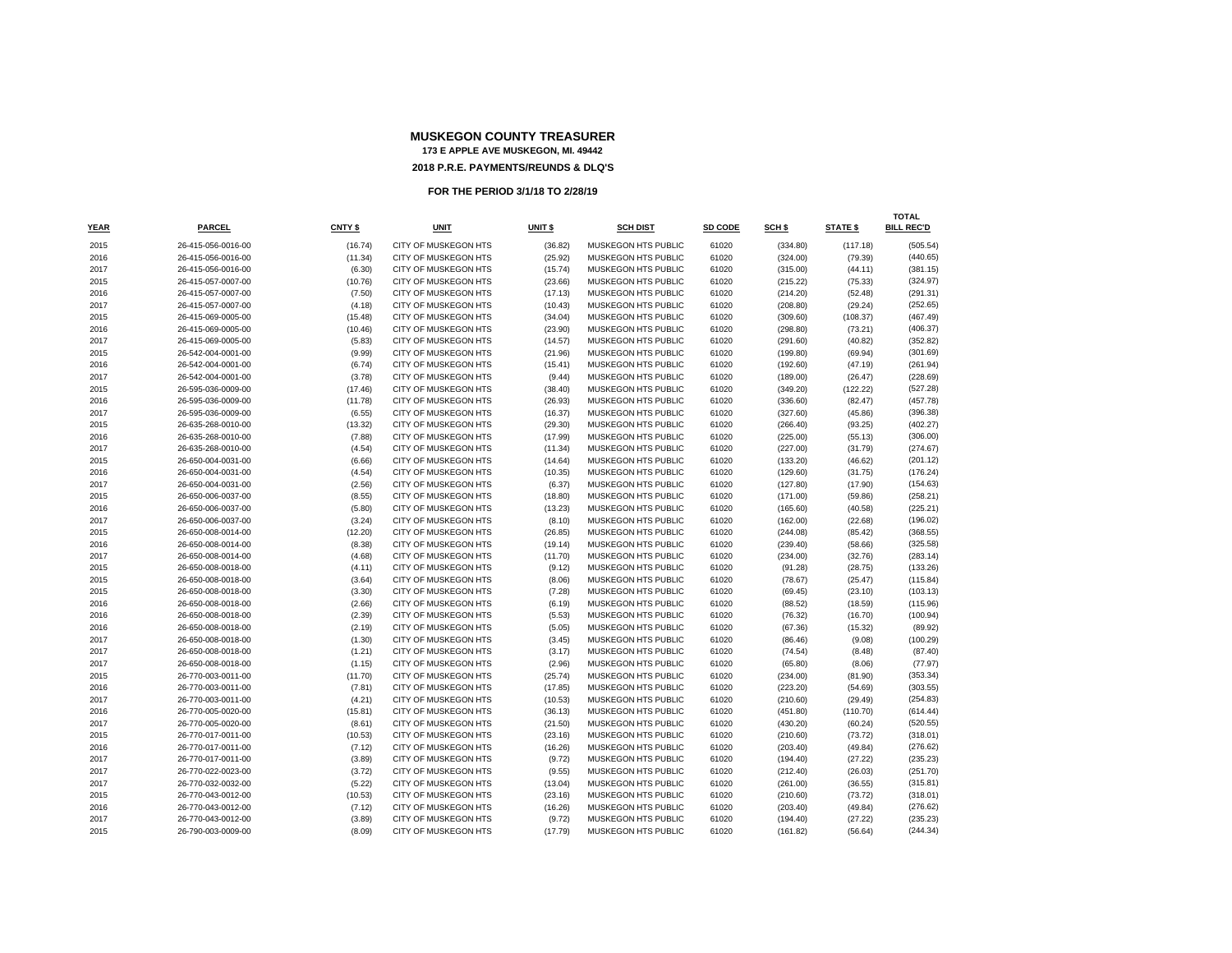|             |                              |          |                              |            |                           |         |              |                 | <b>TOTAL</b>      |
|-------------|------------------------------|----------|------------------------------|------------|---------------------------|---------|--------------|-----------------|-------------------|
| <b>YEAR</b> | <b>PARCEL</b>                | CNTY \$  | <b>UNIT</b>                  | UNIT \$    | <b>SCH DIST</b>           | SD CODE | SCH \$       | <b>STATE \$</b> | <b>BILL REC'D</b> |
| 2016        | 26-790-003-0009-00           | (5.68)   | <b>CITY OF MUSKEGON HTS</b>  | (12.98)    | MUSKEGON HTS PUBLIC       | 61020   | (162.30)     | (39.77)         | (220.73)          |
| 2017        | 26-790-003-0009-00           | (3.27)   | CITY OF MUSKEGON HTS         | (8.17)     | MUSKEGON HTS PUBLIC       | 61020   | (163.76)     | (22.92)         | (198.12)          |
| 2017        | 26-820-009-0007-00           | (3.71)   | CITY OF MUSKEGON HTS         | (10.13)    | MUSKEGON HTS PUBLIC       | 61020   | (270.00)     | (25.99)         | (309.83)          |
| 2017        | 26-835-000-0062-00           | (3.86)   | CITY OF MUSKEGON HTS         | (10.28)    | MUSKEGON HTS PUBLIC       | 61020   | (257.40)     | (27.03)         | (298.57)          |
| 2015        | 26-835-000-0131-00           | (10.53)  | CITY OF MUSKEGON HTS         | (23.16)    | MUSKEGON HTS PUBLIC       | 61020   | (210.60)     | (73.72)         | (318.01)          |
| 2016        | 26-835-000-0131-00           | (7.12)   | CITY OF MUSKEGON HTS         | (16.26)    | MUSKEGON HTS PUBLIC       | 61020   | (203.40)     | (49.84)         | (276.62)          |
| 2017        | 26-835-000-0131-00           | (3.89)   | <b>CITY OF MUSKEGON HTS</b>  | (9.72)     | MUSKEGON HTS PUBLIC       | 61020   | (194.40)     | (27.22)         | (235.23)          |
| 2017        | 26-835-000-0167-00           | (2.21)   | CITY OF MUSKEGON HTS         | (5.89)     | MUSKEGON HTS PUBLIC       | 61020   | (147.60)     | (15.50)         | (171.20)          |
| 2015        | 26-835-000-0183-00           | (12.51)  | CITY OF MUSKEGON HTS         | (27.52)    | MUSKEGON HTS PUBLIC       | 61020   | (250.20)     | (87.58)         | (377.81)          |
| 2016        | 26-835-000-0183-00           | (8.38)   | CITY OF MUSKEGON HTS         | (19.14)    | MUSKEGON HTS PUBLIC       | 61020   | (239.40)     | (58.66)         | (325.58)          |
| 2017        | 26-835-000-0183-00           | (4.61)   | CITY OF MUSKEGON HTS         | (11.51)    | MUSKEGON HTS PUBLIC       | 61020   | (230.40)     | (32.26)         | (278.78)          |
|             | TOTAL - CIYY OF MUSKEGON HTS | (742.37) |                              | (1,716.76) |                           |         | (23, 303.92) | (5, 196.50)     | (30,959.55)       |
| 2015        | 27-012-300-0026-00           | (220.77) | CITY OF NORTON SHORES        | (486.23)   | MONA SHORES PUBLIC        | 61060   | (4, 471.26)  | (1,545.38)      | (6,723.64)        |
| 2016        | 27-012-300-0026-00           | (154.16) | CITY OF NORTON SHORES        | (353.16)   | MONA SHORES PUBLIC        | 61060   | (4,484.68)   | (1,079.13)      | (6,071.13)        |
| 2017        | 27-012-300-0026-00           | (87.67)  | <b>CITY OF NORTON SHORES</b> | (220.59)   | <b>MONA SHORES PUBLIC</b> | 61060   | (4,525.02)   | (613.71)        | (5,446.99)        |
| 2015        | 27-023-200-0014-00           | (90.25)  | CITY OF NORTON SHORES        | (327.68)   | MONA SHORES PUBLIC        | 61060   | (1, 183.56)  | (45.12)         | (1,646.61)        |
| 2016        | 27-023-200-0014-00           | (54.90)  | CITY OF NORTON SHORES        | (204.03)   | MONA SHORES PUBLIC        | 61060   | (1, 187.10)  | (27.45)         | (1,473.48)        |
| 2017        | 27-023-200-0014-00           | (19.46)  | CITY OF NORTON SHORES        | (80.09)    | <b>MONA SHORES PUBLIC</b> | 61060   | (1, 197.78)  | (9.73)          | (1,307.06)        |
| 2015        | 27-104-300-0017-00           | (19.10)  | CITY OF NORTON SHORES        | (42.83)    | MONA SHORES PUBLIC        | 61010   | (463.13)     | (133.73)        | (658.79)          |
| 2015        | 27-104-300-0017-00           | (0.75)   | CITY OF NORTON SHORES        | (1.67)     | MONA SHORES PUBLIC        | 61060   | (16.22)      | (5.25)          | (23.89)           |
| 2016        | 27-104-300-0017-00           | (12.19)  | CITY OF NORTON SHORES        | (29.03)    | <b>MONA SHORES PUBLIC</b> | 61010   | (464.52)     | (85.36)         | (591.10)          |
| 2016        | 27-104-300-0017-00           | (0.51)   | <b>CITY OF NORTON SHORES</b> | (1.18)     | MONA SHORES PUBLIC        | 61060   | (16.26)      | (3.56)          | (21.51)           |
| 2017        | 27-104-300-0017-00           | (5.27)   | CITY OF NORTON SHORES        | (15.24)    | MONA SHORES PUBLIC        | 61010   | (468.69)     | (36.91)         | (526.11)          |
| 2017        | 27-104-300-0017-00           | (0.27)   | CITY OF NORTON SHORES        | (0.69)     | MONA SHORES PUBLIC        | 61060   | (16.41)      | (1.87)          | (19.24)           |
| 2017        | 27-107-100-0044-00           | (33.16)  | <b>CITY OF NORTON SHORES</b> | (89.37)    | <b>MONA SHORES PUBLIC</b> | 61060   | (2,306.46)   | (232.09)        | (2,661.08)        |
| 2016        | 27-128-100-0011-00           | (113.83) | CITY OF NORTON SHORES        | (415.25)   | <b>GRAND HAVEN PUBLIC</b> | 70010   | (1,686.32)   | (56.91)         | (2,272.31)        |
| 2016        | 27-128-100-0011-00           | (1.80)   | CITY OF NORTON SHORES        | (6.58)     | <b>GRAND HAVEN PUBLIC</b> | 70010   | (26.70)      | (0.90)          | (35.98)           |
| 2017        | 27-128-100-0011-00           | (83.08)  | <b>CITY OF NORTON SHORES</b> | (312.91)   | <b>GRAND HAVEN PUBLIC</b> | 70010   | (2, 215.35)  | (41.54)         | (2,652.88)        |
| 2017        | 27-128-100-0011-00           | (1.32)   | CITY OF NORTON SHORES        | (4.95)     | <b>GRAND HAVEN PUBLIC</b> | 70010   | (35.08)      | (0.66)          | (42.01)           |
| 2015        | 27-147-000-0040-00           | (144.45) | CITY OF NORTON SHORES        | (320.53)   | <b>MONA SHORES PUBLIC</b> | 61060   | (3, 165.98)  | (1,011.13)      | (4,642.09)        |
| 2016        | 27-147-000-0040-00           | (97.25)  | <b>CITY OF NORTON SHORES</b> | (226.23)   | <b>MONA SHORES PUBLIC</b> | 61060   | (3, 175.46)  | (680.74)        | (4, 179.68)       |
| 2017        | 27-147-000-0040-00           | (50.06)  | <b>CITY OF NORTON SHORES</b> | (132.17)   | <b>MONA SHORES PUBLIC</b> | 61060   | (3,204.02)   | (350.44)        | (3,736.69)        |
| 2015        | 27-150-000-0040-00           | (11.95)  | CITY OF NORTON SHORES        | (26.87)    | MUSKEGON PUBLIC           | 61010   | (298.69)     | (83.64)         | (421.15)          |
| 2016        | 27-150-000-0040-00           | (7.49)   | <b>CITY OF NORTON SHORES</b> | (17.97)    | MUSKEGON PUBLIC           | 61010   | (299.57)     | (52.42)         | (377.45)          |
| 2017        | 27-150-000-0040-00           | (3.02)   | CITY OF NORTON SHORES        | (9.07)     | MUSKEGON PUBLIC           | 61010   | (302.25)     | (21.16)         | (335.50)          |
| 2015        | 27-164-000-0007-00           | (60.33)  | CITY OF NORTON SHORES        | (133.87)   | <b>MONA SHORES PUBLIC</b> | 61060   | (1,322.20)   | (422.28)        | (1,938.68)        |
| 2016        | 27-164-000-0007-00           | (40.61)  | CITY OF NORTON SHORES        | (94.49)    | <b>MONA SHORES PUBLIC</b> | 61060   | (1,326.16)   | (284.30)        | (1,745.56)        |
| 2016        | 27-185-000-0048-00           | (22.03)  | <b>CITY OF NORTON SHORES</b> | (54.41)    | <b>MUSKEGON PUBLIC</b>    | 61010   | (1,036.60)   | (154.20)        | (1,267.24)        |
| 2017        | 27-185-000-0048-00           | (6.83)   | CITY OF NORTON SHORES        | (24.58)    | MUSKEGON PUBLIC           | 61010   | (1,092.60)   | (47.80)         | (1, 171.81)       |
| 2016        | 27-222-000-0080-00           | (20.37)  | CITY OF NORTON SHORES        | (46.66)    | MONA SHORES PUBLIC        | 61060   | (592.58)     | (142.59)        | (802.20)          |
| 2017        | 27-222-000-0080-00           | (11.59)  | CITY OF NORTON SHORES        | (29.13)    | <b>MONA SHORES PUBLIC</b> | 61060   | (597.92)     | (81.10)         | (719.74)          |
| 2015        | 27-298-000-0001-00           | (17.96)  | CITY OF NORTON SHORES        | (39.80)    | MUSKEGON PUBLIC           | 61010   | (388.31)     | (125.72)        | (571.79)          |
| 2016        | 27-298-000-0001-00           | (12.17)  | CITY OF NORTON SHORES        | (28.23)    | MUSKEGON PUBLIC           | 61010   | (389.46)     | (85.19)         | (515.05)          |
| 2017        | 27-298-000-0001-00           | (6.39)   | CITY OF NORTON SHORES        | (16.69)    | MUSKEGON PUBLIC           | 61010   | (392.95)     | (44.70)         | (460.73)          |
| 2015        | 27-340-000-0016-00           | (73.84)  | CITY OF NORTON SHORES        | (265.89)   | MONA SHORES PUBLIC        | 61060   | (747.72)     | (36.92)         | (1, 124.37)       |
| 2016        | 27-340-000-0016-00           | (51.56)  | CITY OF NORTON SHORES        | (187.92)   | <b>MONA SHORES PUBLIC</b> | 61060   | (749.94)     | (25.78)         | (1,015.20)        |
| 2017        | 27-340-000-0016-00           | (29.32)  | CITY OF NORTON SHORES        | (110.18)   | <b>MONA SHORES PUBLIC</b> | 61060   | (756.68)     | (14.66)         | (910.84)          |
| 2017        | 27-340-000-0052-00           | (14.04)  | CITY OF NORTON SHORES        | (36.36)    | <b>MONA SHORES PUBLIC</b> | 61060   | (831.60)     | (98.25)         | (980.25)          |
| 2015        | 27-401-000-0008-00           | (56.60)  | CITY OF NORTON SHORES        | (124.67)   | MONA SHORES PUBLIC        | 61060   | (1, 146.40)  | (396.23)        | (1,723.90)        |